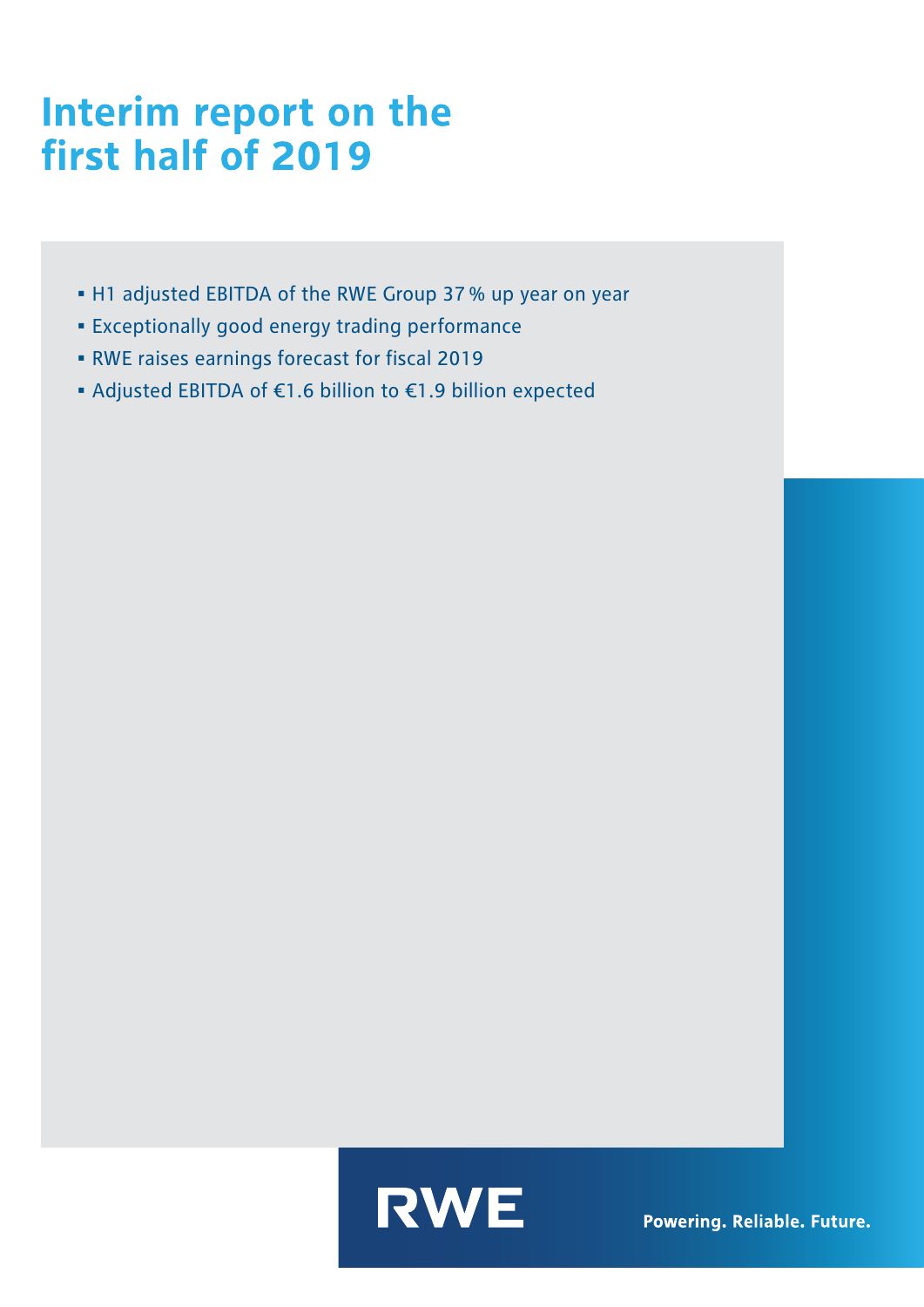# AT A GLANCE

| <b>RWE Group - key figures</b>                                |                    | Jan - Jun   | Jan – Jun            | $+/-$    | Jan - Dec |
|---------------------------------------------------------------|--------------------|-------------|----------------------|----------|-----------|
|                                                               |                    | 2019        | 2018                 |          | 2018      |
| Power generation                                              | billion kWh        | 73.7        | 87.9                 | $-14.2$  | 176.0     |
| External revenue (excluding natural gas tax/electricity tax)  | $\epsilon$ million | 6,965       | $6,687$ <sup>1</sup> | 278      | 13,298    |
| <b>Adjusted EBITDA</b>                                        | $\epsilon$ million | 1,130       | 825                  | 305      | 1,538     |
| <b>Adjusted EBIT</b>                                          | $\epsilon$ million | 617         | 385                  | 232      | 619       |
| Income from continuing operations before taxes                | $\epsilon$ million | $-67$       | 68                   | $-135$   | 49        |
| Net income                                                    | $\epsilon$ million | 830         | 162                  | 668      | 335       |
| Earnings per share                                            | €                  | 1.35        | 0.26                 | 1.09     | 0.54      |
| Cash flows from operating activities of continuing operations | $\epsilon$ million | $-1,136$    | 1,911                | $-3,047$ | 4,611     |
| Capital expenditure                                           | $\epsilon$ million | 674         | 380                  | 294      | 1,260     |
| Property, plant and equipment and intangible assets           | $\epsilon$ million | 652         | 280                  | 372      | 1,079     |
| <b>Financial assets</b>                                       | $\epsilon$ million | 22          | 100                  | $-78$    | 181       |
| Free cash flow                                                | $\epsilon$ million | $-1,647$    | 1,555                | $-3,202$ | 3,439     |
|                                                               |                    | 30 Jun 2019 | 31 Dec 2018          |          |           |
| Net debt of continuing operations                             | $\epsilon$ million | 8,035       | 4,389                | 3,646    |           |
| Workforce <sup>2</sup>                                        |                    | 17,890      | 17,748               | 142      |           |

1 Figure adjusted mainly due to changes in the recognition of revenues from derivative transactions.

2 Converted to full-time positions.

# **CONTENTS**

| RWE on the capital market              |    | Interim consolidated financial statements (condensed) 27 |    |
|----------------------------------------|----|----------------------------------------------------------|----|
| Review of operations                   | 2  | Income statement                                         | 27 |
| Economic environment                   | 2  | Statement of comprehensive income                        | 28 |
| Major events                           | 5  | Balance sheet                                            | 29 |
| Commentary on reporting                | 11 | Cash flow statement                                      | 30 |
| <b>Business performance</b>            | 13 | Statement of changes in equity                           | 31 |
| Development of risks and opportunities | 23 | <b>Notes</b>                                             | 32 |
| Outlook for 2019                       | 25 | Review report                                            | 40 |
| Responsibility statement               | 26 | Financial calendar 2019/2020                             | 41 |
|                                        |    |                                                          |    |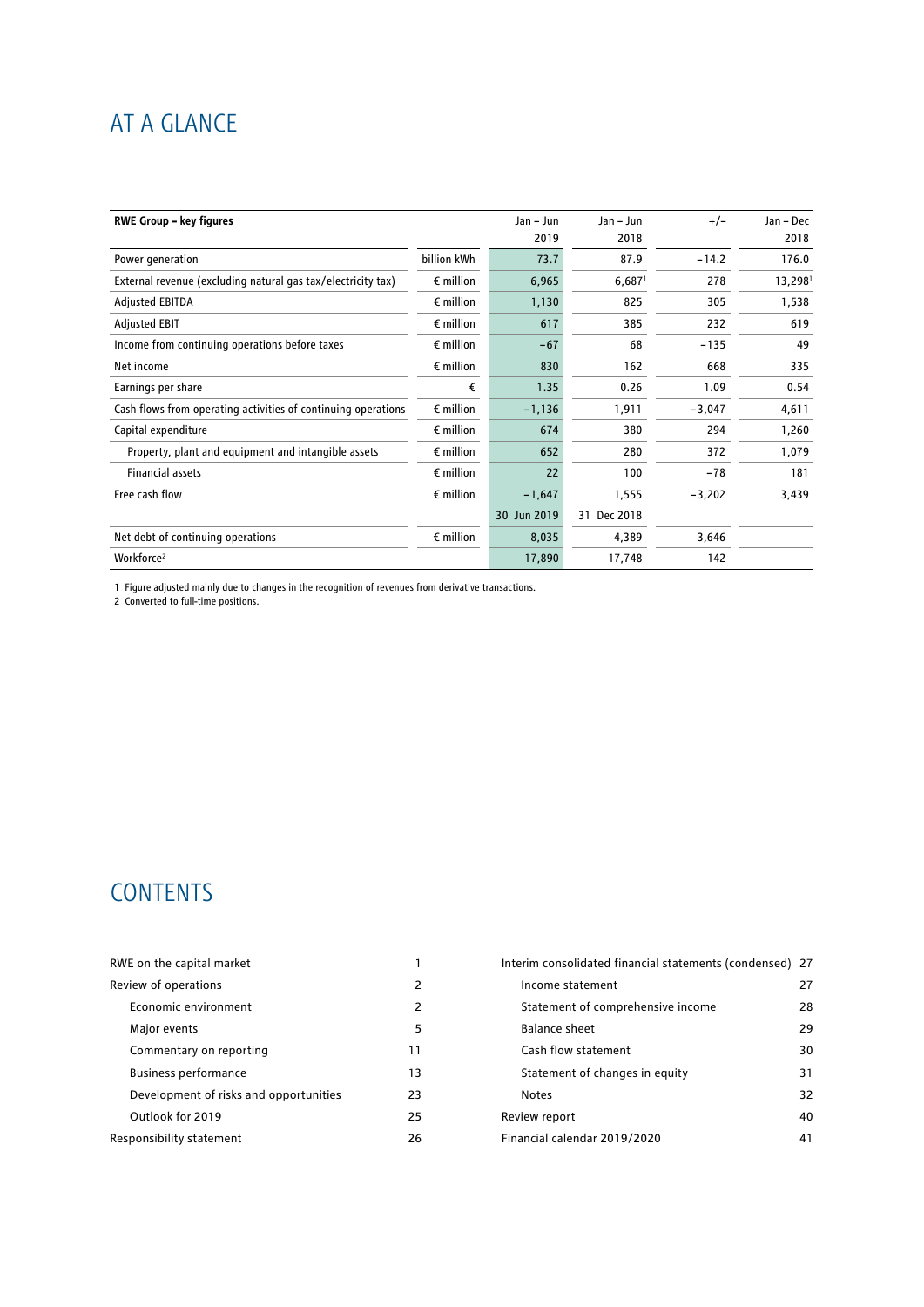# STRONG FIRST HALF FOR THE RWE SHARE AND THE DAX



**Performance of the RWE common share compared with the DAX and STOXX Europe 600 Utilities**

#### **Stock market on upward trend despite economic cool-down**

Sentiment on the German stock market brightened after weak trading in 2018. Germany's benchmark index, the DAX, climbed by 17% to 12,399 points in the first six months of 2019. This was its best first-half performance since 2007, despite a struggling economy and the continued trade dispute between the USA and China. As before, the extremely low interest rates and the announcement by ECB President Mario Draghi that he intends to maintain the extremely loose monetary policy were the main drivers of share prices. Zero interest rates and negative yields on some German government bonds continue to attract many investors to the stock market.

#### **RWE common share: 18% total return**

RWE's common share posted a substantial gain, closing the month of June at €21.67. Including the dividend of €0.70 paid at the beginning of May, it achieved a total return of 18% for the first half of the year. This put it just above the DAX, whilst also outperforming the sector index STOXX Europe 600 Utilities (15%). Our rapid progress in the execution of the envisaged asset swap with E.ON was a major reason for RWE's strong share performance. As a result of the transaction, which we want to conclude in the next few months, RWE will become Europe's number three in renewable energy. The deal is considered by many investors and analysts to be a key driver of the value of the RWE share. Furthermore, the recommendations of the Growth, Structural Change and Employment Commission that were published in January 2019 raised hopes that the political risks associated with electricity generation from coal in Germany might decrease. As set out on pages 5 et seq., the Commission is calling for an orderly exit from coal and appropriate compensation for the affected companies. July saw the RWE share's upward trend continue despite a weak market environment. One of the factors was that some financial analysts made upward corrections to their target price for RWE. The raised earnings forecast for 2019 announced at the end of July also had a positive effect on the share price.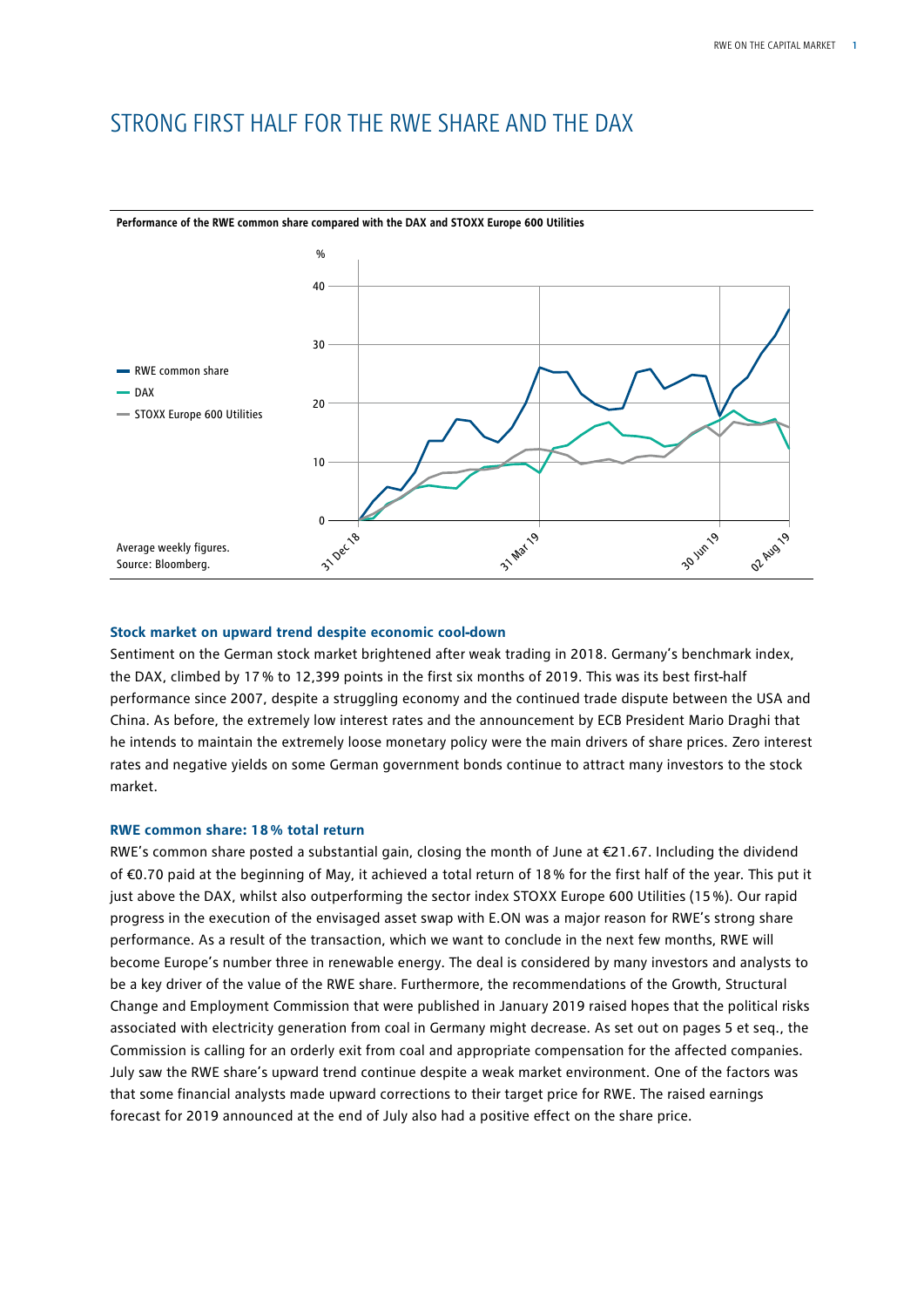# ECONOMIC ENVIRONMENT

#### **Roughly 1% economic growth in the Eurozone**

Based on preliminary estimates, global economic output in the first half of 2019 was 2.5% higher than in the same period last year. The Eurozone may well have posted about 1% growth, with Germany recording a gain of merely 0.5 %. Due to its dependency on exports, the largest economy in the currency area is significantly affected by international trade conflicts. Recording an estimated increase of 1.5%, the Netherlands occupied one of the top spots among Eurozone countries. In the United Kingdom, our most important market outside of the currency union, the economy displayed robust development, despite the UK's impending exit from the EU. The country's GDP rose by some 1.5%.

#### **Decrease in demand for electricity in Germany and the UK**

Economic expansion stimulated electricity consumption in our core markets, while the trend towards energy savings had a dampening effect. Furthermore, less electricity was needed for heating due to the mild weather. Preliminary data from the Federal Association of the German Energy and Water Industries (BDEW) indicate that electricity consumption in Germany was down 1.6% on the first six months of 2018. Power usage in other core markets is also estimated to have declined. Whereas there are no reliable figures for the Netherlands yet, demand for electricity in the United Kingdom dropped by about 3%.

#### **Mild winter causes gas spot prices to collapse**

The first half of the year was characterised by extremely low prices on the spot market for natural gas. Quotations at the Title Transfer Facility (TTF) – the Dutch trading hub – averaged €16/MWh. They were therefore €5 lower than a year before. An important role was played by unusually low demand for heating gas caused by the mild winter. Moreover, the European market was flooded with huge amounts of liquefied natural gas (LNG), putting even more pressure on prices. Increased gas consumption due to the improved capacity utilisation of gas-fired power stations was unable to offset this. However, prices remained stable in gas forward trading. The 2020 TTF forward cost €19/MWh, which was slightly more than the 2019 TTF forward in the first half of 2018 (€18/MWh).

#### **Declining demand curbs hard coal prices**

Spot prices paid for hard coal used in power plants (steam coal) also declined substantially. In the period being reviewed, deliveries to the ARA ports (ARA = Amsterdam, Rotterdam, Antwerp) including freight and insurance were settled for an average of US\$65/metric ton (€57), as opposed to US\$88/metric ton in the same period last year. One reason for this was that little use was made of coal-fired power stations in Europe, leading to a corresponding reduction of steam coal consumption. Furthermore, import restrictions in China and the reactivation of Japanese nuclear power plants curtailed demand from Asia. Quotations on the forward market also dropped owing to the aforementioned factors. The 2020 forward (API 2 Index) cost an average of US\$74/ metric ton (€66) in the reporting period. By comparison, US\$83/metric ton was paid for the 2019 forward in the first six months of 2018.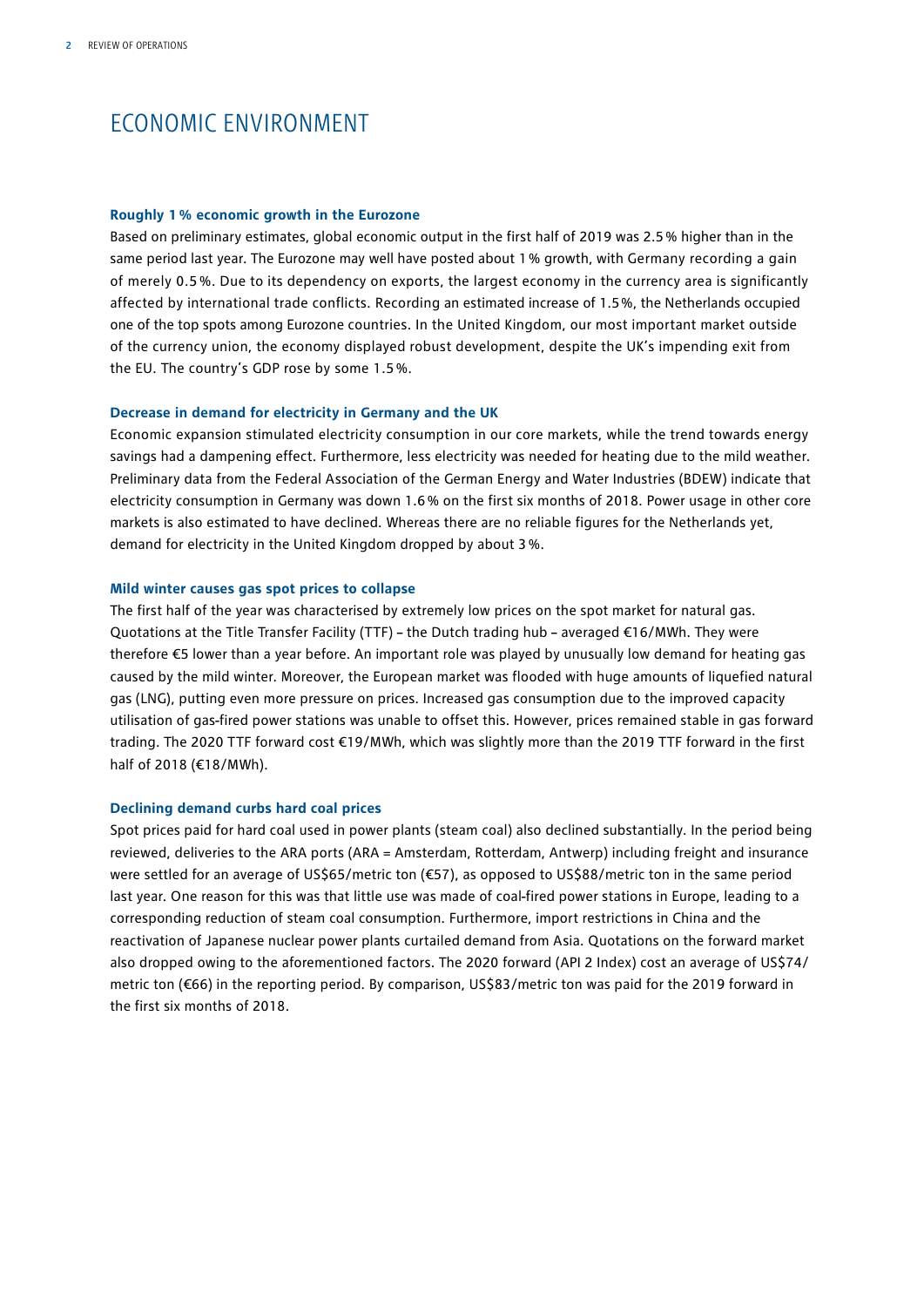#### Reform of European Emissions Trading System causes rapid increase in CO<sub>2</sub> certificate prices

An important cost factor of fossil fuel-fired power stations is the procurement of  $CO<sub>2</sub>$  emission allowances, which have increased substantially in price since the middle of 2017. An EU Allowance (EUA), which confers the right to emit one metric ton of carbon dioxide, cost an average of €24 in the first half of 2019, twice as much as in the same period in 2018. These figures relate to contracts for delivery that mature in December of the following year. The considerable rise in price is due to the fundamental reform of the EU Emissions Trading System. The new regulations will result in a gradual reduction from 2019 onwards of the oversupply of emission allowances that has long existed on the market. Many participants in emissions trading therefore expect a shortage of available EUAs and made early purchases. This resulted in a massive surge in prices even before the reform package came into effect.



#### **Higher prices on electricity forward markets**

The steep decline in the price of coal imports and the unusually low prices in gas spot trading weighed on quotations on electricity wholesale markets, whereas the rise in the price of emission allowances had a priceincreasing effect. In the first half of the year, base-load power traded for an average of €38/MWh on the German spot market, which was slightly more than in the same period in 2018 (€36/MWh). By contrast, spot prices declined by £6 to £47/MWh (€53/MWh) in the United Kingdom and by €2 to €44/MWh in the Netherlands. Prices in forward trading trended upwards in all key markets. In Germany, the 2020 base-load forward cost an average of €48/MWh, €11 more than what was paid for the 2019 forward in the first six months of 2018. In the United Kingdom, the price of the one-year forward rose by £5 to £53/MWh (€61/MWh), and in the Netherlands it increased by €9 to €51/MWh.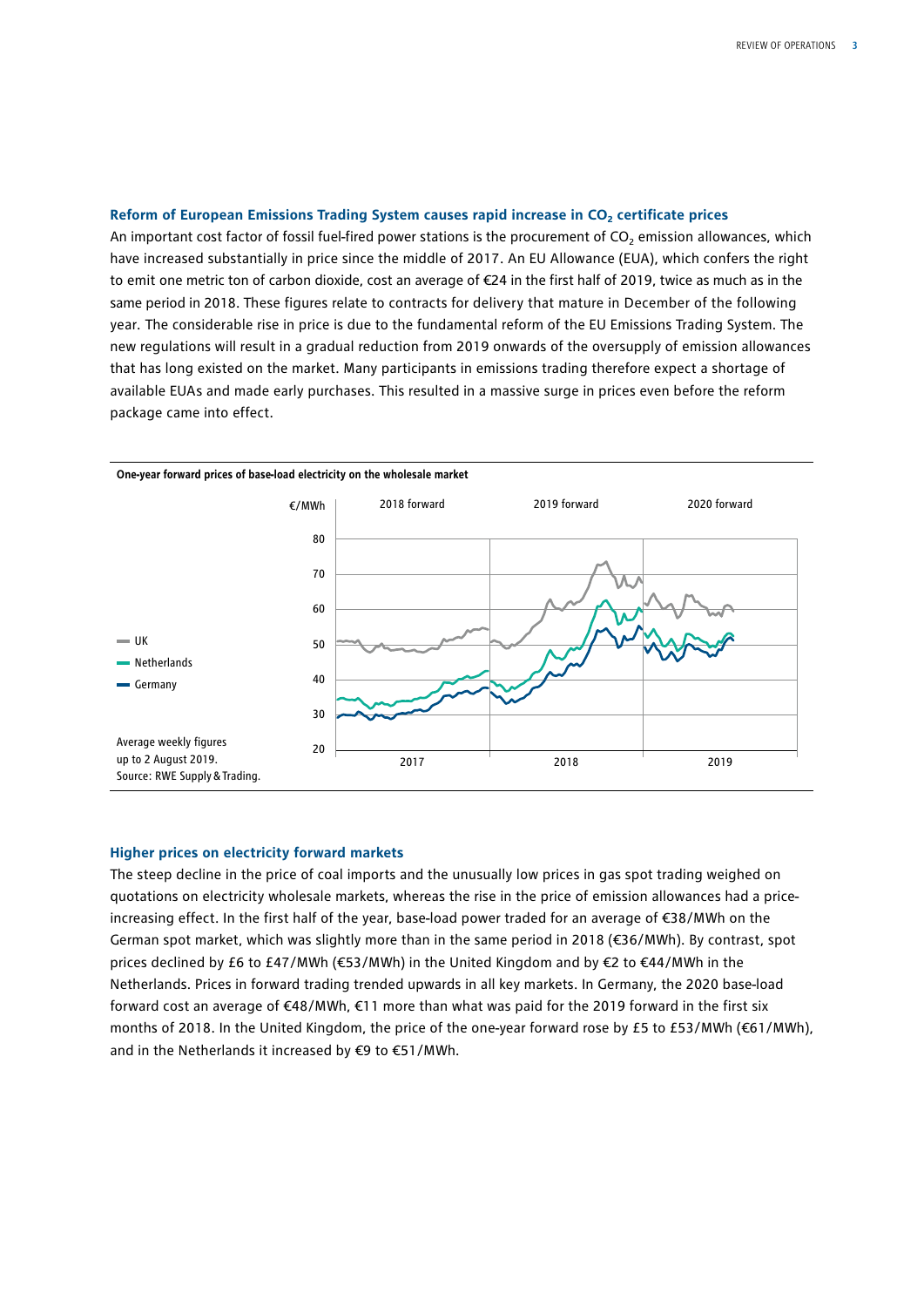#### **Electricity forward sales for 2019: much lower margins for hard coal power plants**

We sell forward most of the output of our power stations and secure the prices of the required fuel and emission allowances in order to reduce short-term volume and price risks. Therefore, our electricity revenue in the period under review was determined by the conditions at which we concluded forward contracts for 2019 in earlier years. We conducted such sales for our lignite and nuclear power plants, which mostly cover the need for baseload electricity, starting as early as 2016. In doing so, the average margins we realised were slightly higher than for contracts for 2018. We typically conduct forward sales of electricity produced by hard coal and gas-fired power stations with a shorter lead time. Therefore, the realised electricity prices were higher, but there was also an increase in costs due to the significant rise in fuel prices through to 2018. The increase in the price of emission allowances also came to bear. As a result, overall earnings from electricity production using hard coal worsened. Conversely, the margins of our gas-fired power plants in the United Kingdom were roughly as high as in 2018; they improved in Germany and the Netherlands.

#### **Wind conditions better than in 2018**

The availability and profitability of facilities that produce electricity from renewable energy sources greatly depend on weather conditions. This is why wind speeds are extremely important to innogy. In north eastern and central Europe as well as in large parts of southern Europe, they exceeded the long-term average, whereas they occasionally remained far below it in the United Kingdom, Ireland and the Netherlands. Wind speeds similar or higher relative to the first half of last year were measured at nearly all innogy sites in Continental Europe, with the exception of Spain. Wind speeds were also up year on year in the UK and Ireland; only in the southern-most part of England were they lower than in 2018. The utilisation of run-of-river power stations strongly depends on precipitation and melt water volumes. In Germany, where most of the RWE Group's run-of-river power plants are located, these volumes were slightly below the long-term average, but were marginally higher than in the first six months of 2018.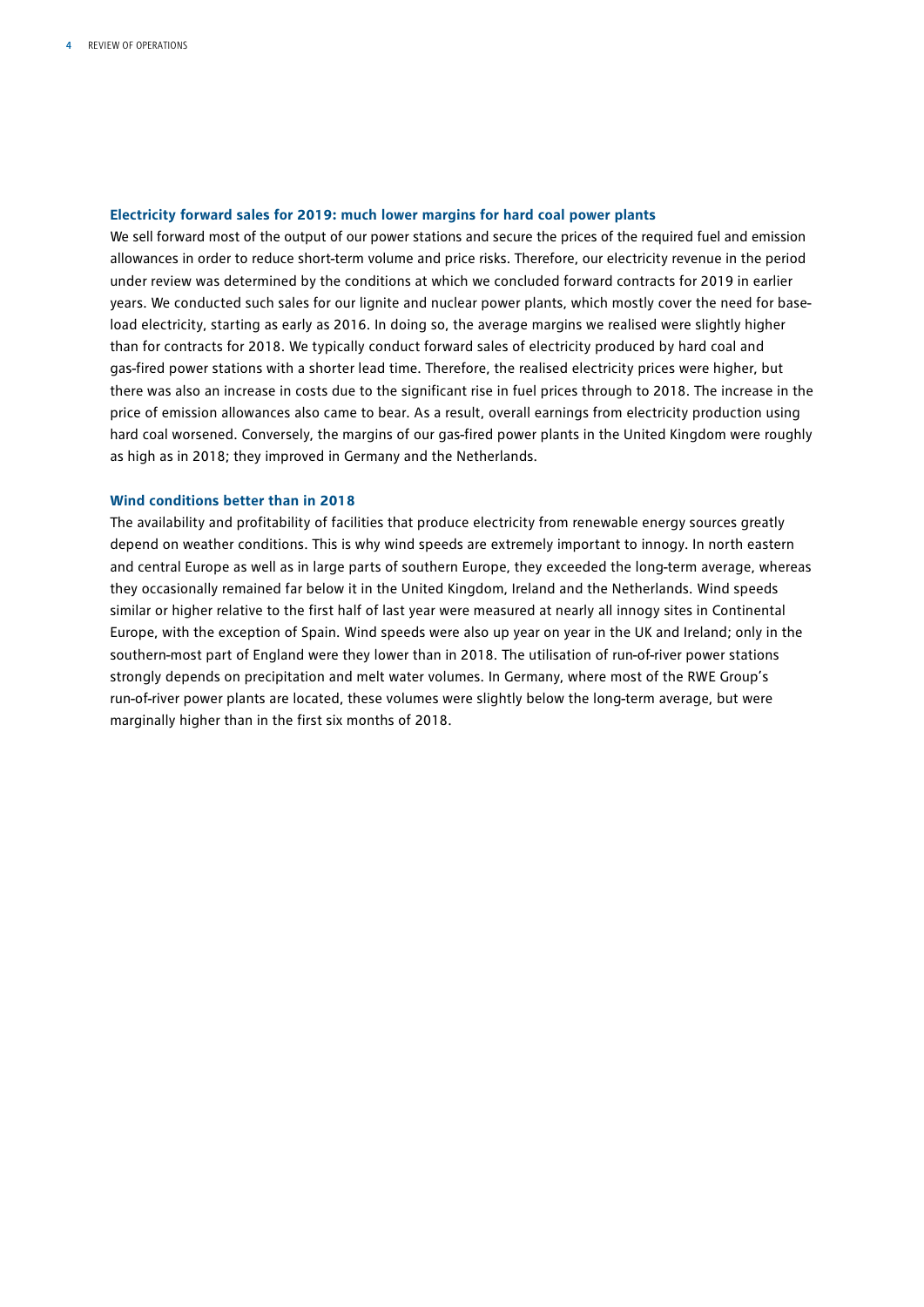# MAJOR EVENTS

### In the period under review

#### **European Commission approves RWE's part of the planned asset swap with E.ON**

We have continued to make progress implementing the asset swap agreed with E.ON in March 2018. We registered the acquisition of the relevant business activities and equity interests with the European Commission on 22 January 2019 and received clearance from Brussels on 26 February. National competition authorities also issued their approvals: Germany's Federal Cartel Office, the UK's Competition and Markets Authority (CMA) and the US Federal Trade Commission (FTC) gave the go-ahead on 26 February, 8 April and 22/31 May, respectively. Now the only approval pending is from the European Commission for E.ON's part of the deal. As soon as this clearance has been granted, the transaction will be completed in two steps: first, E.ON will receive our 76.8% stake in innogy and a payment of €1.5 billion, while we will obtain a financial investment in E.ON (16.67%) and take over E.ON's minority interests in the Gundremmingen (25%) and Emsland (12.5%) nuclear power plants. This is expected to occur in September 2019. In the second step, E.ON will then transfer its own renewable energy activities and those belonging to innogy to RWE. From innogy's portfolio we will also receive the gas storage business and the minority interest in the Austrian energy utility Kelag (37.9%). Additional information on the transaction can be found on pages 18 and 35 et seq. of our 2018 Annual Report.

#### **RWE acquires stake in Czech grid business from innogy for resale to Macquarie**

At the end of February, we purchased the 50.04 % interest in the Czech gas network operator innogy Grid Holding (IGH) held by innogy SE, as we had committed to do so in the framework of the asset swap with E.ON. We had also agreed to sell on the stake in IGH to E.ON. However, the MIRA consortium led by the Australian financial service provider and infrastructure investor Macquarie, which already held the remaining shares in IGH, decided to exercise a right of first refusal. Accordingly, instead of E.ON, MIRA will now acquire the 50.04% equity interest. The sale price is around €1.8 billion. We bought the stake at the same conditions and would have transferred it to E.ON at these conditions. The IGH transaction was approved by the European Commission at the end of June. However, it will only be executed if E.ON purchases our shareholding in innogy.

#### **Commission for structural change proposes roadmap for German coal phase-out**

An accelerated coal phase-out is materialising in Germany, our most important generation market. In January 2019, following lengthy consultations, the Growth, Structural Change and Employment Commission established by the German government presented a concept for the country achieving its climate protection goals in the energy sector avoiding structural upheaval and social hardship while safeguarding security of supply. The body, consisting of representatives from industry, trade unions, the scientific community, associations, civic initiatives and environmental organisations, recommends that Germany phase out electricity generation from coal by no later than 2038. However, it envisages reviewing the feasibility of this goal in 2032 and possibly bringing the exit date forward to 2035.

In addition, the Commission has set milestones for the coal phase-out: it envisages the total capacity of lignite and hard coal-fired power stations on the market (excluding back-up capacity) being reduced to 15 GW each by the end of 2022 through shutdowns or conversions. Compared to the end of 2017, this represents a decrease of 7.7 GW from hard coal and nearly 5 GW from lignite. These figures include closures that have already occurred or have been announced as well as lignite-fired units which had not yet been placed on security standby at the end of 2017. By 2030, the objective is to have lignite and hard coal-fired power plants with total capacities of only 9 GW and 8 GW on the market.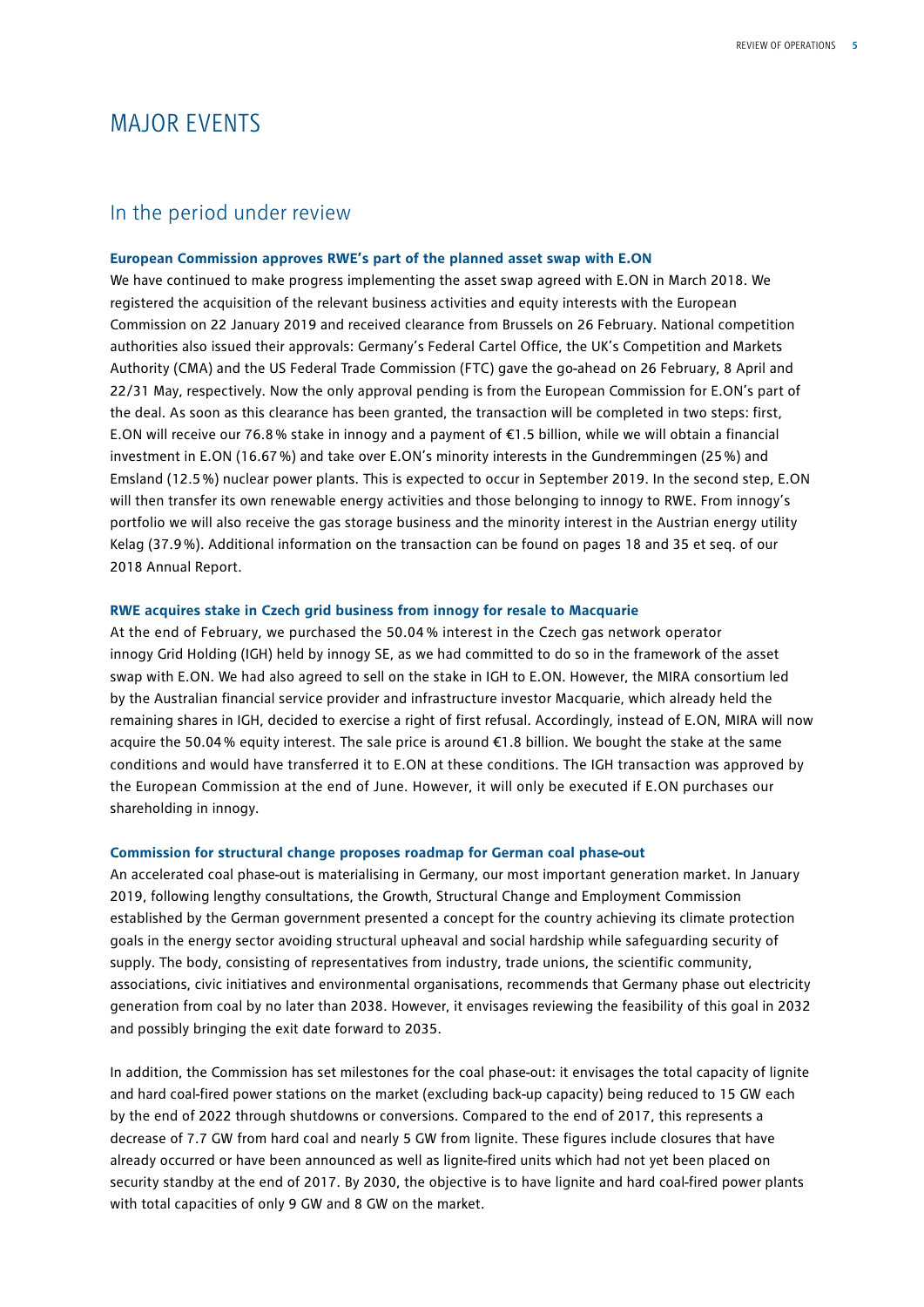Moreover, the Commission recommends considering the additional CO<sub>2</sub> savings in the European Emissions Trading System by reducing the national auction budget, as otherwise the certificates no longer needed for the decommissioned power plants would be available to other companies, enabling additional emissions from their assets. The Commission further proposes that the German government conduct reviews in 2023, 2026 and 2029 involving an analysis of the effects of measures taken by then on security of supply, climate protection, electricity prices and structural development in the affected regions and that countermeasures be initiated if necessary. It is recommended that policymakers implement the phase-out roadmap in agreement with the operators and grant them appropriate compensation. Layoffs and undue social and economic disadvantages for employees should be prevented, in part by paying them a state adjustment allowance. In addition, the Commission deems it desirable that Hambach Forest be preserved. With respect to relocations in the opencast mining regions, the states are being asked to enter into dialogue with the affected residents in order to avoid social and financial hardship.

By and large, the Commission's proposals met with the approval of politicians and stakeholder groups. It was viewed positively that widespread consensus has now been reached, which can serve as a basis for policymakers in order to establish planning certainty for companies, employees and regions. Observers therefore anticipate that the German government will implement the main points of the Commission's concept. This would have serious ramifications for our Rhenish lignite business. RWE has already taken four power plant units offline prematurely under the security standby scheme, with a further block to follow at the end of September 2019. Additional shutdowns will therefore be all the more difficult and result in burdens going far beyond the lost electricity revenue. For instance, we would have to implement substantial job cuts and introduce redundancy programmes for the affected workers at short notice. If opencast mines were closed early, we would have to develop new recultivation concepts. As a result and due to the early use of mining provisions, these would have to be increased significantly. Additional costs would be incurred if Hambach Forest was preserved. In addition, substantial investments are needed in order to adapt opencast mines and power plants to a new operating concept. We can only reliably estimate the burdens we will face if the government's current talks with us lead to concrete proposals and the legislative process for the coal phase-out progresses. However, we welcome the fact that the Commission has recognised the need to pay power plant operators adequate compensation and has also considered the knock-on costs for the opencast mines.

#### **Decision on Hambach Forest: Cologne Administrative Court rejects lawsuit by BUND**

On 12 March, the Cologne Administrative Court ruled that Hambach Forest is not a potential special area of conservation according to the EU Directive on the conservation of natural habitats and of wild fauna and flora. Consequently, the lawsuit filed by the environmental activist group Bund für Umwelt und Naturschutz Deutschland e.V. (BUND) was rejected. In the opinion of the judges, the approval of the 2018–2020 main operational plan for the Hambach opencast mine by the Arnsberg District Council was legal. This plan includes the clearance of Hambach Forest. Clearance will not occur for the time being, however, because the ruling of the Cologne court does not affect the preliminary injunction against clearance issued by the Münster Higher Administrative Court on 5 October 2018. In the next step, the court in Münster will have to reach its own decision on the legal conservation status of Hambach Forest. Furthermore, RWE Power announced that it would not proceed with clearance until the end of September 2020. In view of the sometimes violent protests at Hambach Forest, this is our contribution to de-escalating the situation.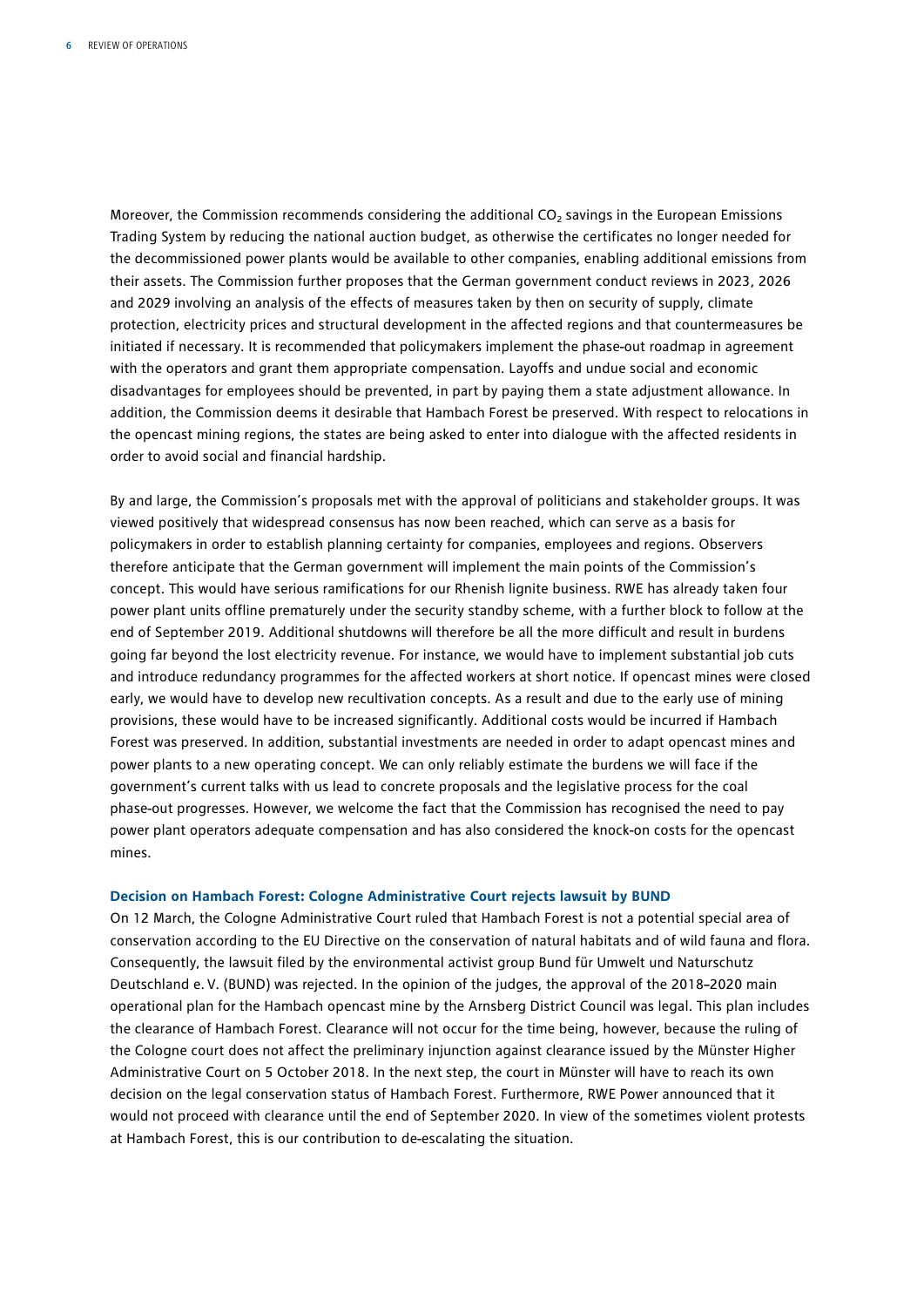#### **EU limits participation of coal-fired power plants in capacity mechanisms**

The European Parliament and the Council of Ministers passed a reform of EU legislation on the electricity market in March and May 2019, respectively. Some of the new rules will take effect from 1 January 2020 (Electricity Market Regulation). Other provisions (Electricity Market Directive) will have to be transposed into national law by the member states by the end of 2020. One core component of the reform is guidelines on designing capacity market mechanisms. The new Electricity Market Regulation envisages that power stations with CO<sub>2</sub> emissions of more than 550 g/kWh will only be able to participate in such mechanisms to a very limited degree. One prerequisite for this is that they do not emit more than 350 kg of CO<sub>2</sub> per kilowatt of installed capacity per year. Consequently, coal-fired power plants can no longer participate in a general capacity market with full utilisation, but can participate in reserve schemes which only involve a low number of operating hours. This means that Germany's security standby scheme for lignite would still be permissible. The emission caps for new power stations will enter into effect on 1 January 2020. Transitional regulations apply to existing generation facilities until the middle of 2025. Existing capacity agreements and contracts that are concluded this year would remain completely unaffected by the threshold values.

#### **RWE rules out construction of new coal-fired power plants – BoAplus project cancelled**

We announced at the end of April that we will no longer be pursuing plans for a new, highly efficient lignite-fired power station to replace older, more emissions-intensive plants. We had long considered investing in a lignite-fired unit using optimised plant engineering (BoAplus) at the site in Niederaussem near Cologne. However, new coal-fired power stations are no longer part of our strategy. RWE is committed to the European and national climate protection targets. In the last six years, the company has already lowered its  $CO<sub>2</sub>$ emissions by one third.

#### **RWE ends hard coal firing at Werne power station**

On 29 March 2019, we decommissioned the hard coal-fired part of the combined unit K at the Gersteinwerk station in Werne (Westphalia), meaning that hard coal is no longer used for electricity generation at this plant. The shutdown was motivated by economic considerations: the investments needed as part of upcoming maintenance work would not have paid off. Unit K consists of a topping gas turbine (K1) with a net capacity of 112 MW and the (decommissioned) steam turbine (K2), which ran on steam generated by firing hard coal and had a capacity of 620 MW. Electricity is still being produced at Gersteinwerk: along with the aforementioned K1 turbine, we have two natural gas combined units and another topping gas turbine at our disposal. These assets have a combined capacity of around 1,000 MW.

#### **STEAG acquires majority stake in Bergkamen hard coal-fired power plant from RWE**

As of 1 January 2019, we sold our 51% shareholding in the Bergkamen hard coal-fired power station to the Essen-based energy utility STEAG. The buyer previously owned 49% of the plant and exercised a contractual purchase option. The parties agreed to keep the price confidential. This power station has been in operation since 1981, with a net capacity of 720 MW. RWE was responsible for the commercial management of this plant, while STEAG handled technical operations. The disposal of the stake goes hand in hand with the termination of a contract that obliged us to purchase electricity produced by the station.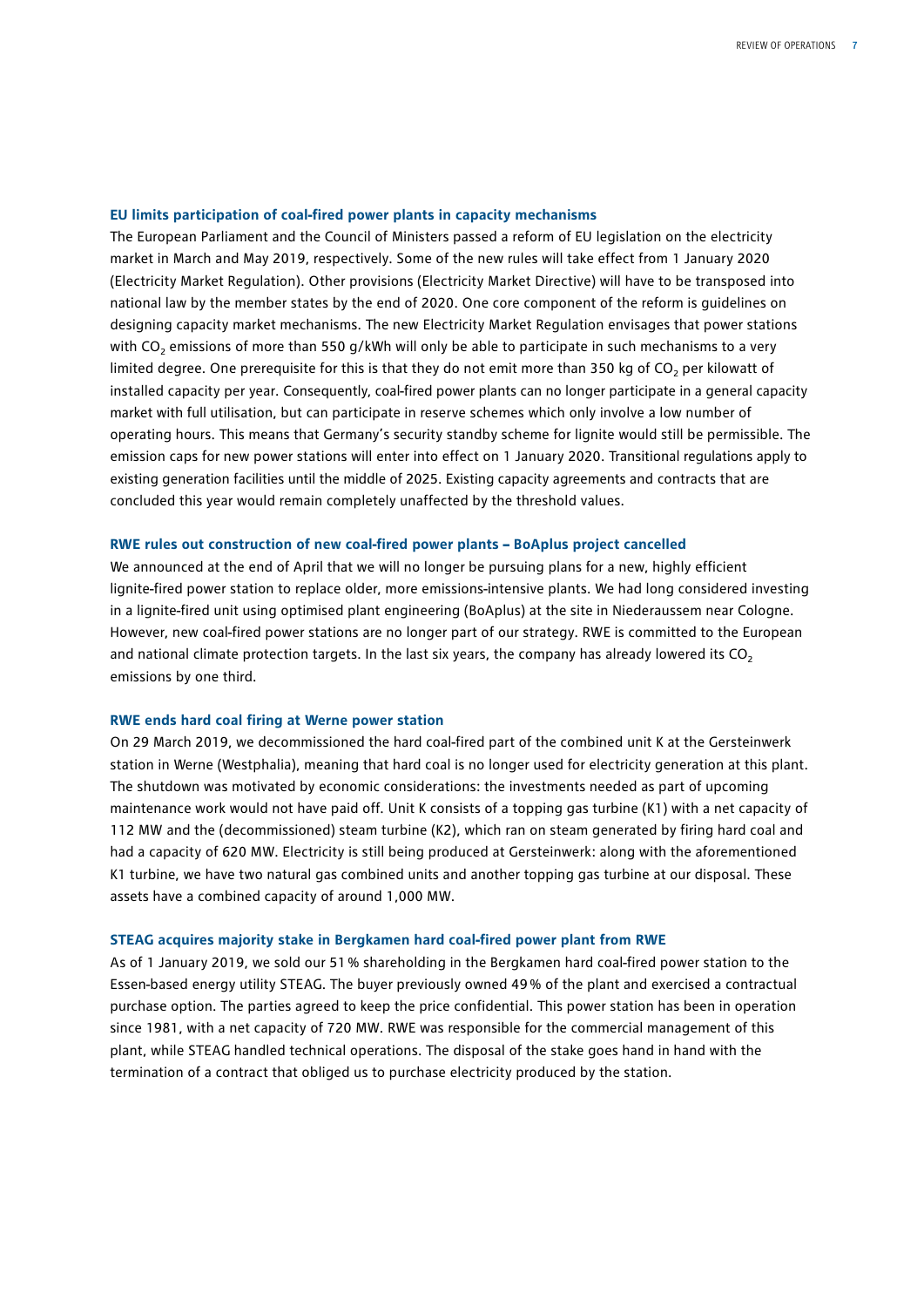#### **RWE sells Belgian CHP station**

We sold the Inesco CHP station in Belgium to the UK chemicals group INEOS at the end of February 2019. This gas-fired power plant has a generation capacity of 133 MW and is located in a chemical park operated by INEOS near Antwerp. In addition to electricity, it also supplies steam and demineralised water to the companies in the chemical park. One of the reasons for our decision to sell the station was its tight integration in the business activities of INEOS.

#### **German government takes over interim storage for highly radioactive waste from RWE**

As of 1 January 2019, we transferred the interim storage facilities for highly radioactive waste on the sites of our Emsland, Biblis and Gundremmingen nuclear power plants to BGZ, the state-owned company responsible for interim storage. The legal basis for this is the law on the reassignment of responsibility for nuclear waste disposal which was passed at the end of 2016, pursuant to which the government took charge of processing and financing interim and final nuclear waste storage. In exchange, German power plant operators gave the government €24.1 billion, which was paid into a public-law fund for financing nuclear waste disposal. Responsibility for shutting down and safely dismantling the stations remains with the companies. They are also accountable for packaging the radioactive waste properly before it is handed over to BGZ. A total of eleven decentralised interim storage facilities were transferred from the nuclear power plant operators to BGZ as of 1 January 2019. The interim storage facilities for low- and medium-level radioactive waste are to follow at the beginning of 2020, including two at RWE's Biblis site.

#### **UK government allows further capacity auction**

Despite the suspension of the UK capacity market, a capacity auction was held in mid-June for the delivery period from 1 October 2019 to 30 September 2020. Power plants with a total capacity of 3.6 GW qualified for a payment of an exceptionally low £0.77/kW. An invitation to tender for the same delivery period had already taken place at the end of 2015. At this call for bids, stations with a combined 46.4 GW, including 8.0 GW from RWE, qualified for a payment of £18/kW. The recent auction, which had actually been scheduled for the beginning of 2019, was held to close remaining capacity gaps. Given that the delivery period begins as early as October, there was an oversupply of secured capacity, because many stations will be available for this period anyway. RWE's two small power plants Grimsby and Cowes 2 submitted bids, but were unsuccessful. We will continue to operate these stations nevertheless.

However, the outcome of the auction of June 2019 will only be valid if the UK capacity market can be continued. It has been on hold since the middle of November 2018 when the General Court of the European Court of Justice declared the state aid approval given in 2014 null and void as it had not been preceded by a thorough investigation. This is being done now. Capacity payments could be resumed if the European Commission granted the UK's original request for approval again. We are confident that the UK capacity market will be reinstated with its current design and that the payments due during the suspension will be made retroactively.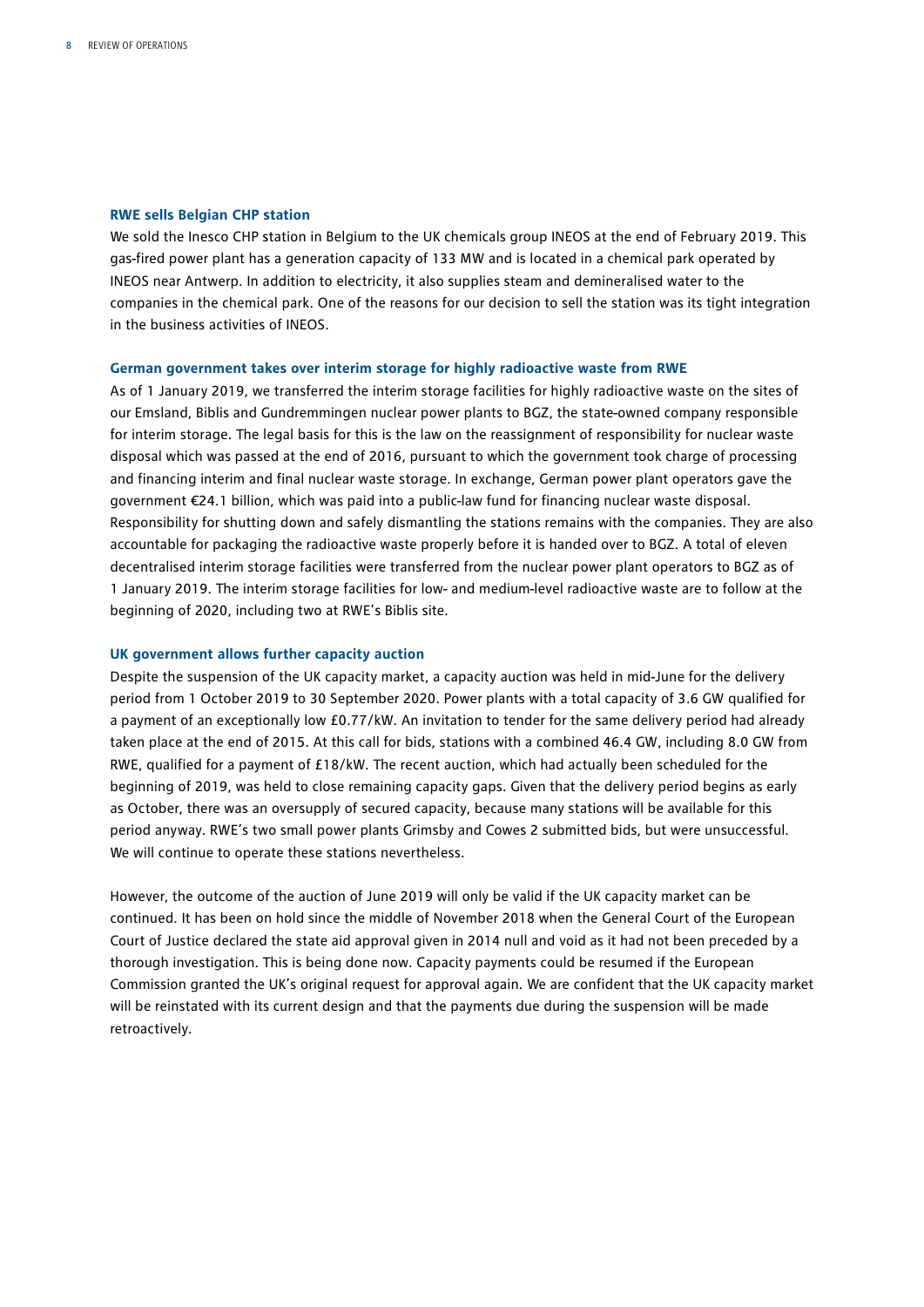#### **Conversion of RWE preferred shares to common shares completed**

We converted RWE's 39,000,000 preferred shares to voting common shares in the middle of the year. The transaction was conducted at a ratio of 1:1 without an additional payment. The corresponding resolution was passed by the company's Annual General Meeting and a Preferred Shareholders Meeting on 3 May 2019 at the recommendation of the Executive Board and the Supervisory Board. The necessary amendment to the Articles of Incorporation was entered in the Commercial Register at the Essen District Court on 28 June 2019. The preferred shares were delisted at the close of trading on the same day. Depositary banks reclassified the RWE preferred shares held by their customers at the beginning of July. The reduction to a single share class increased the number of RWE common shares to 614,745,499. We believe that this bolsters our corporate governance as institutional investors are of the opinion that each share in a company should bear a voting right (known as the 'One Share – One Vote' principle). RWE now does justice to this.

#### **RWE cancels £750 million hybrid bond**

We cancelled a hybrid bond with a volume of £750 million on 20 March 2019, without replacing it with fresh hybrid capital. This reflects RWE's solid financial standing. The bond had been issued seven years earlier with a 7% coupon and a theoretically perpetual tenor. We exercised our right to cancel it on the first call date.

#### **Banks increase RWE's credit line to €5 billion**

In mid-April 2019, we replaced our syndicated credit line of €3 billion with an agreement for €5 billion. This was motivated by the planned restructuring of the RWE Group, as a result of which our operations will be expanded to include the renewable energy activities of E.ON and innogy. The increased credit line is being granted by a consortium of 27 international banks. It consists of two tranches: one with a volume of €3 billion and a term of five years and one with a volume of €2 billion and a two-year term. If the banks agree, the first tranche can be extended twice, by one year each time. For the second tranche, this option is available once for one year; the banks' approval is not necessary. Syndicated lines of credit help us to ensure liquidity. So far, we have not drawn on them.

#### **RWE pays dividend of €0.70 per share for fiscal 2018**

On 3 May 2019, the Annual General Meeting of RWE AG approved the dividend proposal by the Executive Board and the Supervisory Board for fiscal 2018. We therefore paid a dividend of €0.70 per common and preferred share on 8 May. For fiscal 2019, the Executive Board is targeting a dividend of €0.80.

#### **innogy pays dividend of €1.40 per share**

On 30 April 2019, the Annual General Meeting of innogy SE voted for a dividend of €1.40 per share for the past fiscal year. Based on the adjusted net income of €1,026 million generated by our subsidiary in 2018, the payout ratio was 76%.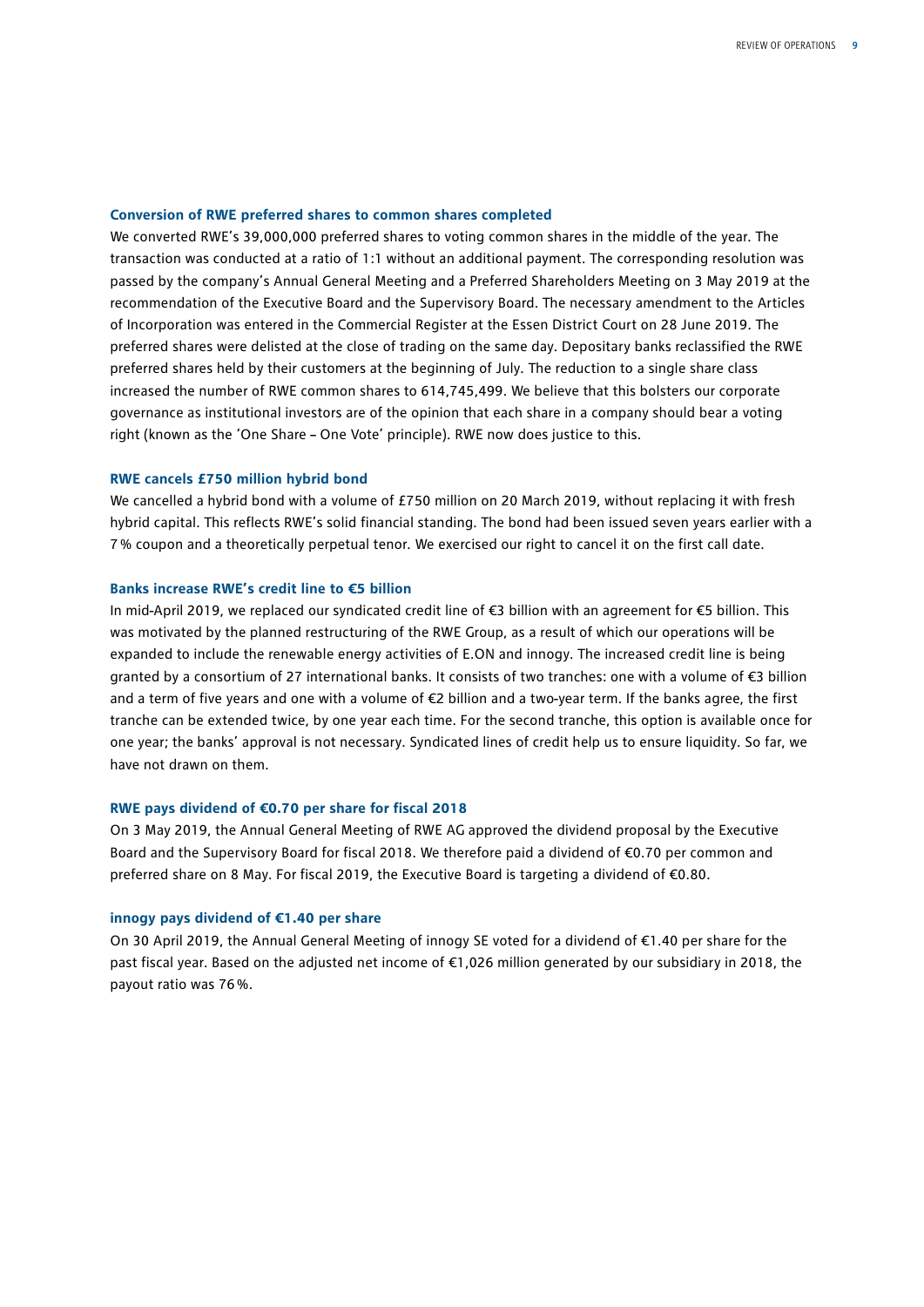### After the period under review

#### **Dutch government decides to phase out coal by 2030**

At the beginning of July, the Dutch lower house approved a draft law envisaging the end of electricity generation from coal in the coming decade. The upper house is expected to ratify the decision after the summer recess. According to the draft law, by 2025 at the latest, coal may no longer be used as fuel in power stations built in the 1990s. For plants constructed later than this, the ban would come into effect in 2030. Compensation payments for the power utilities affected are not foreseen in the draft. At present, there are five hard coal-fired power stations still operating in the Netherlands. Two of these belong to us: Amer 9 and Eemshaven. The former plant has a net capacity of 631 MW and would have to stop firing coal at the end of 2024 according to the draft law, and the same would hold true for Eemshaven (1,554 MW) at the end of 2029. After that, these stations could only be operated with other fuels. At the moment, we are retrofitting them for co-firing with biomass. We are receiving subsidies for this to finance the capital expenditure and additional costs incurred to purchase fuel. Conversion to 100% biomass-firing would involve significant additional expenses. In dialogue with policymakers, we are proposing compensation for the financial disadvantages we will suffer from the planned coal phase-out, and we will also take legal action if necessary.

#### **Early shutdown of Aberthaw B hard coal power station decided**

RWE will close the Aberthaw B hard coal-fired power plant in Wales early. Management passed a resolution to this effect at the end of July. The station, which has a net installed capacity of 1,560 MW, is scheduled to be taken offline at the end of March 2020. Its obligations from the UK capacity market through to the end of September 2021 will be transferred to third parties and a small proportion to other units within RWE's power plant fleet. Therefore, the available generation capacity guaranteed via the capacity market will not change. Aberthaw power station was commissioned in 1971 and has since contributed to security of supply in the United Kingdom for nearly half a century. The closure will put an end to RWE's electricity generation from coal in the United Kingdom, five years before the country's official exit date. This will be a further step in implementing our climate protection strategy.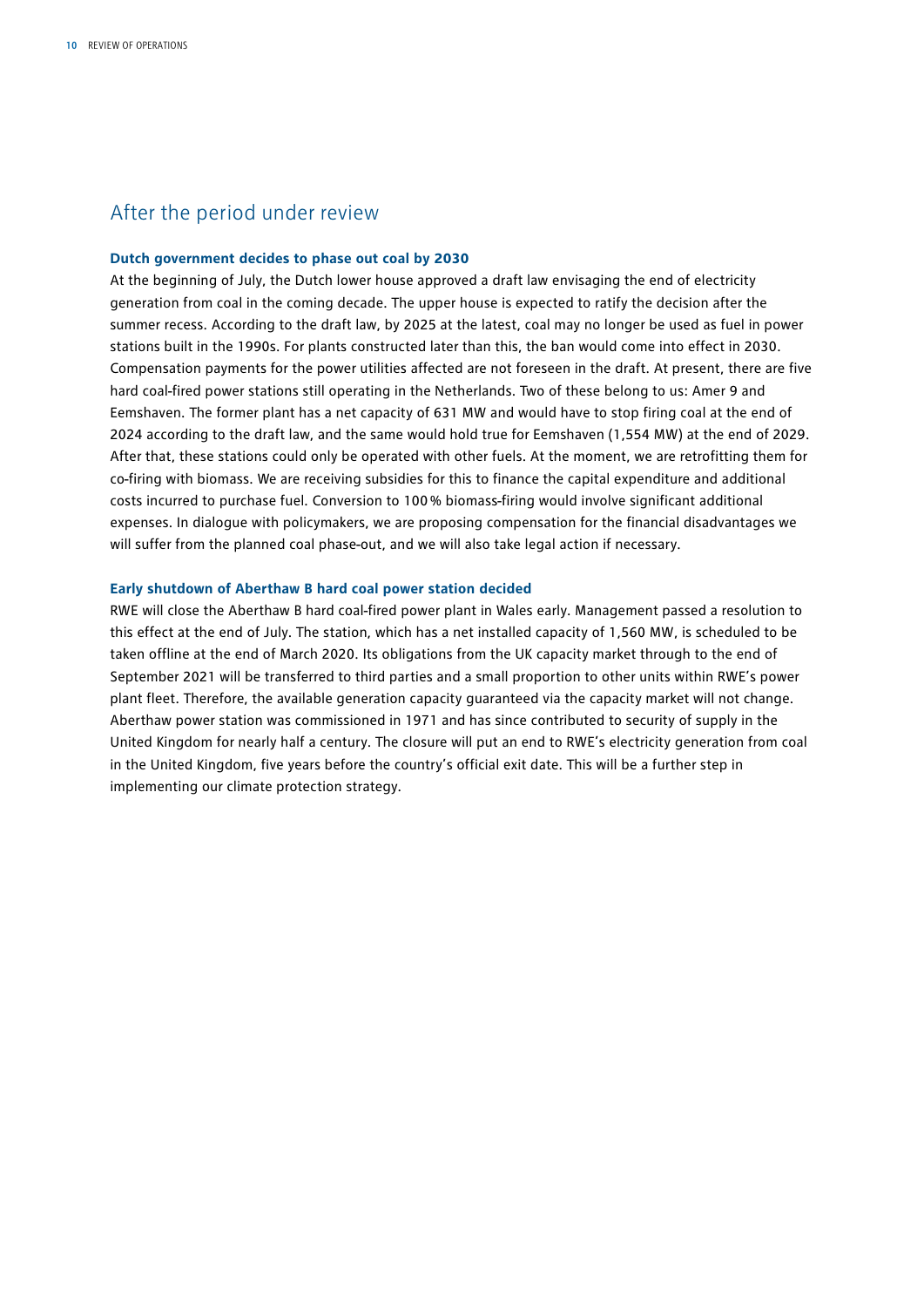# COMMENTARY ON REPORTING

#### **Group structure featuring four segments**

In our current financial reporting, the RWE Group is divided into the following four segments: (1) Lignite&Nuclear, (2) European Power, (3) Supply&Trading and (4) innogy – continuing operations. The last segment contains the assets of innogy which will remain with RWE following completion of the asset swap with E.ON. The individual segments consist of the following business activities and equity holdings:

- Lignite&Nuclear: This segment encompasses our German electricity generation from lignite and nuclear power as well as our lignite production in the Rhineland. These activities are managed by our subsidiary RWE Power. The segment further includes our investments in the Dutch nuclear power plant operator EPZ (30%) and the German company URANIT (50%), which holds a 33% stake in Urenco, a uranium enrichment specialist. In the past, this segment also included our 51% stake in the Hungarian lignite-based power producer Mátra, which was sold in March 2018.
- European Power: This is where we report on our electricity production from gas, hard coal and biomass, which focuses on Germany, the United Kingdom and the Benelux region. It also includes our 70 % stake in the Turkish gas-fired power station Denizli, some hydroelectric power plants in Germany and Luxembourg and RWE Technology International, which specialises in project management and engineering services. All of these activities are under the responsibility of RWE Generation.
- Supply & Trading: This division encompasses the activities of RWE Supply & Trading. The company's main activity is its independent commodity trading business. In addition, it acts as an intermediary for gas, supplies large industrial and corporate customers with energy and makes short to medium-term investments in energy assets and energy companies with which attractive returns can be achieved after taking valueenhancing measures and selling them on (principal investments). Furthermore, RWE Supply & Trading markets RWE's power generation and optimises power plant dispatch; however, earnings achieved through the latter activities are reported in the Lignite&Nuclear or European Power segment.
- innogy continuing operations: The main business in this segment is renewable energy, a sector in which our subsidiary innogy ranks among Europe's leading companies. It operates generation assets in Germany, the United Kingdom and other European countries. In addition, it intends to establish itself in other markets such as the USA and Australia. The focus in terms of energy sources is onshore and offshore wind followed by hydro and photovoltaics. After acquiring our subsidiary, E.ON will transfer the renewable energy business back to us. We will then assume operational responsibility for it. The same applies to innogy's gas storage facilities, which are located in Germany and the Czech Republic. innogy's 37.9% interest in the Austria-based energy utility Kelag will also be transferred back to the RWE Group and is therefore included in this segment.

Individual companies with cross-segment tasks like the Group holding company RWE AG are stated under 'other, consolidation'. This item also includes our 25.1% stake in the German transmission system operator Amprion as well as consolidation effects.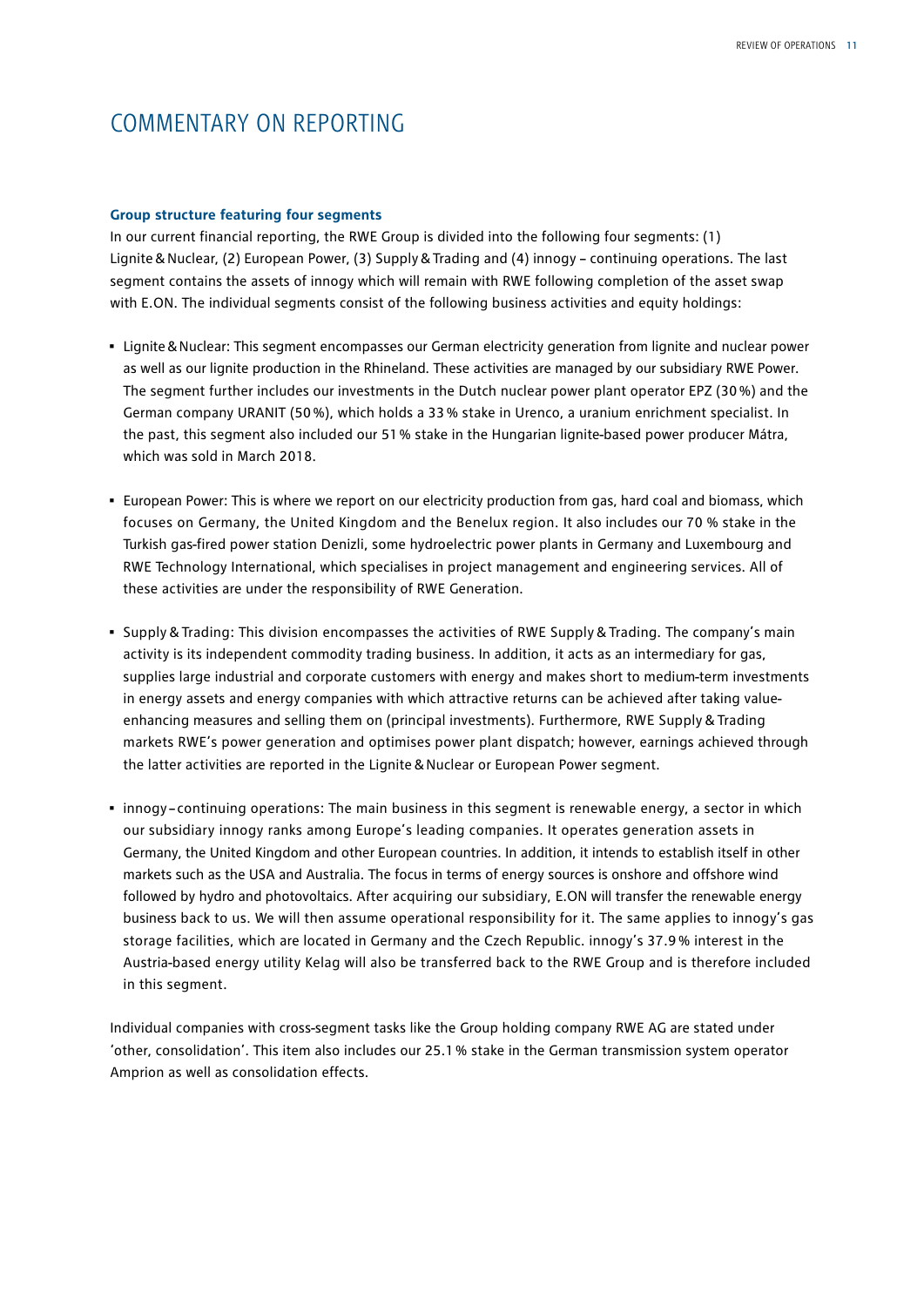#### **Adoption of IFRS 16: higher net debt, higher depreciation**

We began applying the new accounting standard IFRS 16 Leases in fiscal 2019. Leases are now reported on the balance sheet, unless they are short-term (up to twelve months) or relate to low value assets. Consequently, the lessee must recognise a right-of-use asset and a corresponding lease liability in the amount of the present value of the future lease payments for all leased assets. Further details on this can be found on page 107 of the 2018 Annual Report. This methodological change leads to an increase in the balance-sheet total and net debt. On the income statement, depreciation increases and the financial result declines, but these effects are offset by fairly similar changes in adjusted EBITDA, leaving net income almost unchanged. Prior-year figures were not adjusted.

#### **Forward-looking statements**

This interim report contains forward-looking statements regarding the future development of the RWE Group and its companies as well as economic and political developments. These statements are assessments that we have made based on information available to us at the time this document was prepared. In the event that the underlying assumptions do not materialise or unforeseen risks arise, actual developments can deviate from the developments expected at present. Therefore, we cannot assume responsibility for the correctness of forwardlooking statements.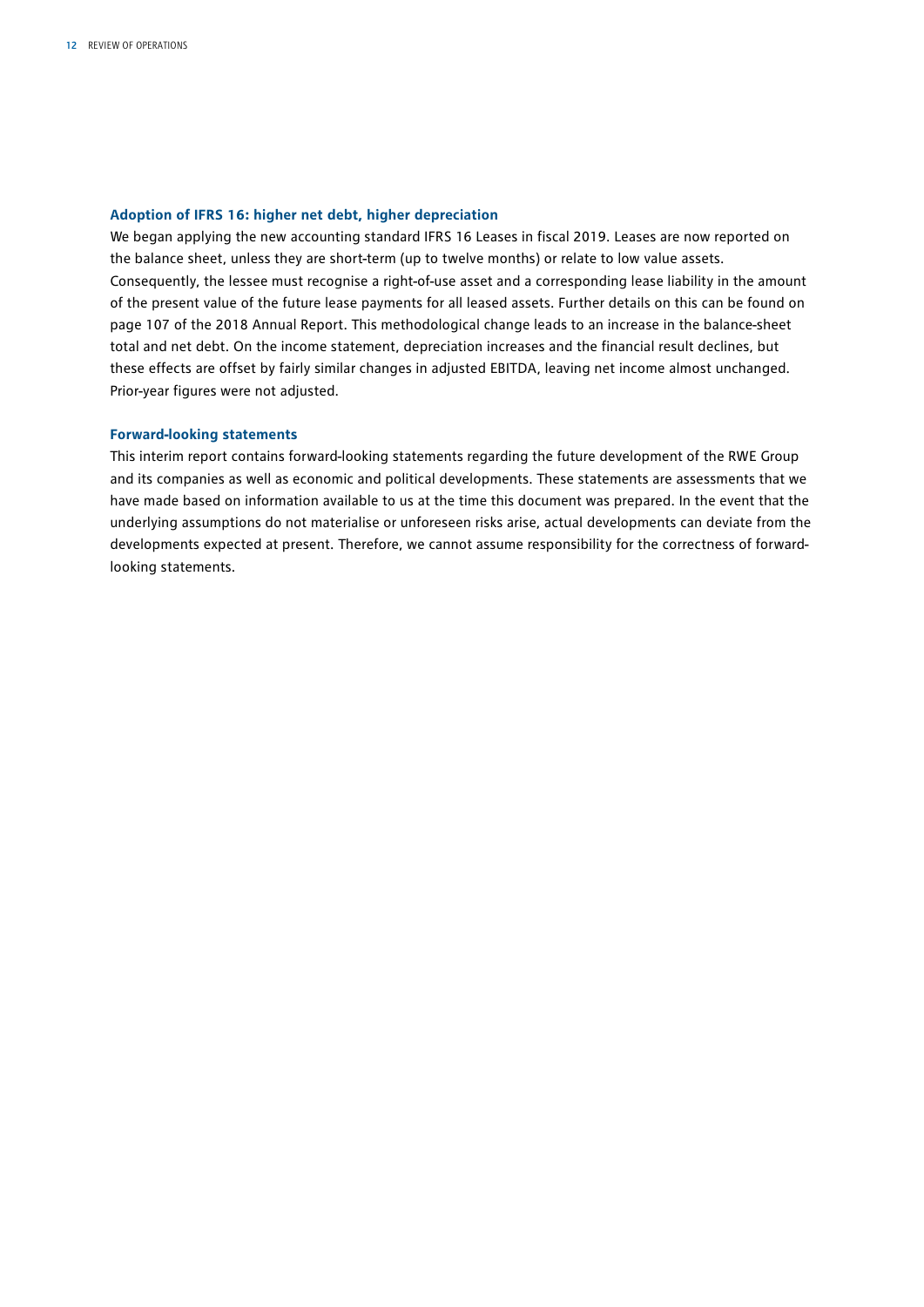| Power generation<br>January - June | Gas  |                          | Lignite                  |                          | Hard coal |      | Nuclear |      | Renewables |                          | storage, | Pumped<br>other | Total |      |
|------------------------------------|------|--------------------------|--------------------------|--------------------------|-----------|------|---------|------|------------|--------------------------|----------|-----------------|-------|------|
| <b>Billion kWh</b>                 | 2019 | 2018                     | 2019                     | 2018                     | 2019      | 2018 | 2019    | 2018 | 2019       | 2018                     | 2019     | 2018            | 2019  | 2018 |
| Lignite & Nuclear                  |      | $\overline{\phantom{0}}$ | 24.7                     | 34.6                     |           |      | 9.2     | 9.9  | ▃          |                          | 0.1      |                 | 34.0  | 44.5 |
| <b>European Power</b>              | 24.7 | 23.2                     | -                        | $\overline{\phantom{0}}$ | 8.2       | 13.5 |         | -    | 0.9        | 0.6                      | 0.9      | 1.3             | 34.7  | 38.6 |
| of which:                          |      |                          |                          |                          |           |      |         |      |            |                          |          |                 |       |      |
| Germany <sup>1</sup>               | 3.0  | 2.0                      | ۳                        | $\overline{\phantom{0}}$ | 2.5       | 6.0  |         | -    | 0.1        | 0.4                      | 0.9      | 1.3             | 6.5   | 9.7  |
| <b>United Kingdom</b>              | 18.0 | 17.2                     | $\overline{\phantom{0}}$ | $\overline{\phantom{0}}$ | 0.4       | 0.4  |         | -    | 0.2        | 0.2                      |          | $\qquad \qquad$ | 18.6  | 17.8 |
| Netherlands/Belgium                | 2.9  | 2.8                      | $\overline{\phantom{0}}$ | $\overline{\phantom{0}}$ | 5.3       | 7.1  |         | -    | 0.6        | $\overline{\phantom{0}}$ |          |                 | 8.8   | 9.9  |
| innogy-                            |      |                          |                          |                          |           |      |         |      |            |                          |          |                 |       |      |
| continuing operations              |      |                          |                          |                          |           |      |         |      | 5.0        | 4.8                      |          |                 | 5.0   | 4.8  |
| <b>RWE Group</b>                   | 24.7 | 23.2                     | 24.7                     | 34.6                     | 8.2       | 13.5 | 9.2     | 9.9  | 5.9        | 5.4                      | 1.0      | 1.3             | 73.7  | 87.9 |

1 Including electricity from power plants not owned by RWE that we can deploy at our discretion on the basis of long-term agreements. In the first half of 2019, this amounted to 1.8 billion kWh (first half of 2018: 3.0 billion kWh).

#### **Significant decline in electricity production from coal**

In the first half of 2019, the RWE Group generated 73.7 billion kWh in electricity, 16% less than in the same period last year. We recorded the steepest decrease with lignite (–9.9 TWh). Market conditions and overhauls played a role in the reduction in operating hours of generation assets. In addition, limitations to lignite mining resulting from the preliminary halt to the clearance of Hambach Forest also came to bear. Moreover, we switched off Units E and F of the Niederaussem lignite-fired power station on 30 September 2018 (295 MW and 299 MW, respectively) and put them into the statutory security stand-by scheme. Furthermore, production in the first half of last year included the volumes from Hungary-based Mátra, which we sold in March 2018. Electricity generation from hard coal also experienced a substantial drop (–5.3 TWh), with unfavourable market conditions and power plant outages for overhauls also coming to bear here. Further declines in volume resulted from the sale of our majority interest in the Bergkamen power station and the end of production from coal at Gersteinwerk in Werne (see page 7). Downtime caused by overhauls led to a drop in nuclear energy generation (–0.7 TWh). By contrast, gas-fired power plants produced more electricity (+1.5 TWh), benefitting from more favourable market conditions. We also posted a gain in renewable energy (+0.5 TWh). The main reason for this was the start of co-firing biomass at our Dutch Amer 9 hard coal-fired power station. In addition, innogy commissioned new wind turbines and benefitted from improved wind conditions.

In addition to our in-house generation, we procure electricity from external suppliers. In the period being reviewed, these purchases totalled 23.0 billion kWh (previous year: 24.2 billion kWh). In-house generation and power purchases combined for 96.7 billion kWh (previous year: 112.1 billion kWh).

#### **Electricity sales down 14%, gas up 13%**

In the period under review, the RWE Group sold 92.9 billion kWh of electricity and 40.1 billion kWh of gas. Most of these volumes are allocable to the Supply&Trading segment. Electricity sales experienced a drop of 14%, primarily due to the decline in our generation volume and the resulting drop in the amount of in-house production sold by RWE Supply&Trading on the wholesale market. Conversely, gas deliveries were up 13%. One reason for this was that RWE Supply&Trading stepped up its business with key accounts.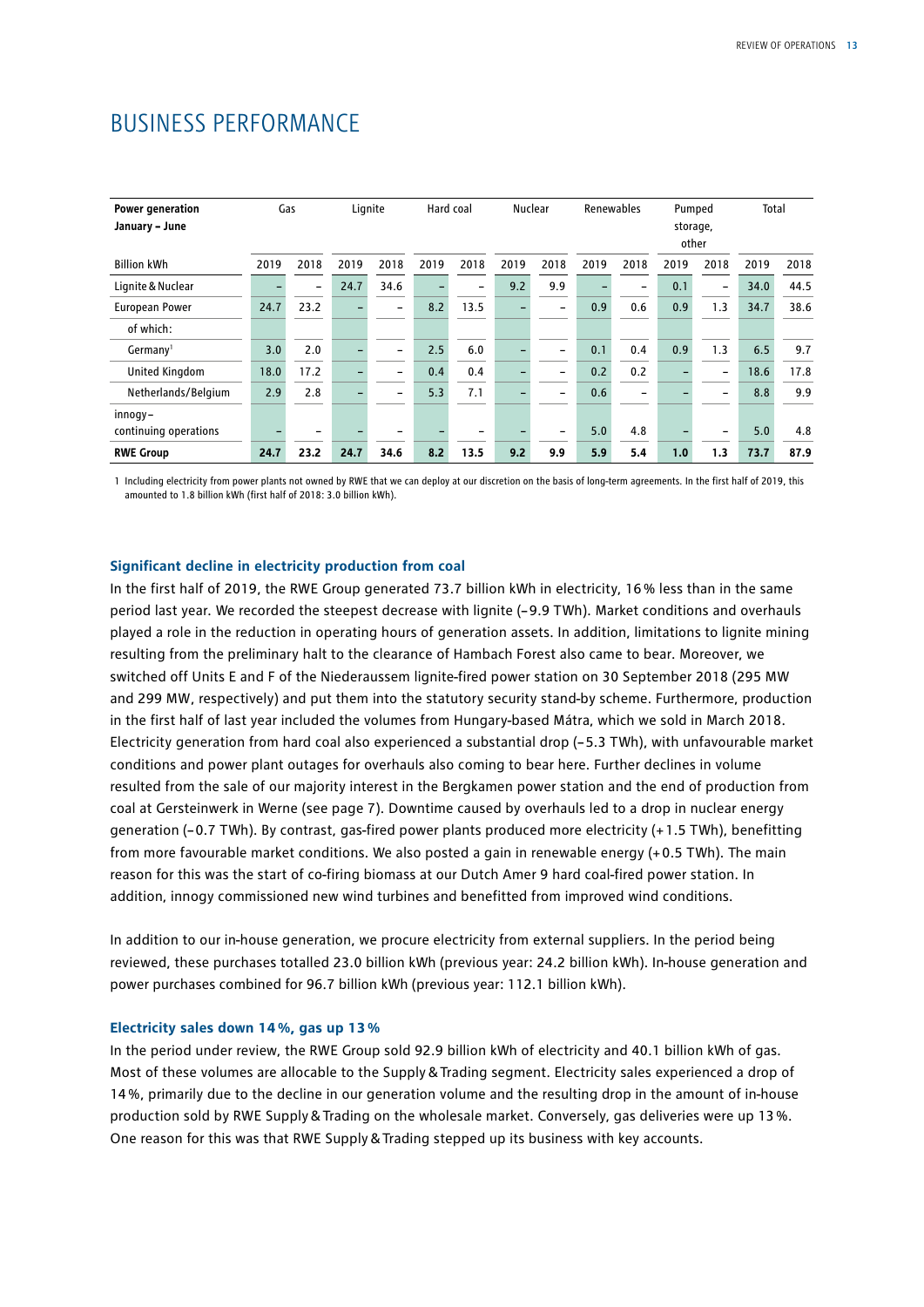| External revenue <sup>1</sup><br>$\epsilon$ million   | Jan - Jun<br>2019 | Jan - Jun<br>2018 | $+/-$  | Jan - Dec<br>2018 |
|-------------------------------------------------------|-------------------|-------------------|--------|-------------------|
| Lignite & Nuclear                                     | 502               | 551               | $-49$  | 1,132             |
| <b>European Power</b>                                 | 376               | 531               | $-155$ | 925               |
| Supply & Trading                                      | 5,421             | 5,061             | 360    | 10,100            |
| innogy-continuing operations                          | 659               | 531               | 128    | 1.124             |
| Other, consolidation                                  |                   | 13                | $-6$   | 17                |
| RWE Group (excluding natural gas tax/electricity tax) | 6,965             | 6,687             | 278    | 13,298            |
| Natural gas tax/electricity tax                       | 75                | 69                | 6      | 141               |
| <b>RWE Group</b>                                      | 7,040             | 6,756             | 284    | 13,439            |

1 Some prior-year figures have been adjusted, mainly due to changes in the recognition of revenue from derivative transactions.

| External revenue by product <sup>1</sup>              | Jan - Jun | Jan - Jun | $+/-$  | Jan - Dec |
|-------------------------------------------------------|-----------|-----------|--------|-----------|
| $\epsilon$ million                                    | 2019      | 2018      |        | 2018      |
| <b>Electricity revenue</b>                            | 5,481     | 5,043     | 438    | 10,090    |
| of which:                                             |           |           |        |           |
| Lignite & Nuclear                                     | 145       | 158       | $-13$  | 303       |
| <b>European Power</b>                                 | 266       | 266       |        | 542       |
| Supply & Trading                                      | 4,551     | 4,214     | 337    | 8,447     |
| innogy-continuing operations                          | 518       | 405       | 113    | 799       |
| Gas revenue                                           | 831       | 770       | 61     | 1,565     |
| of which:                                             |           |           |        |           |
| Supply & Trading                                      | 797       | 738       | 59     | 1,502     |
| innogy-continuing operations                          | 24        | 24        |        | 47        |
| Other revenue                                         | 653       | 874       | $-221$ | 1,643     |
| RWE Group (excluding natural gas tax/electricity tax) | 6,965     | 6,687     | 278    | 13,298    |

1 Some prior-year figures have been adjusted, mainly due to changes in the recognition of revenue from derivative transactions. Electricity revenue under 'other, consolidation' and gas revenue in the European Power segment is not stated separately because it is immaterial.

#### **External revenue 4% higher than in 2018**

The RWE Group's external revenue rose by 4% to €6,965 million (excluding natural gas tax and electricity tax). We recorded €5,481 million in revenue from our main product, electricity, corresponding to a gain of 9%. The backdrop to this is that RWE Supply&Trading realised higher prices in electricity wholesaling and in direct business with industrial customers, whereas the reduction in wholesale volume had a counteracting effect. Our gas revenue advanced by 8% to €831 million, mirroring the positive development displayed by gas supply volumes.

| Internal revenue             | Jan – Jun | Jan – Jun | $+/-$  | Jan - Dec |
|------------------------------|-----------|-----------|--------|-----------|
| $\epsilon$ million           | 2019      | 2018      |        | 2018      |
| Lignite & Nuclear            | 1,056     | 1,177     | $-121$ | 2,340     |
| European Power               | 1,745     | 1.763     | $-18$  | 3,768     |
| Supply & Trading             | 2,035     | 2,119     | -84    | 3,434     |
| innogy-continuing operations | 135       | 191       | -56    | 386       |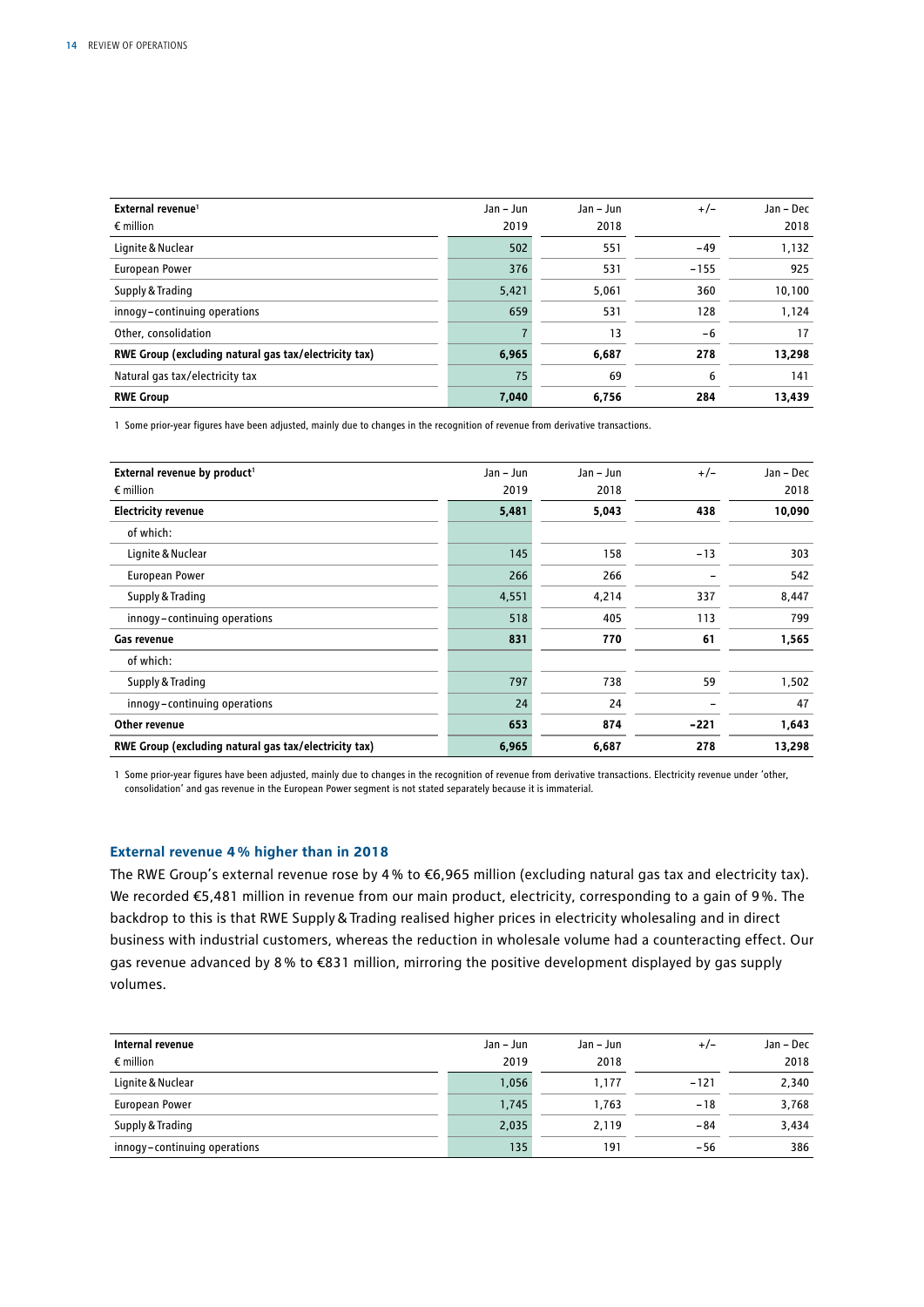| <b>Adjusted EBITDA</b><br>$\epsilon$ million | Jan – Jun<br>2019 | Jan – Jun<br>2018 | $+/-$ | Jan - Dec<br>2018 |
|----------------------------------------------|-------------------|-------------------|-------|-------------------|
| Lignite & Nuclear                            | 172               | 167               |       | 356               |
| European Power                               | 99                | 196               | $-97$ | 334               |
| Supply & Trading                             | 434               | 101               | 333   | 183               |
| innogy-continuing operations                 | 461               | 368               | 93    | 699               |
| Other, consolidation                         | $-36$             | $-7$              | $-29$ | $-34$             |
| <b>RWE Group</b>                             | 1,130             | 825               | 305   | 1,538             |

#### **Adjusted EBITDA 37% up year on year**

Our adjusted earnings before interest, taxes, depreciation and amortisation (adjusted EBITDA) amounted to €1,130 million. This was €305 million, or 37%, more than last year's comparable figure. The main reason for this was our exceptional success in the trading business. Since we anticipate a strong trading performance for the full year as well, we are making an upward correction to our consolidated earnings forecast for 2019. Our previous outlook, which we published on pages 83 et seq. of our 2018 Annual Report, envisaged adjusted EBITDA of €1.4 billion to €1.7 billion. We now expect it to total between €1.6 billion and €1.9 billion.

The following earnings trends were observed in the segments in the first half of the year:

- Lignite&Nuclear: Adjusted EBITDA rose by €5 million to €172 million. One positive factor here was that we realised slightly higher wholesale prices for electricity produced by our lignite-fired and nuclear power plants than in 2018. We had already sold forward nearly all of the production of these stations in earlier years. The reduction in electricity generation caused by outages for maintenance and the temporary halt of clearance work in Hambach Forest had a counteracting effect.
- European Power: This segment's adjusted EBITDA declined by €97 million to €99 million, in part because we generated less electricity from hard coal. We also recorded lower earnings from the commercial optimisation of our power plant dispatch. Moreover, we stopped receiving capacity payments for our UK power plants, as the approval for the capacity market issued by the European Commission was declared invalid by the General Court of the European Court of Justice at the end of 2018. Consequently, no payments may be made to the power plant operators until the conclusion of new approval proceedings. In the first half of 2018, we received €33 million. Despite the disappointing development of business so far, we maintain our outlook for this segment's full-year earnings, which we published on pages 83 et seq. of the 2018 Annual Report. However, adjusted EBITDA is likely to be at the bottom of the projected range of €250 million to €350 million.
- Supply&Trading: At €434 million, adjusted EBITDA posted by this segment was far above the figure achieved in the same period last year (€101 million). The decisive factor was the exceptional trading performance, with the gas business also making a substantial contribution to earnings. Furthermore, the figure for the first half of 2018 was curtailed by an impairment recognised for an investment. In view of this very encouraging development, we are making an upward adjustment to our forecast for the segment's earnings for the year as a whole. So far, we have envisaged adjusted EBITDA amounting to between €100 million and €300 million. Now we expect it to close the year significantly above €300 million.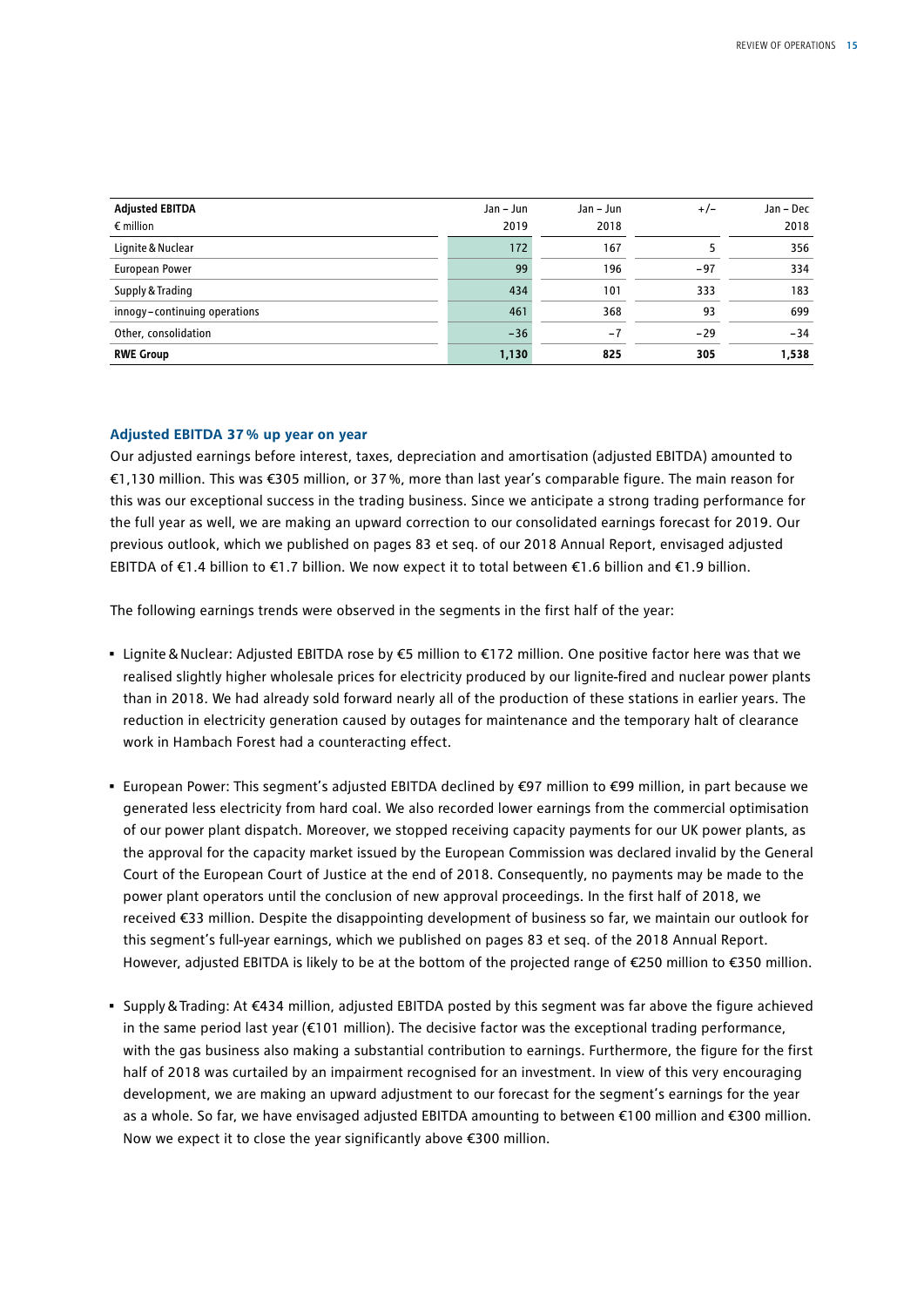• innogy – continuing operations: Adjusted EBITDA posted by the innogy business remaining with RWE increased by €93 million to €461 million. One reason for this was that overall capacity utilisation at innogy's wind farms was higher compared to 2018, due to favourable weather conditions. Moreover, green energy assets which are not subsidised with fixed feed-in compensation benefitted from higher wholesale electricity prices. The ongoing expansion of innogy's wind generation capacity also had a positive impact on earnings.

| <b>Adjusted EBIT</b>         | Jan - Jun       | Jan – Jun | $+/-$  | Jan – Dec |
|------------------------------|-----------------|-----------|--------|-----------|
| $\epsilon$ million           | 2019            | 2018      |        | 2018      |
| Lignite & Nuclear            | 10 <sup>°</sup> | 33        | $-23$  | 77        |
| European Power               | $-55$           | 49        | $-104$ | 37        |
| Supply & Trading             | 429             | 99        | 330    | 177       |
| innogy-continuing operations | 270             | 198       | 72     | 349       |
| Other, consolidation         | $-37$           | 6         | $-43$  | $-21$     |
| <b>RWE Group</b>             | 617             | 385       | 232    | 619       |

Adjusted EBIT amounted to €617 million, representing an increase of €232 million, or 60%, compared to 2018. This figure differs from adjusted EBITDA in that it does not include operating depreciation and amortisation, which amounted to €513 million in the period under review (prior year: €440 million).

| Non-operating result                                  | Jan – Jun | Jan – Jun | $+/-$  | Jan - Dec |
|-------------------------------------------------------|-----------|-----------|--------|-----------|
| $\epsilon$ million                                    | 2019      | 2018      |        | 2018      |
| Disposal result                                       | 21        | $-25$     | 46     | $-25$     |
| Effects on income from the measurement of derivatives |           |           |        |           |
| and inventories <sup>1</sup>                          | $-431$    | -88       | $-343$ | $-146$    |
| Other                                                 | $-42$     | $-20$     | $-22$  | 10        |
| Non-operating result                                  | $-452$    | $-133$    | $-319$ | $-161$    |

1 Changed item designation (previously: 'impact of derivatives on earnings').

The non-operating result, in which we recognise certain effects which are not related to operations or the period being reviewed, dropped by €319 million to –€452 million. This was mainly caused by temporary effects on earnings from the valuation of derivatives and inventories. Such effects occur for example because, pursuant to IFRS, financial instruments used to hedge price risks are recognised at fair value at the corresponding balance-sheet date, whereas the hedged underlying transactions are only recognised as a profit or loss when they are realised. They also relate to temporary burdens imposed by stored gas that has already been sold forward but had to be valued at the lower spot prices as of the balance-sheet date. Income from the disposal of investments and assets improved slightly. In the period being reviewed, we achieved capital gains of €21 million, for example from the sale of the Belgian gas-fired power station Inesco (see page 8). Last year, we reported a negative disposal result (–€25 million), mainly due to the deconsolidation of our 51% stake in Mátra.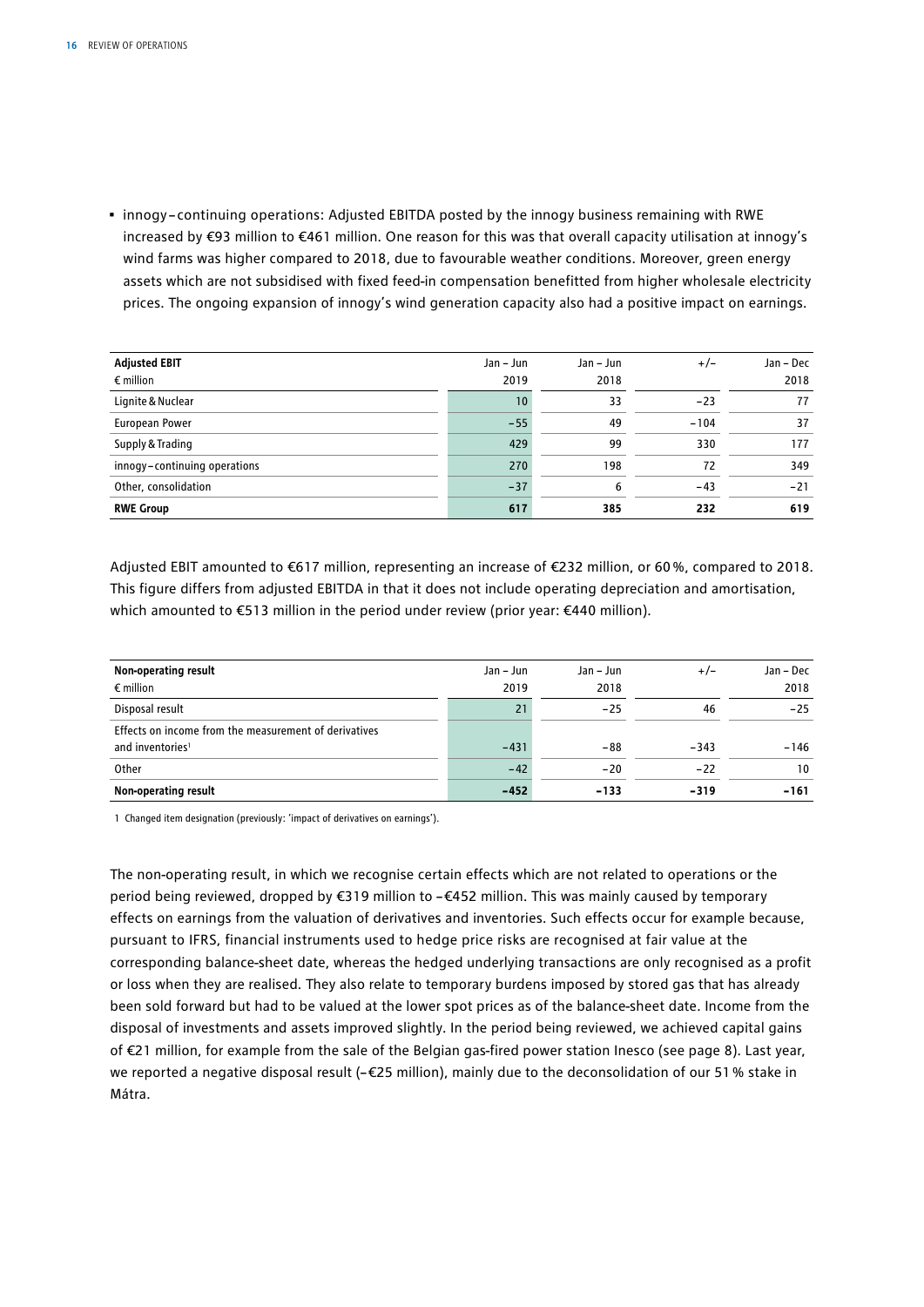| <b>Financial result</b><br>$\epsilon$ million | Jan – Jun<br>2019 | Jan – Jun<br>2018 | $+/-$  | Jan – Dec<br>2018 |
|-----------------------------------------------|-------------------|-------------------|--------|-------------------|
| Interest income                               | 91                | 88                |        | 166               |
| Interest expenses                             | $-119$            | $-89$             | $-30$  | $-180$            |
| <b>Net interest</b>                           | $-28$             | $-1$              | $-27$  | $-14$             |
| Interest accretion to non-current provisions  | $-213$            | $-105$            | $-108$ | $-264$            |
| Other financial result                        | 9                 | $-78$             | 87     | $-131$            |
| <b>Financial result</b>                       | $-232$            | $-184$            | $-48$  | $-409$            |

Our financial result deteriorated by €48 million to –€232 million, especially because the interest accretion to non-current provisions rose substantially. The main reason for this was that the discount rate which we use to calculate nuclear provisions declined due to the recent development of market interest rates. The resulting increase in the present value of the obligations was partially reflected as an expense in the interest accretion. Higher interest expenses also contributed to the drop in the financial result. We registered a significant improvement in the other financial result above all due to gains on our portfolio of securities after losses in the same period last year.

| <b>Reconciliation to net income</b>                        |                    | Jan - Jun | Jan - Jun | $+/-$  | Jan - Dec |
|------------------------------------------------------------|--------------------|-----------|-----------|--------|-----------|
|                                                            |                    | 2019      | 2018      |        | 2018      |
| <b>Adjusted EBITDA</b>                                     | $\epsilon$ million | 1,130     | 825       | 305    | 1,538     |
| Operating depreciation, amortisation and impairment losses | $\epsilon$ million | $-513$    | $-440$    | $-73$  | $-919$    |
| <b>Adjusted EBIT</b>                                       | $\epsilon$ million | 617       | 385       | 232    | 619       |
| Non-operating result                                       | $\epsilon$ million | $-452$    | $-133$    | $-319$ | $-161$    |
| Financial result                                           | $\epsilon$ million | $-232$    | $-184$    | $-48$  | $-409$    |
| Income from continuing operations before taxes             | $\epsilon$ million | $-67$     | 68        | $-135$ | 49        |
| Taxes on income                                            | $\epsilon$ million | 151       | $-86$     | 237    | $-103$    |
| Income from continuing operations                          | $\epsilon$ million | 84        | $-18$     | 102    | $-54$     |
| Income from discontinued operations                        | $\epsilon$ million | 1,311     | 539       | 772    | 1,127     |
| Income                                                     | $\epsilon$ million | 1,395     | 521       | 874    | 1,073     |
| of which:                                                  |                    |           |           |        |           |
| Non-controlling interests                                  | $\epsilon$ million | 550       | 329       | 221    | 679       |
| RWE AG hybrid capital investors' interest                  | $\epsilon$ million | 15        | 30        | $-15$  | 59        |
| Net income/income attributable to RWE AG shareholders      | $\epsilon$ million | 830       | 162       | 668    | 335       |
| Earnings per share                                         | €                  | 1.35      | 0.26      | 1.09   | 0.54      |
| Number of shares outstanding (average)                     | millions           | 614.7     | 614.7     |        | 614.7     |

Owing to the aforementioned developments, earnings before taxes from our continuing operations amounted to –€67 million (previous year: €68 million). We achieved tax income of €151 million, which was much higher than what could have been expected given the (theoretical) normal effective tax rate. A reduction of our tax risk provision played a role. After taxes, our continuing operations generated income of €84 million (previous year: –€18 million).

Income from discontinued operations amounted to €1,311 million, significantly up on the figure recorded in the same period last year (€539 million). A major reason for this are the IFRS accounting regulations. They stipulate that we may no longer apply depreciation, amortisation or impairments to discontinued operations since their separate reporting from 30 June 2018. By contrast, these items were still included in last year's half-year result.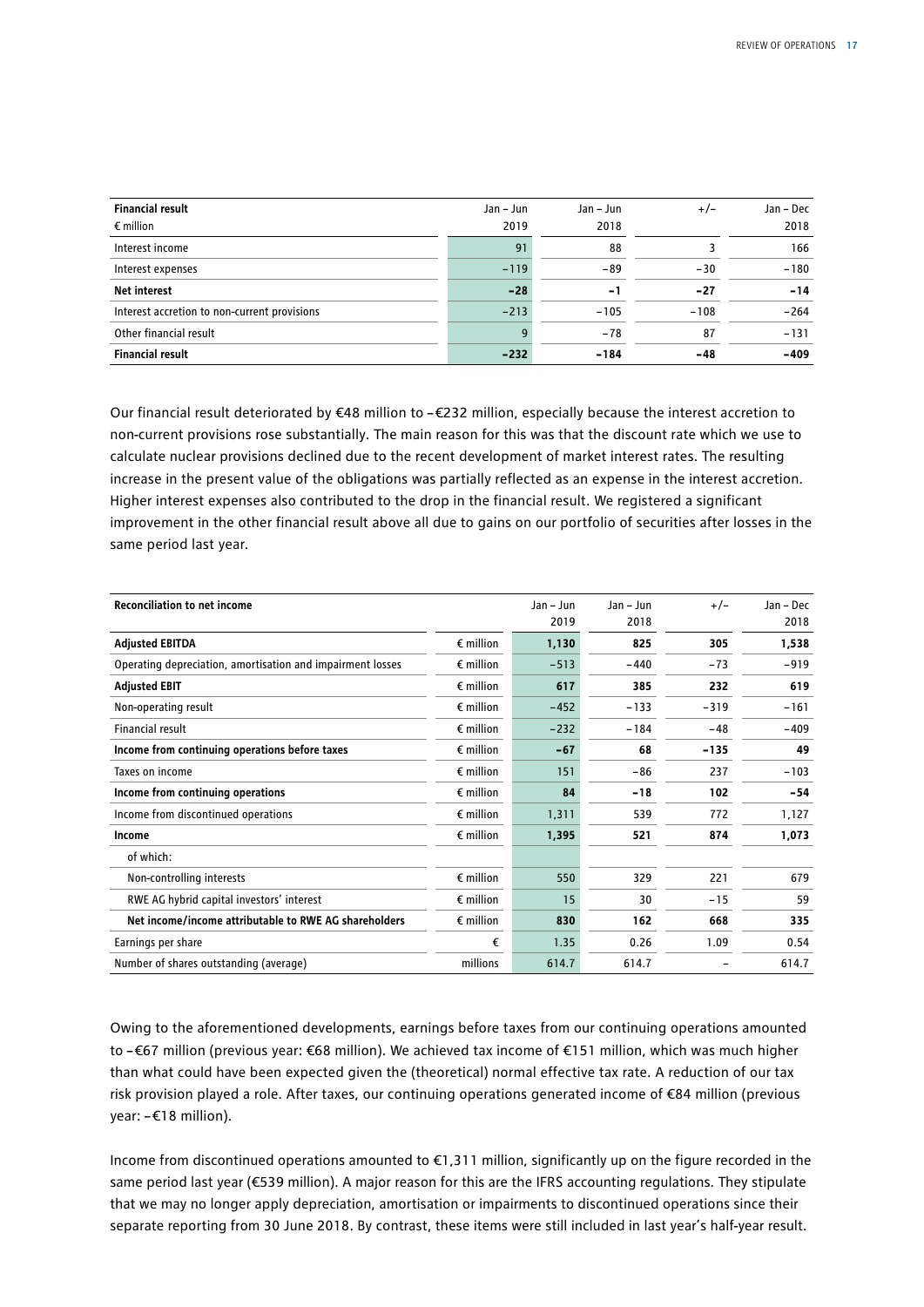Non-controlling interests in income rose by €221 million to €550 million. The substantially higher income reported for innogy's discontinued operations in RWE's consolidated financial statements came to bear here. Consequently, there was also an increase in non-controlling interests in income, attributable to the 23.2% interest held by minority shareholders in our subsidiary.

The portion of earnings attributable to RWE hybrid capital investors amounted to €15 million (prior year: €30 million). This sum corresponds to the finance costs related to our £750 million hybrid bond, which was called on 20 March 2019 (see page 9). As this bond did not have a predefined maturity, the proceeds we recorded from it were classified as equity pursuant to IFRS. RWE's other hybrid capital is classified as debt, and we recognise the interest accrued on it in the financial result.

At €830 million, net income posted by the RWE Group was markedly up on last year's comparable figure (€162 million). Based on the 614.7 million in RWE shares outstanding, earnings per share totalled €1.35 (previous year: €0.26).

| Capital expenditure on property, plant and equipment<br>and on intangible assets | Jan – Jun<br>2019 | Jan – Jun<br>2018 | $+/-$                    | Jan - Dec<br>2018 |
|----------------------------------------------------------------------------------|-------------------|-------------------|--------------------------|-------------------|
| $\epsilon$ million                                                               |                   |                   |                          |                   |
| Lignite & Nuclear                                                                | 160               | 105               | 55                       | 230               |
| European Power                                                                   | 122               | 67                | 55                       | 245               |
| Supply & Trading                                                                 | 4                 |                   | $-1$                     | 13                |
| innogy-continuing operations                                                     | 366               | 103               | 263                      | 592               |
| Other, consolidation                                                             |                   |                   | $\overline{\phantom{0}}$ | -1                |
| <b>RWE Group</b>                                                                 | 652               | 280               | 372                      | 1,079             |

| Capital expenditure on financial assets | Jan – Jun | $Jan - Jun$ | $+/-$ | Jan – Dec                |
|-----------------------------------------|-----------|-------------|-------|--------------------------|
| $\epsilon$ million                      | 2019      | 2018        |       | 2018                     |
| Lignite & Nuclear                       |           |             |       |                          |
| European Power                          |           |             |       | 4                        |
| Supply & Trading                        |           | 34          | $-34$ | 37                       |
| innogy-continuing operations            | 19        | 65          | $-46$ | 141                      |
| Other, consolidation                    |           | $-1$        |       | $\overline{\phantom{0}}$ |
| <b>RWE Group</b>                        | 22        | 100         | $-78$ | 181                      |

#### **Capital expenditure up 77% on 2018**

RWE's capital expenditure amounted to €674 million in the first half of 2019, rising by €294 million, or 77%, compared to 2018. Our capital expenditure on property, plant and equipment totalled €652 million, more than twice as much as in the same period last year. The strong rise was in part due to the construction of the British offshore wind farm Triton Knoll and the Australian solar farm Limondale. More detailed information on these two large-scale projects can be found on page 38 of the 2018 Annual Report. We also spent more on maintenance at our power stations. Furthermore, the adoption of IFRS 16 came to bear, as it caused rights to use leased assets to be capitalised. Conversely, at €22 million, spending on financial assets was not significant. Last year, this figure totalled €100 million, above all due to the acquisition of onshore wind projects in the USA.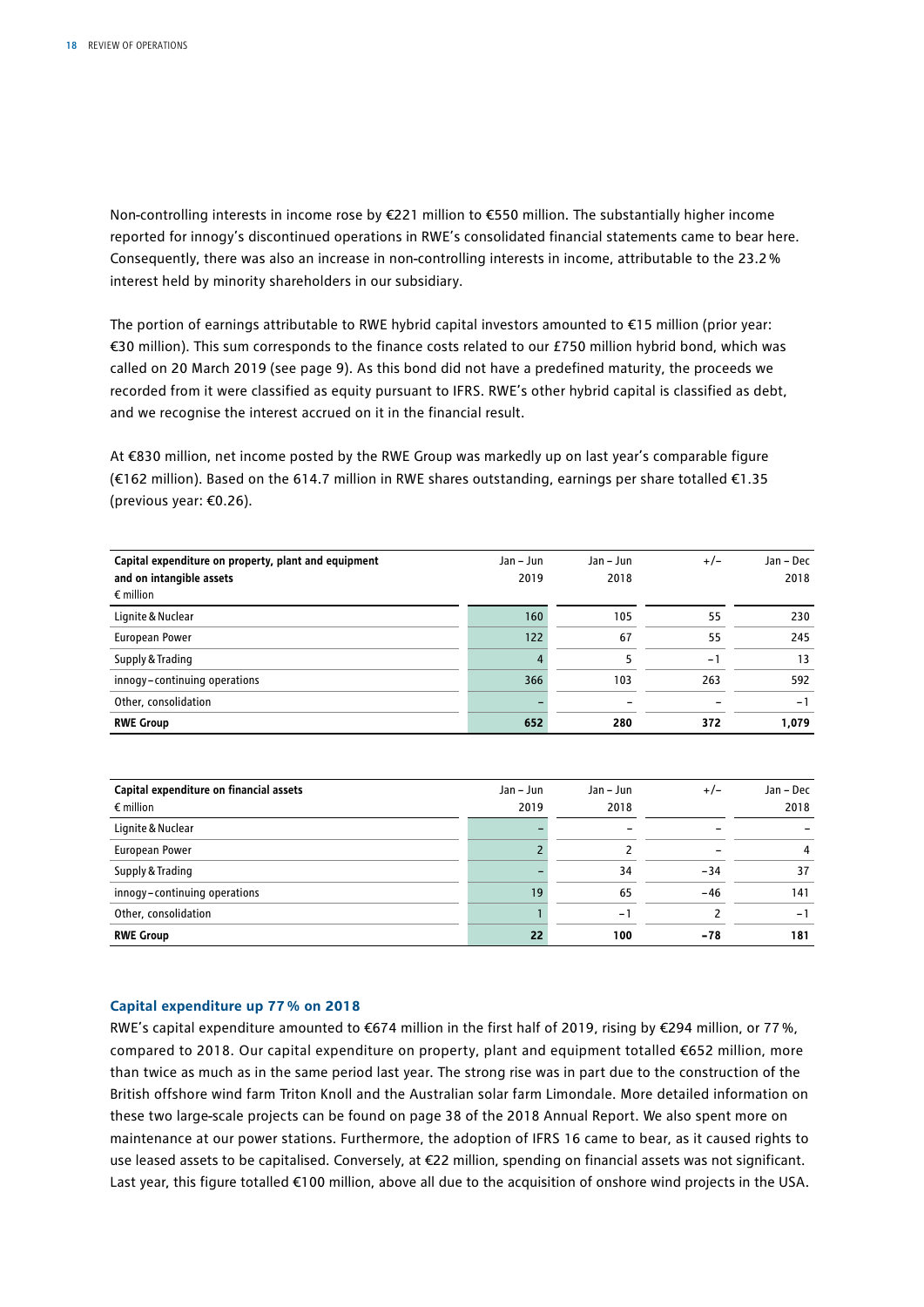| Cash flow statement <sup>1</sup>                              | Jan - Jun | $Jan - Jun$ | $+/-$    | Jan – Dec |
|---------------------------------------------------------------|-----------|-------------|----------|-----------|
| $\epsilon$ million                                            | 2019      | 2018        |          | 2018      |
| Funds from operations                                         | $-268$    | 70          | $-338$   | 138       |
| Change in working capital                                     | $-868$    | 1,841       | $-2,709$ | 4,473     |
| Cash flows from operating activities of continuing operations | $-1,136$  | 1,911       | $-3,047$ | 4,611     |
| Cash flows from investing activities of continuing operations | 1,558     | $-1,287$    | 2,845    | $-2,999$  |
| Cash flows from financing activities of continuing operations | $-615$    | $-957$      | 342      | $-1,559$  |
| Effects of changes in foreign exchange rates and other        |           |             |          |           |
| changes in value on cash and cash equivalents                 | 8         | 23          | $-15$    | 13        |
| Total net changes in cash and cash equivalents                | $-185$    | $-310$      | 125      | 66        |
| Cash flows from operating activities of continuing operations | $-1,136$  | 1,911       | $-3,047$ | 4,611     |
| Minus capital expenditure <sup>2</sup>                        | $-560$    | $-390$      | $-170$   | $-1,246$  |
| Plus proceeds from divestitures/asset disposals <sup>2</sup>  | 49        | 34          | 15       | 74        |
| Free cash flow                                                | $-1,647$  | 1,555       | $-3,202$ | 3,439     |

1 All items solely relate to continuing operations.

2 Only items with an effect on cash.

#### **Operating cash flow: heavy burdens due to realisation of commodity forward transactions**

Our continuing operations generated cash flows from operating activities of –€1,136 million. This was substantially lower than the figure for the first half of 2018 (€1,911 million), mainly due to effects reflected in the change in working capital. For example, there were substantial cash outflows related to the realisation of commodity forward transactions for which we received high variation margins before 2019. Variation margins are payments with which transaction partners offset profit and loss positions resulting from the daily revaluation of active contracts. Their influence on cash flows is temporary, however, and reverses once the transactions are realised.

Investing activities of our continuing operations resulted in a cash inflow of €1,558 million. This largely consisted of proceeds from sales of securities, whereas the capital expenditure on property, plant and equipment and on financial assets presented earlier had an opposite effect. During the first half of 2018, an outflow of €1,287 million was recorded, as we made significant purchases of securities.

Financing activities of our continuing operations led to a net cash outflow of €615 million (previous year: €957 million). In the period under review, we issued financial debt of €6,516 million and redeemed debt amounting to €5,723 million. We also called a £750 million hybrid bond (see page 9), which had an impact of –€869 million on the cash flow statement. Payments made to RWE shareholders, hybrid capital investors and co-owners of fully consolidated RWE companies totalled €531 million.

The aforementioned cash flows from operating, investing and financing activities decreased our cash and cash equivalents by €185 million.

Our free cash flow was characterised by the operating cash outflows and the increase in investing activity. It totalled –€1,647 million and was therefore much lower than in 2018 (€1,555 million).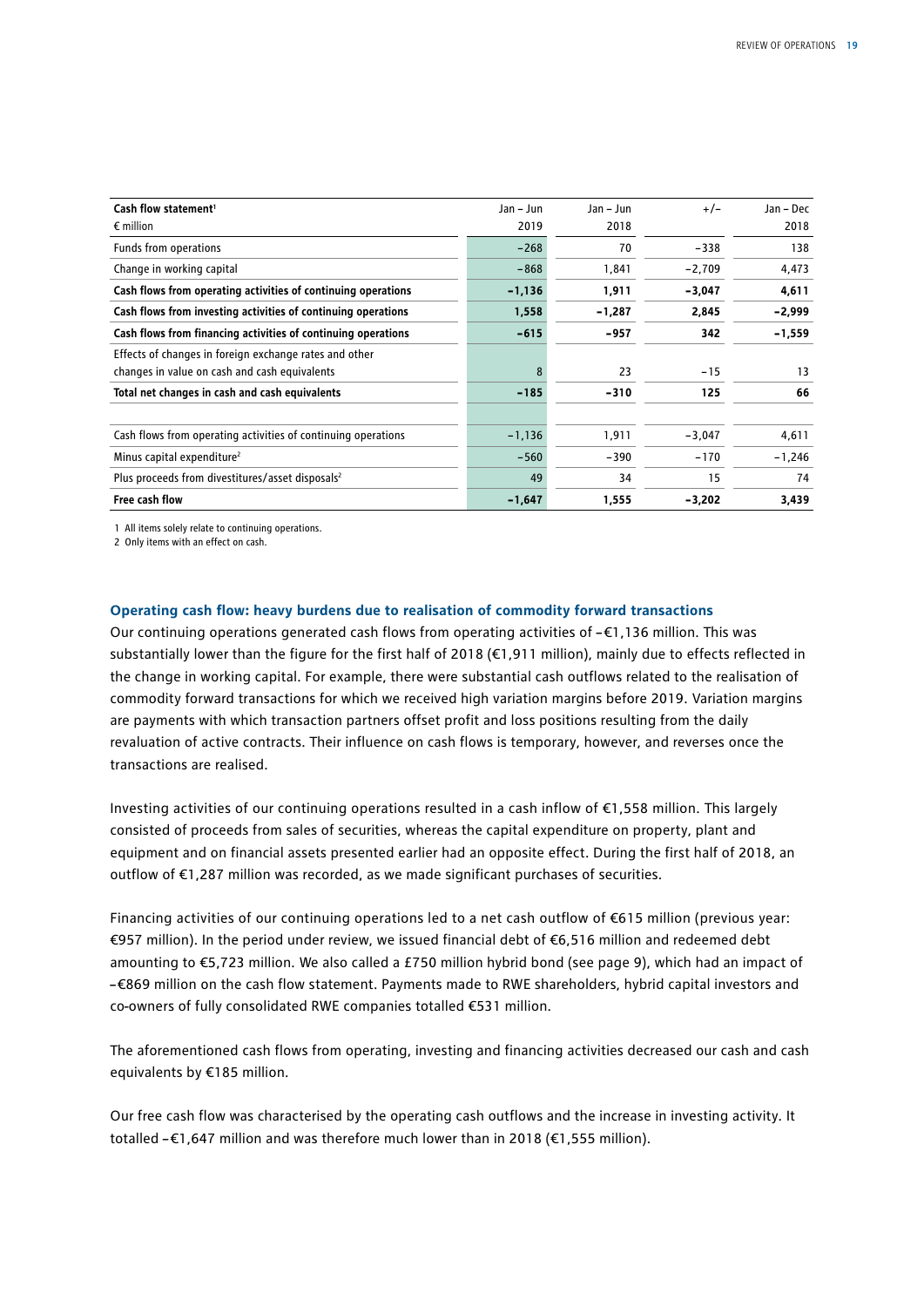| <b>Net debt</b>                                         | 30 Jun 2019 | 31 Dec 2018 | $+/-$    |
|---------------------------------------------------------|-------------|-------------|----------|
| $\epsilon$ million                                      |             |             |          |
| Cash and cash equivalents                               | 3,265       | 3,523       | $-258$   |
| Marketable securities                                   | 2,656       | 3,863       | $-1,207$ |
| Other financial assets                                  | 2,614       | 2,809       | $-195$   |
| <b>Financial assets</b>                                 | 8,535       | 10,195      | $-1,660$ |
| Bonds, other notes payable, bank debt, commercial paper | 3,318       | 1,657       | 1,661    |
| Hedge transactions related to bonds                     | 11          | 12          | $-1$     |
| Other financial liabilities                             | 1,404       | 1,107       | 297      |
| <b>Financial liabilities</b>                            | 4,733       | 2,776       | 1,957    |
| Net financial debt                                      | 3,802       | 7,419       | $-3,617$ |
| Provisions for pensions and similar obligations         | 3,540       | 3,287       | 253      |
| Surplus of plan assets over benefit obligations         | $-137$      | $-213$      | 76       |
| Provisions for nuclear waste management                 | 6,055       | 5,944       | 111      |
| Mining provisions                                       | 2,545       | 2,516       | 29       |
| Provisions for dismantling wind farms                   | 389         | 362         | 27       |
| Adjustment for hybrid capital                           | $-555$      | $-88$       | $-467$   |
| Plus 50% of the hybrid capital stated as equity         |             | 470         | $-470$   |
| Minus 50% of the hybrid capital stated as debt          | $-555$      | $-558$      | 3        |
| Net debt of continuing operations                       | 8,035       | 4,389       | 3,646    |
| Net debt of discontinued operations                     | 18,798      | 14,950      | 3,848    |
| Net debt                                                | 26,833      | 19,339      | 7,494    |

#### **Net debt: significant increase due to negative operating cash flows and adoption of IFRS 16**

As of 30 June 2019, net debt amounted to €26.8 billion, up €7.5 billion compared to the end of 2018.

The net debt of continuing operations rose by €3.6 billion to €8.0 billion, in part due to the negative operating cash flow. The acquisition of innogy's stake in IGH presented on page 5 had an impact of €1.8 billion, but at the Group level the effect was neutral, as it resulted in a corresponding inflow of funds recorded for discontinued operations. First-time application of IFRS 16 increased the net debt of continuing operations by €0.4 billion. In addition, pension and nuclear provisions rose by €0.3 billion and €0.1 billion, largely owing to market-induced reductions in discount rates. The redemption of the £750 million hybrid bond drove up debt by €0.4 billion as one half of the hybrid capital is qualified as equity in the calculation of net debt. At the same time, however, innogy repaid a loan, which roughly corresponded to the amount redeemed. This occurred as part of an agreement reached by our subsidiary with us prior to its IPO in 2016 (see page 52 of the 2016 Annual Report).

The net debt of discontinued operations amounted to  $\epsilon$ 18.8 billion, up  $\epsilon$ 3.8 billion compared to the end of 2018. The first-time application of IFRS 16 was responsible for €1.9 billion of this. Other factors included the seasonally-induced €0.6 billion in negative operating cash flow, a €0.6 billion rise in provisions for pensions, and the aforementioned loan repayment to RWE AG, whereas the proceeds from the sale of IGH increased financial assets.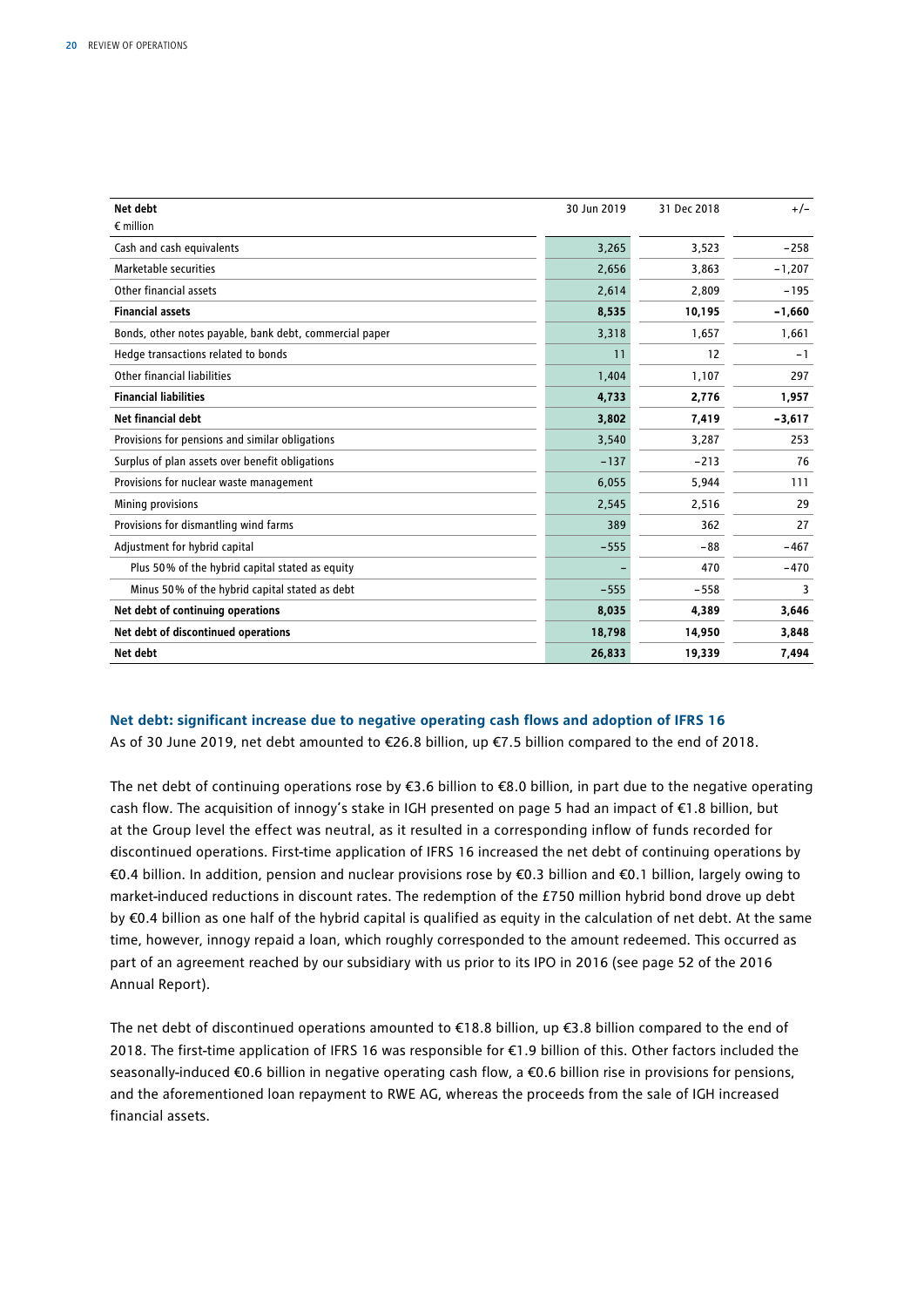| Group balance sheet structure | 30 Jun 2019        |       | 31 Dec 2018        |       |
|-------------------------------|--------------------|-------|--------------------|-------|
|                               | $\epsilon$ million | $\%$  | $\epsilon$ million | $\%$  |
| Assets                        |                    |       |                    |       |
| Non-current assets            | 19,267             | 23.4  | 18,595             | 23.2  |
| of which:                     |                    |       |                    |       |
| Intangible assets             | 2,179              | 2.6   | 2,193              | 2.7   |
| Property, plant and equipment | 13,017             | 15.8  | 12,409             | 15.5  |
| Current assets                | 63,229             | 76.6  | 61,513             | 76.8  |
| of which:                     |                    |       |                    |       |
| Trade accounts receivable     | 1,516              | 1.8   | 1,963              | 2.5   |
| Receivables and other assets  | 11,970             | 14.5  | 10,291             | 12.8  |
| Marketable securities         | 2,394              | 2.9   | 3,609              | 4.5   |
| Assets held for sale          | 42,849             | 51.9  | 40,496             | 50.6  |
| <b>Total</b>                  | 82,496             | 100.0 | 80,108             | 100.0 |
| <b>Equity and liabilities</b> |                    |       |                    |       |
| Equity                        | 12,145             | 14.7  | 14,257             | 17.8  |
| Non-current liabilities       | 19,911             | 24.1  | 20,007             | 25.0  |
| of which:                     |                    |       |                    |       |
| <b>Provisions</b>             | 15,527             | 18.8  | 15,863             | 19.8  |
| <b>Financial liabilities</b>  | 2,533              | 3.1   | 1,998              | 2.5   |
| <b>Current liabilities</b>    | 50,440             | 61.2  | 45,844             | 57.2  |
| of which:                     |                    |       |                    |       |
| Provisions                    | 2,263              | 2.7   | 2,615              | 3.3   |
| <b>Financial liabilities</b>  | 2,188              | 2.7   | 766                | 1.0   |
| Trade accounts payable        | 2,303              | 2.8   | 2,429              | 3.0   |
| <b>Other liabilities</b>      | 9,163              | 11.2  | 7,238              | 9.0   |
| Liabilities held for sale     | 34,523             | 41.8  | 32,796             | 40.9  |
| <b>Total</b>                  | 82,496             | 100.0 | 80,108             | 100.0 |

#### **Equity ratio down to 14.7%**

As of the cut-off date for the financial statements, we had a balance-sheet total of €82.5 billion. The discontinued innogy operations are included in this figure. We stated them separately in the items 'assets held for sale' (€42.8 billion) and 'liabilities held for sale' (€34.5 billion). These two items were €2.4 billion and €1.7 billion higher than at the end of 2018. This was a major reason why our balance-sheet total advanced by €2.4 billion. The following material changes occurred at our continuing operations. On the assets side of the balance sheet, current receivables and other assets were up €1.7 billion, largely due to increases in the value of commodity derivatives. This was contrasted by a  $\epsilon$ 1.2 billion decline recorded by the marketable securities on our books. On the equity and liabilities side, current financial liabilities increased by €1.4 billion. The backdrop to this is that we issued a large volume of commercial paper. 'Other liabilities' were €1.9 billion higher than at the end of last year, above all due to a significant rise in liabilities from commodity derivatives. Conversely, the RWE Group's equity declined by €2.1 billion to €12.1 billion. Its share of the balance-sheet total (the equity ratio) decreased by 3.1 percentage points to 14.7%.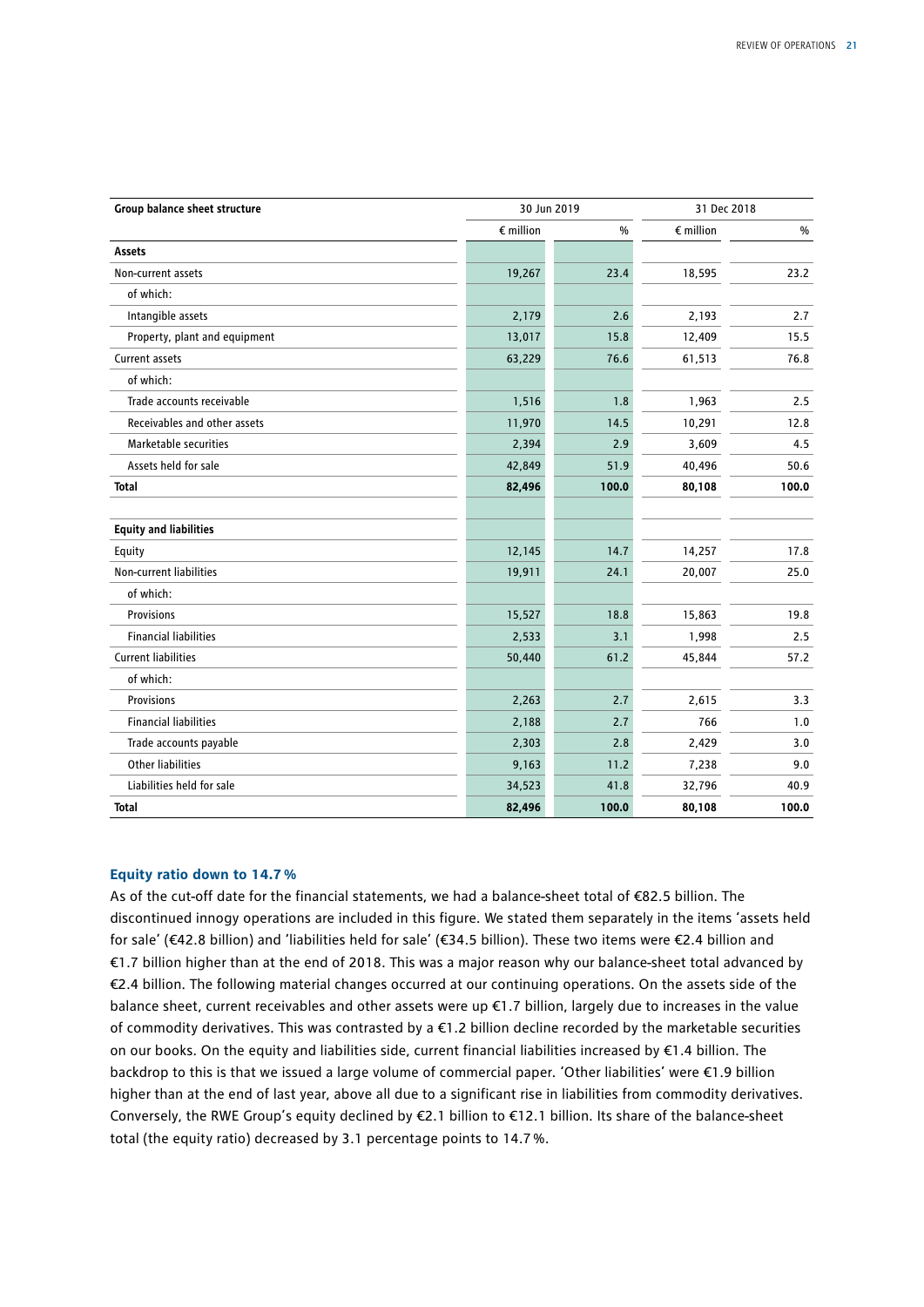| Workforce <sup>1</sup>       | 30 Jun 2019 | 31 Dec 2018 | $+/-$ |
|------------------------------|-------------|-------------|-------|
|                              |             |             |       |
| Lignite & Nuclear            | 11,258      | 11,292      | $-34$ |
| European Power               | 2,794       | 2,738       | 56    |
| Supply & Trading             | 1,299       | 1,267       | 32    |
| innogy-continuing operations | 2,259       | 2,192       | 67    |
| Other <sup>2</sup>           | 280         | 259         | 21    |
| <b>RWE Group</b>             | 17,890      | 17,748      | 142   |

1 Converted to full-time positions.

2 This item currently only comprises employees of the holding company RWE AG.

#### **Headcount virtually unchanged**

As of 30 June 2019, the RWE Group's continuing operations had 17,890 people on their payroll, of which 14,893 were employed in Germany and 2,997 worked at locations abroad. Part-time positions were considered in these figures on a pro-rata basis. Personnel figures were essentially the same as at the end of 2018. On balance, headcount was up 142, in part due to the expansion of innogy's offshore wind capacity.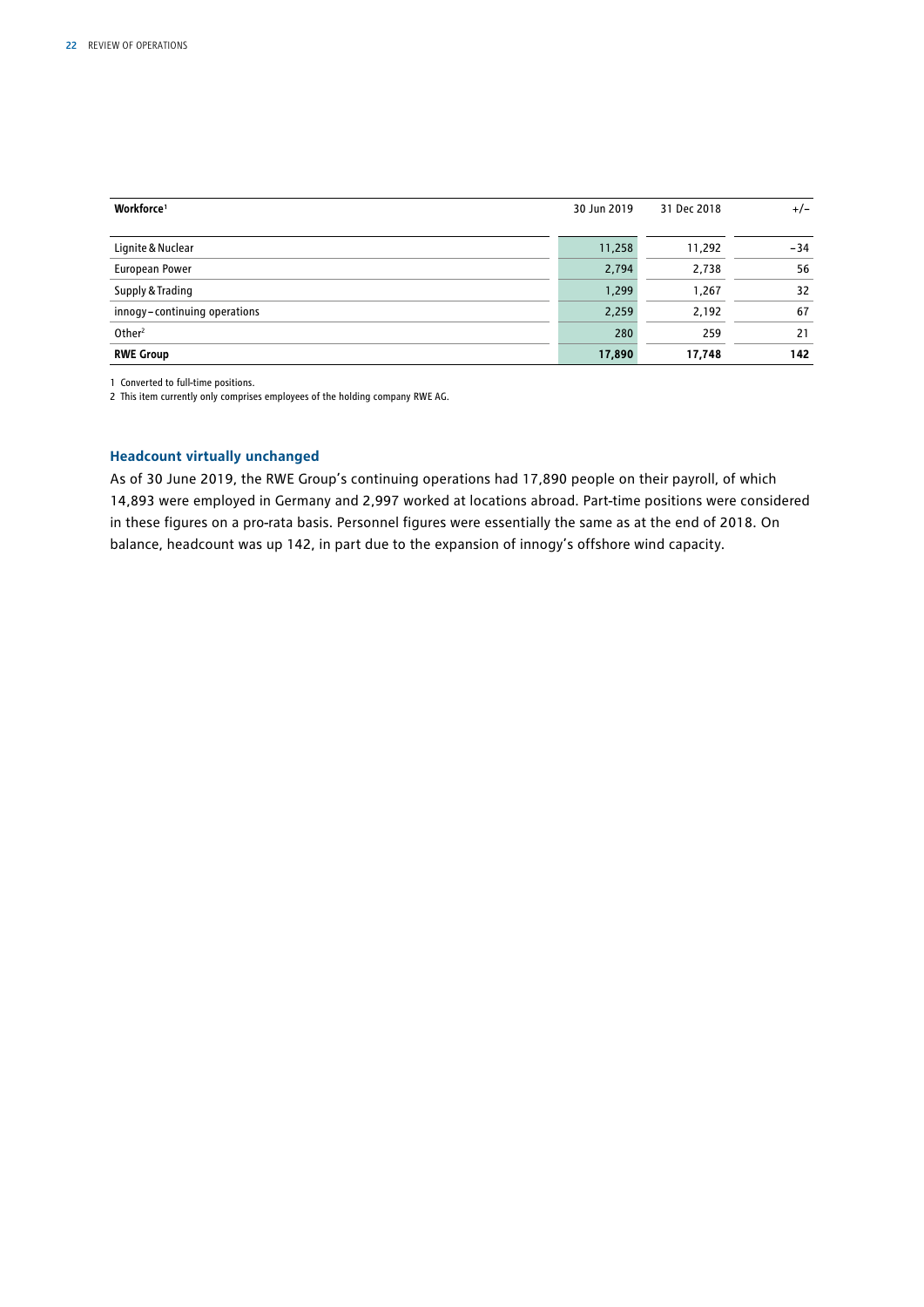# DEVELOPMENT OF RISKS AND OPPORTUNITIES

#### **General assessment of risks and opportunities**

Information on the structure and processes of our risk management, the responsible organisational units, the major risks and opportunities as well as our measures to control and monitor risks is presented on pages 73 et seqq. of our 2018 Annual Report. This presentation reflects the information we had as of February 2019. Our assessment of the risks and opportunities has not changed significantly since then. We still classify two risk categories as 'high': 'regulatory and political risks' and 'other risks'.

- Regulatory and political risks: The earnings prospects of conventional electricity generation greatly depend on the steps taken by politicians in order to reduce greenhouse gas emissions in the energy sector. As set out on pages 5 et seq., the Growth, Structural Change and Employment Commission submitted a concept for phasing out coal in Germany by 2038, which the government now intends to enshrine in law. We welcome the intention to implement the shutdowns in agreement with the operators and in exchange for appropriate compensatory payments. The talks we are currently conducting with the German government reinforce our expectation of a constructive and fair solution. The situation in the Netherlands is slightly more difficult. As anticipated, in early July 2019 the nation's lower house approved a draft law on the Dutch exit from coal by 2030. Consequently, we will have to stop using hard coal in the Amer 9 and Eemshaven power stations starting in 2025 and 2030, respectively. Then these plants would have to be shut down or converted to fire only alternative fuels (e.g. biomass). The law does not envisage compensation for resulting financial burdens. This exposes us to the risk of substantial economic disadvantages. If the law enters into force unamended following the approval of the upper house, we will very probably take legal action, seeking to receive appropriate compensation.
- Other risks: We include the likelihood of failed planned acquisitions or divestments in this risk class. In this regard, our main focus is the asset swap with E.ON. The potential damage in the event of this transaction's failure is substantial. However, we believe it is highly unlikely that this will happen. The progress made in the approval procedure since February 2019 and the clearances obtained underpin our expectation that we will successfully complete the swap soon.

Thanks to our risk management system and the comprehensive measures for safeguarding our financial and earning power described earlier, we are confident that we can manage all current risks to RWE. At the same time, we are working to ensure that this remains the case in the future.

#### **Current risk indicators**

We manage and monitor risks from short-term volatility in commodity prices and financial market risks using indicators such as Value at Risk (VaR). The VaR specifies the possible loss from a risk position not exceeded with a given probability over a certain time horizon. The VaR figures within the RWE Group are generally based on a confidence interval of 95%. The assumed holding period for a position is one day. This means that, with a likelihood of 95%, the daily loss will not exceed the VaR.

In the trading business of RWE Supply&Trading, the VaR is limited to €40 million for commodity positions. From January to June 2019, it averaged €16 million, compared to €14 million for the same period last year. The highest daily level was €22 million (previous year: €19 million).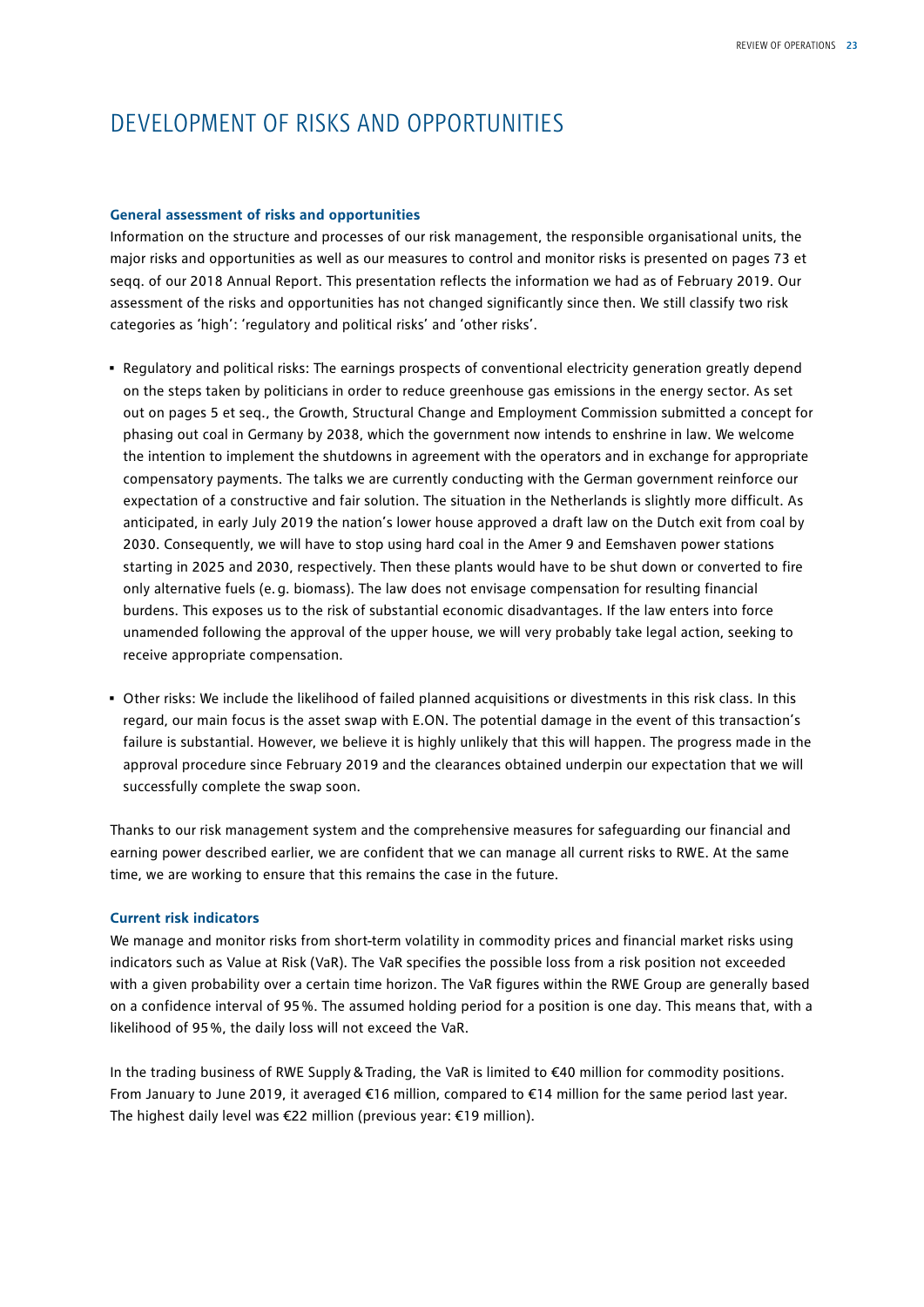Our LNG business and management of our gas portfolio are pooled in a dedicated organisational unit of RWE Supply&Trading. The current VaR ceiling for these activities is €14 million (previous year: €12 million). In the first half of 2019, the average was €6 million (previous year: €4 million).

The development of market interest rates is a major financial risk. If they rise, we can suffer losses on the securities on our books. This primarily relates to fixed-interest bonds. The VaR for the interest rate-driven securities price risk for the capital investments of RWE AG (without innogy) averaged €4 million in the first half of the year (previous year: €4 million). In addition, rising interest rates drive up our finance costs. We measure this risk using the cash flow at risk (CFaR). In doing so, we apply a confidence level of 95% and a holding period of one year. The CFaR at RWE AG amounted to €8 million (previous year: €3 million).

RWE AG's cash investments also include equities. The average VaR for the risk associated with changes in the price of these assets was €5 million (previous year: €5 million). This figure does not include our investment in innogy.

RWE is also exposed to risks from fluctuations in foreign exchange rates. This results in part from our operations in the United Kingdom. Furthermore, energy commodities such as hard coal and crude oil are traded in US dollars. The average VaR for RWE AG's foreign currency position was €2 million (previous year: less than €1 million).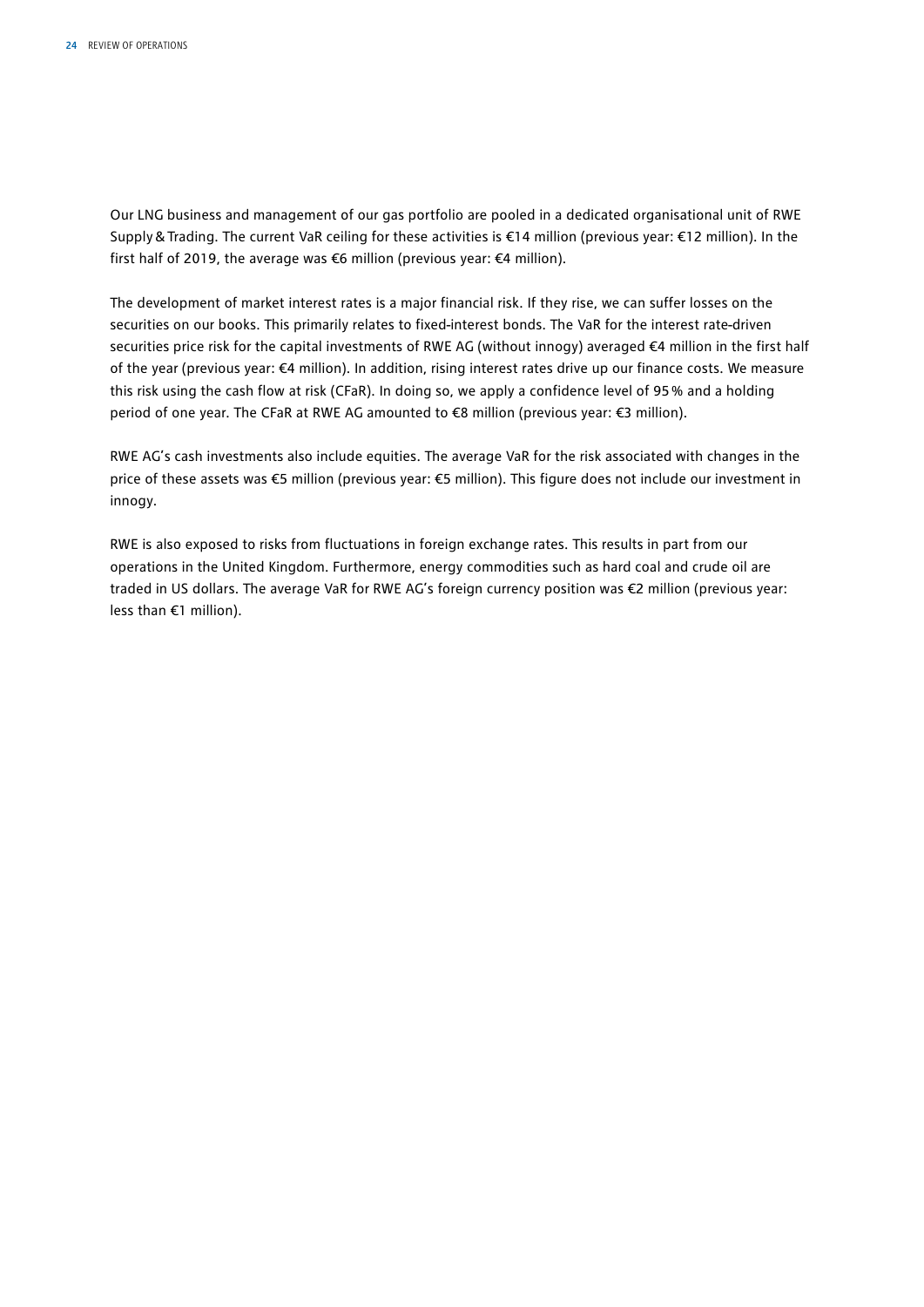# OUTLOOK FOR 2019

#### **RWE raises earnings forecast for 2019**

As presented on page 15, earnings in fiscal 2019 will probably be better than anticipated. Our previous outlook, which we published in the 2018 Annual Report and confirmed in the interim statement on the first quarter of 2019, envisaged the Group recording adjusted EBITDA in the range of €1.4 billion to €1.7 billion. We are lifting this range to  $\epsilon$ 1.6 billion to  $\epsilon$ 1.9 billion. The reason for this is the exceptionally positive development of business at Supply&Trading. We originally forecast adjusted EBITDA of €100 million to €300 million for this segment. Now we expect it to be significantly above €300 million. Our forecasts for the other segments remain unchanged. An overview of the anticipated development of EBITDA can be found in the following table.

| <b>Forecast for adjusted EBITDA</b><br>$\epsilon$ million | 2018 actual | <b>Previous forecast</b><br>May 2019 <sup>1</sup> | Adjusted outlook        |
|-----------------------------------------------------------|-------------|---------------------------------------------------|-------------------------|
| <b>RWE Group</b>                                          | 1.538       | 1,400-1,700                                       | 1,600–1,900             |
| of which:                                                 |             |                                                   |                         |
| Lignite & Nuclear                                         | 356         | 300-400                                           |                         |
| European Power                                            | 334         | 250-350                                           |                         |
| Supply & Trading                                          | 183         | 100-300                                           | Significantly above 300 |
| innogy-continuing operations                              | 699         | 800-900                                           |                         |

1 See interim statement on the first quarter of 2019, page 15.

With anticipated operating depreciation, amortisation and impairment losses totalling about €1 billion, the Group's adjusted EBIT is expected to be in the order of  $\epsilon$ 0.6 billion to  $\epsilon$ 0.9 billion, as opposed to the €0.4 billion to €0.7 billion forecast previously.

We confirm the outlook for capital expenditure, which should be substantially higher than in 2018 (€1.3 billion). Among other things, construction of the British offshore wind farm Triton Knoll and the Australian solar farm Limondale lead to significant outlays. Our stronger investment activity is one reason we expect that the net debt of the Group's continuing operations will be significantly higher at the end of the year compared to 2018 (€4.4 billion). Another reason for this is that we received high variation margins for commodity forwards in the past and some of the positive cash effects will be reversed this year when the contracts are realised (see page 19).

#### **RWE figures with innogy as a purely financial investment: earnings forecast also raised**

For financial planning purposes, we also use Group figures in which we include innogy as a purely financial investment. In doing so, we consider our subsidiary on the income statement only with the dividend due to RWE. Additional information on how these figures are calculated can be found on page 58 of the 2018 Annual Report. Employing this methodology for fiscal 2019, RWE's adjusted EBITDA is expected to total between €1.4 billion and €1.7 billion (previous year: €1.5 billion). This is also an updated estimate. We previously anticipated a range of €1.2 billion to €1.5 billion. We also raised our forecast for adjusted net income. We now expect it to range from €0.5 billion to €0.8 billion (previous year: €0.6 billion) compared to our initial estimate of €0.3 billion to €0.6 billion.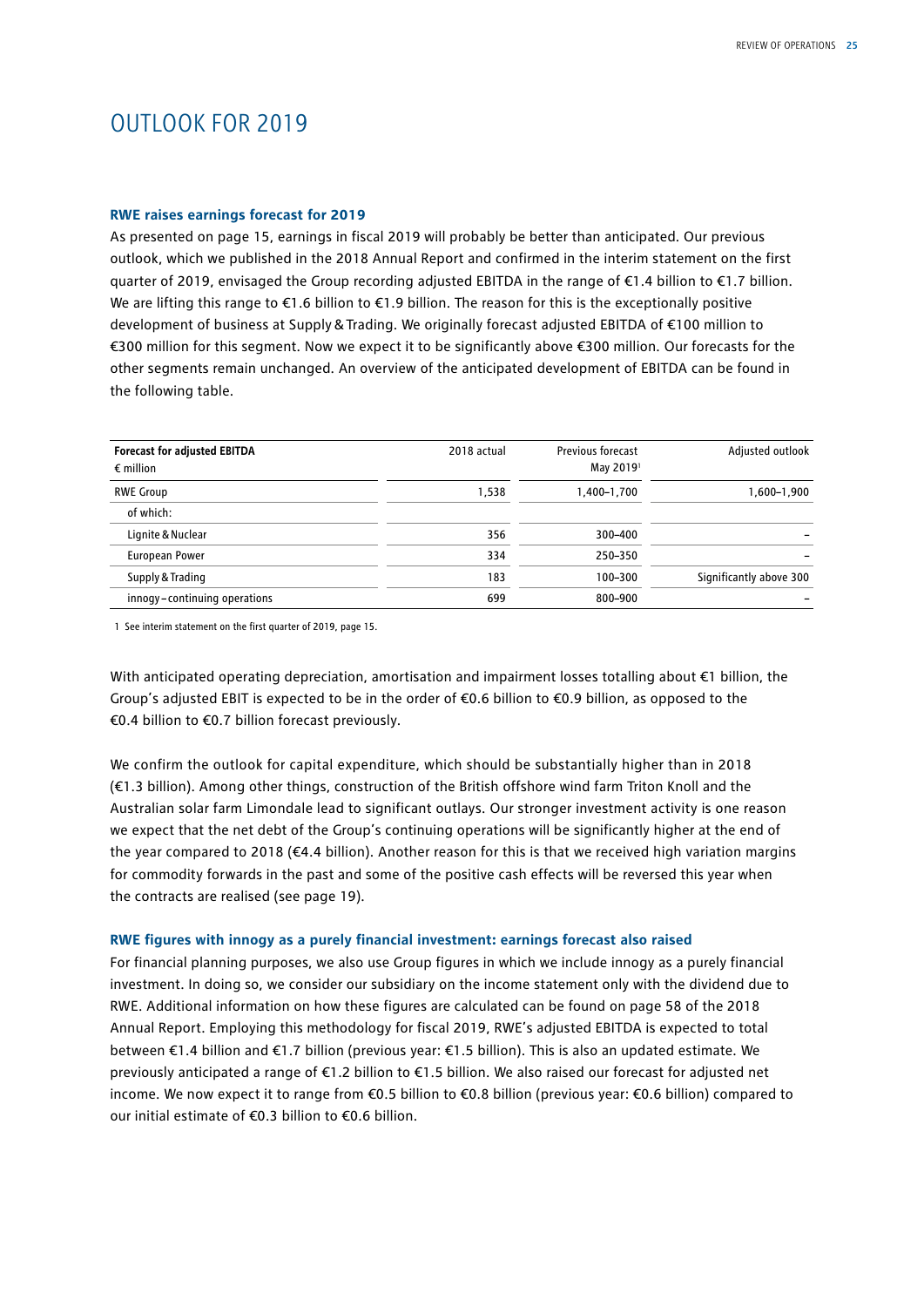# RESPONSIBILITY STATEMENT

To the best of our knowledge, and in accordance with the applicable reporting principles for half-year financial reporting, the interim consolidated financial statements give a true and fair view of the assets, liabilities, financial position and profit or loss of the Group, and the interim Group review of operations includes a fair review of the development and performance of the business and the position of the Group, together with a description of the principal opportunities and risks associated with the expected development of the Group for the remaining months of the financial year.

Essen, 9 August 2019

The Executive Board

Carit

Schmitz Krebber

'Urh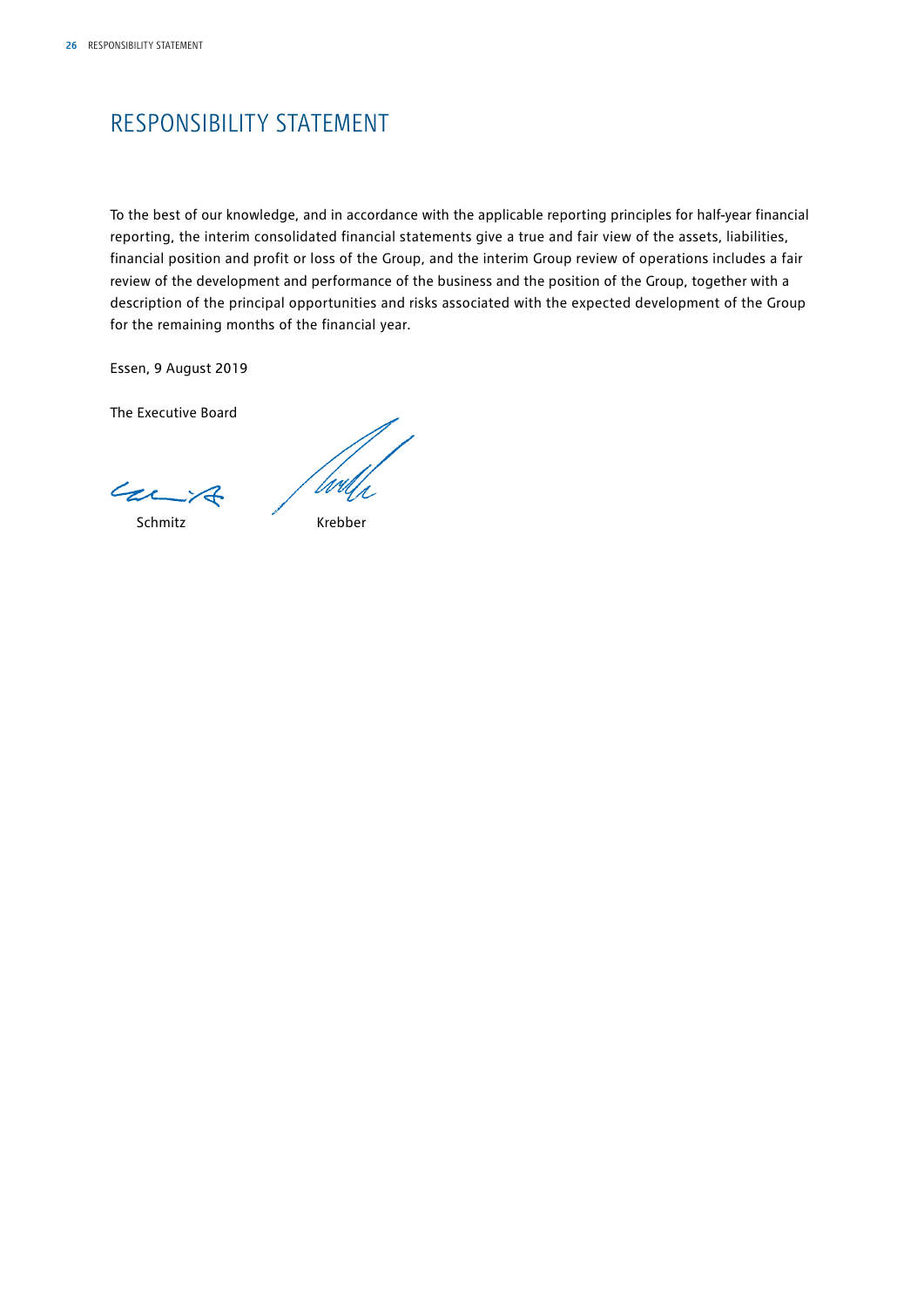# INTERIM CONSOLIDATED FINANCIAL STATEMENTS (CONDENSED)

### Income statement

|                                                                 | Apr - Jun | Apr - Jun | Jan - Jun | Jan - Jun         |
|-----------------------------------------------------------------|-----------|-----------|-----------|-------------------|
| $\epsilon$ million                                              | 2019      | 20181     | 2019      | 2018 <sup>1</sup> |
| Revenue (including natural gas tax/electricity tax)             | 3,132     | 3,036     | 7,040     | 6,756             |
| Natural gas tax/electricity tax                                 | $-36$     | $-34$     | $-75$     | $-69$             |
| Revenue <sup>2</sup>                                            | 3,096     | 3,002     | 6,965     | 6,687             |
| Cost of materials                                               | $-2,700$  | $-2,559$  | $-5,519$  | $-5,067$          |
| Staff costs                                                     | $-517$    | $-503$    | $-1,040$  | $-974$            |
| Depreciation, amortisation and impairment losses                | $-259$    | $-229$    | $-513$    | $-440$            |
| Other operating result                                          | $-83$     | 65        | 105       | $-16$             |
| Income from investments accounted for using the equity method   | 103       | 54        | 165       | 102               |
| Other income from investments                                   | $-27$     | $-42$     | 2         | $-40$             |
| <b>Financial income</b>                                         | 205       | 56        | 405       | 232               |
| <b>Finance costs</b>                                            | $-338$    | $-132$    | $-637$    | $-416$            |
| Income from continuing operations before tax                    | $-520$    | $-288$    | $-67$     | 68                |
| Taxes on income                                                 | 229       | $-25$     | 151       | $-86$             |
| Income from continuing operations                               | $-291$    | $-313$    | 84        | $-18$             |
| Income from discontinued operations                             | 298       | $-112$    | 1,311     | 539               |
| Income                                                          | 7         | $-425$    | 1,395     | 521               |
| of which: non-controlling interests                             | 138       | 18        | 550       | 329               |
| of which: RWE AG hybrid capital investors' interest             |           | 15        | 15        | 30                |
| of which: net income/income attributable to RWE AG shareholders | $-131$    | $-458$    | 830       | 162               |
| Basic and diluted earnings per share in €                       | $-0.21$   | $-0.75$   | 1.35      | 0.26              |
| of which: from continuing operations in $\epsilon$              | $-0.49$   | $-0.54$   | 0.03      | $-0.15$           |
| of which: from discontinued operations in $\epsilon$            | 0.28      | $-0.21$   | 1.32      | 0.41              |

1 Figures restated: changes in the recognition of revenue and the cost of materials mainly relating to derivative transactions resulted in these two items each declining by € 71 million in the first half of 2018.

2 A presentation of revenue by product and segment can be found on page 14.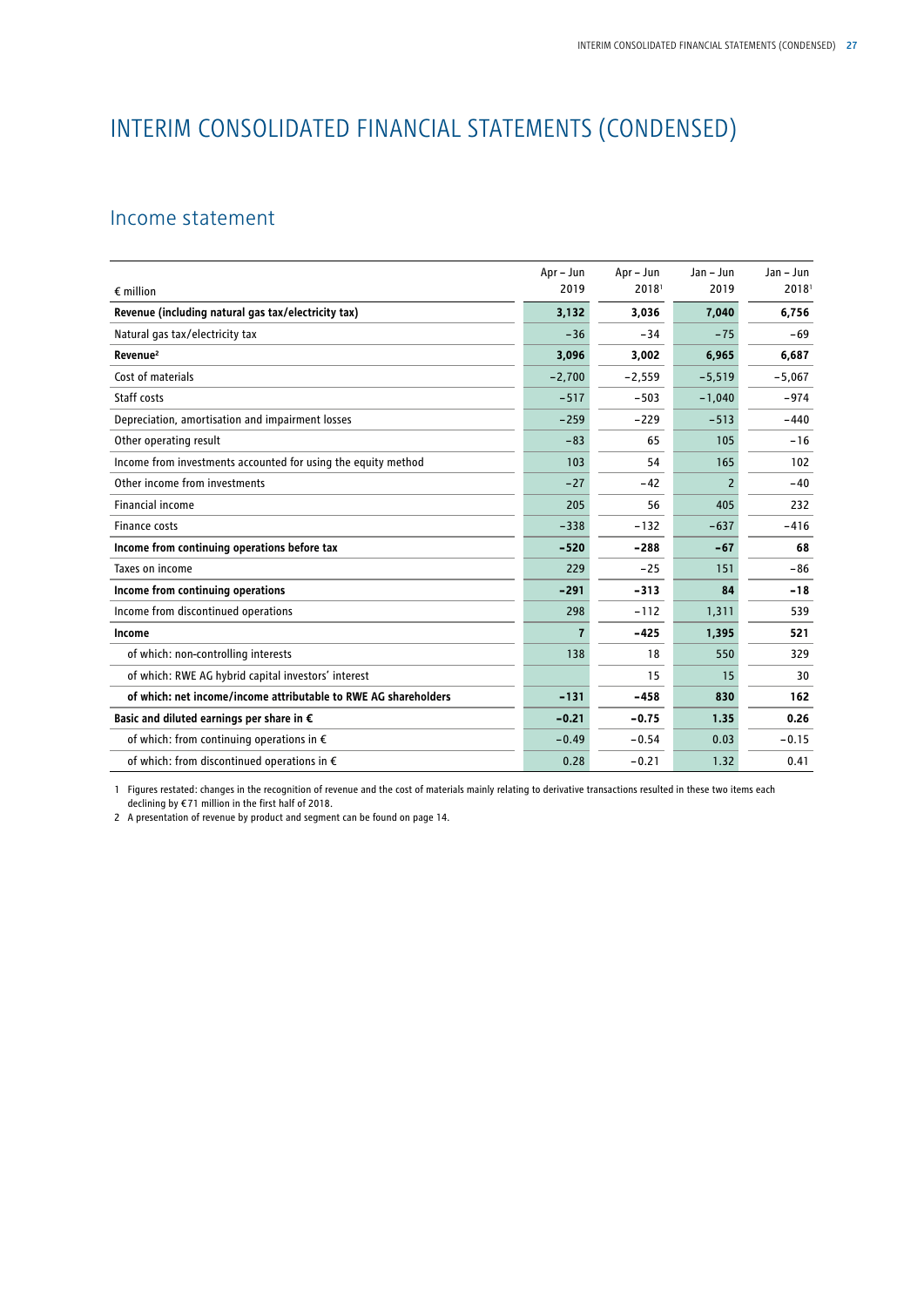# Statement of comprehensive income

|                                                                                            | Apr - Jun | Apr - Jun         | Jan - Jun | $Jan - Jun$       |
|--------------------------------------------------------------------------------------------|-----------|-------------------|-----------|-------------------|
| Amounts after tax $- \epsilon$ million                                                     | 2019      | 2018 <sup>1</sup> | 2019      | 2018 <sup>1</sup> |
| Income                                                                                     | 7         | $-425$            | 1,395     | 521               |
| Actuarial gains and losses of defined benefit pension plans and similar<br>obligations     | $-524$    | $-244$            | $-606$    | $-430$            |
| Prorated income and expenses of investments accounted for using the equity<br>method       | $-1$      | 23                | $-1$      | 23                |
| Fair valuation of equity instruments                                                       |           | 13                | 105       | $-14$             |
| Income and expenses recognised in equity, not to be reclassified through<br>profit or loss | $-524$    | $-208$            | $-502$    | -421              |
| Currency translation adjustment                                                            | $-63$     | $-170$            | 42        | $-69$             |
| Fair valuation of debt instruments                                                         | 30        | $-8$              | 64        | $-13$             |
| Fair valuation of financial instruments used for hedging purposes                          | 948       | 813               | $-396$    | 1,748             |
| Prorated income and expenses of investments accounted for using the equity<br>method       |           | $-3$              |           | $-3$              |
| Income and expenses recognised in equity, to be reclassified through                       |           |                   |           |                   |
| profit or loss in the future                                                               | 915       | 632               | $-290$    | 1,663             |
| Other comprehensive income                                                                 | 391       | 424               | $-792$    | 1,242             |
| <b>Total comprehensive income</b>                                                          | 398       | -1                | 603       | 1,763             |
| of which: attributable to RWE AG shareholders                                              | 364       | 14                | 206       | 1,447             |
| of which: attributable to RWE AG hybrid capital investors                                  |           | 15                | 15        | 30                |
| of which: attributable to non-controlling interests                                        | 34        | $-30$             | 382       | 286               |

1 Figures restated: pursuant to IFRS 9, € 130 million in fair value changes recognised as basis adjustments are no longer recognised in total comprehensive income.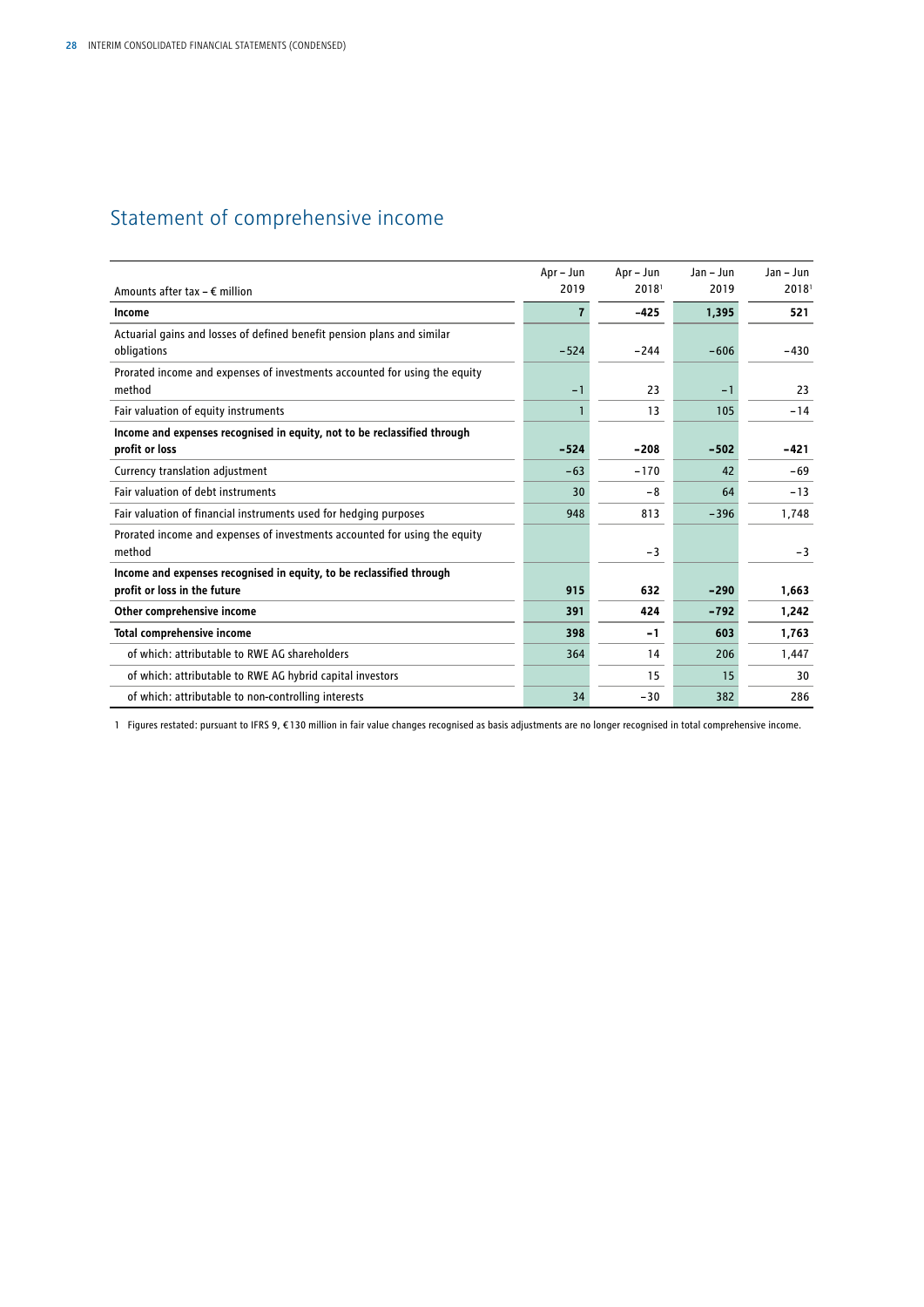# Balance sheet

| Assets                                            | 30 Jun 2019 | 31 Dec 2018 |
|---------------------------------------------------|-------------|-------------|
| $\epsilon$ million                                |             |             |
| <b>Non-current assets</b>                         |             |             |
| Intangible assets                                 | 2,179       | 2,193       |
| Property, plant and equipment                     | 13,017      | 12,409      |
| Investments accounted for using the equity method | 1,516       | 1,467       |
| Other non-current financial assets                | 404         | 400         |
| Receivables and other assets                      | 1,210       | 1,302       |
| Deferred taxes                                    | 941         | 824         |
|                                                   | 19,267      | 18,595      |
| <b>Current assets</b>                             |             |             |
| Inventories                                       | 1,235       | 1,631       |
| Trade accounts receivable                         | 1,516       | 1,963       |
| Receivables and other assets                      | 11,970      | 10,291      |
| Marketable securities                             | 2,394       | 3,609       |
| Cash and cash equivalents                         | 3,265       | 3,523       |
| Assets held for sale                              | 42,849      | 40,496      |
|                                                   | 63,229      | 61,513      |
|                                                   | 82,496      | 80,108      |

| <b>Equity and liabilities</b><br>$\epsilon$ million | 30 Jun 2019 | 31 Dec 2018 |
|-----------------------------------------------------|-------------|-------------|
| <b>Equity</b>                                       |             |             |
| RWE AG shareholders' interest                       | 7,594       | 8,736       |
| RWE AG hybrid capital investors' interest           |             | 940         |
| Non-controlling interests                           | 4,551       | 4,581       |
|                                                     | 12,145      | 14,257      |
| <b>Non-current liabilities</b>                      |             |             |
| Provisions                                          | 15,527      | 15,863      |
| <b>Financial liabilities</b>                        | 2,533       | 1,998       |
| <b>Other liabilities</b>                            | 546         | 508         |
| Deferred taxes                                      | 1,305       | 1,638       |
|                                                     | 19,911      | 20,007      |
| <b>Current liabilities</b>                          |             |             |
| Provisions                                          | 2,263       | 2,615       |
| <b>Financial liabilities</b>                        | 2,188       | 766         |
| Trade accounts payable                              | 2,303       | 2,429       |
| <b>Other liabilities</b>                            | 9,163       | 7,238       |
| Liabilities held for sale                           | 34,523      | 32,796      |
|                                                     | 50,440      | 45,844      |
|                                                     | 82,496      | 80,108      |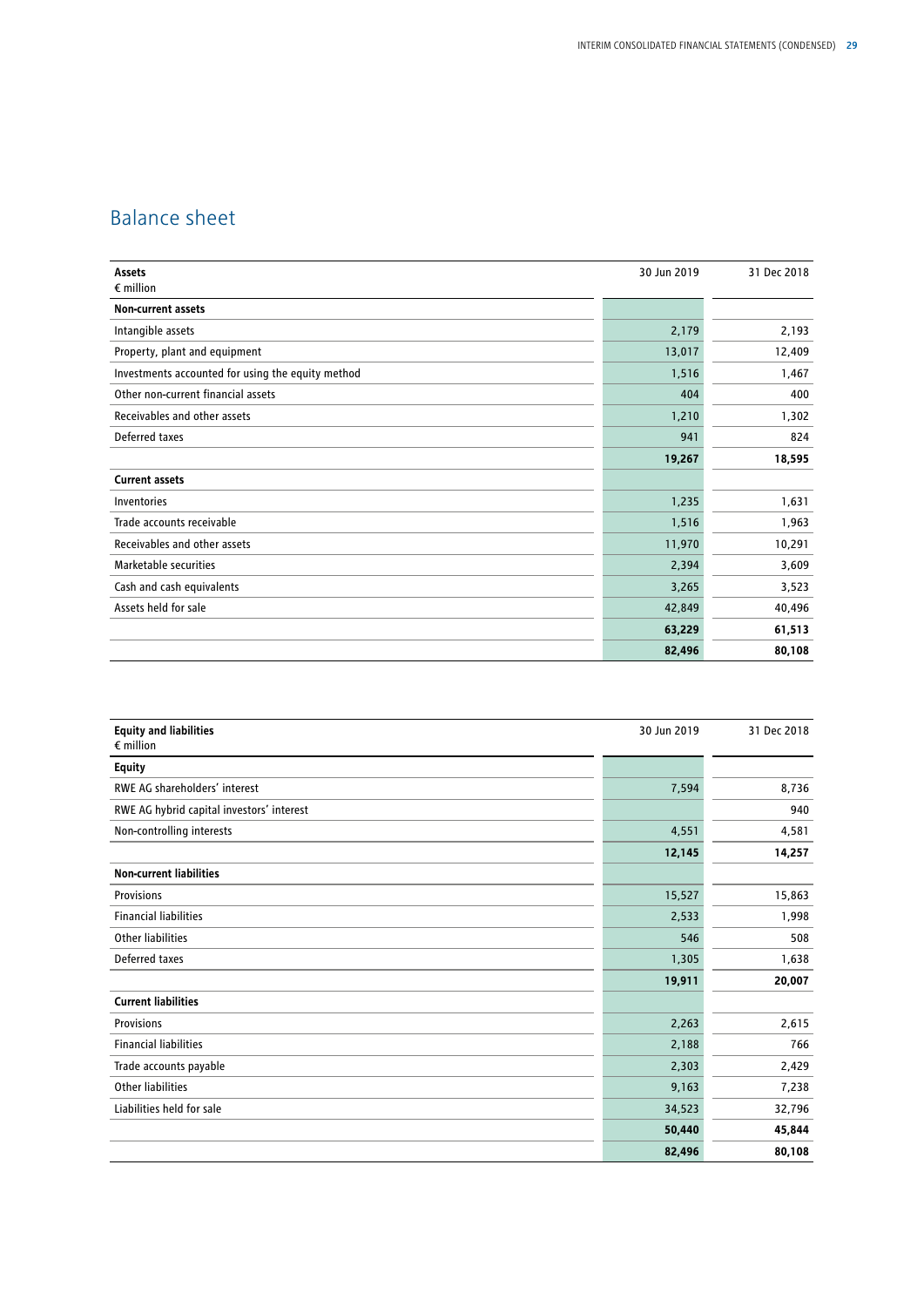# Cash flow statement

|                                                                                                                     | Jan - Jun | $Jan - Jun$ |
|---------------------------------------------------------------------------------------------------------------------|-----------|-------------|
| $\epsilon$ million                                                                                                  | 2019      | 2018        |
| Income from continuing operations                                                                                   | 84        | $-18$       |
| Depreciation, amortisation and impairment losses/write-backs                                                        | 512       | 485         |
| Changes in provisions                                                                                               | $-607$    | -523        |
| Deferred taxes/non-cash income and expenses/income from disposal of non-current assets<br>and marketable securities | $-257$    | 126         |
| Changes in working capital                                                                                          | $-868$    | 1,841       |
| Cash flows from operating activities of continuing operations                                                       | $-1,136$  | 1,911       |
| Cash flows from operating activities of discontinued operations                                                     | $-568$    | $-112$      |
| Cash flows from operating activities                                                                                | $-1,704$  | 1,799       |
| Capital expenditure on non-current assets/acquisitions                                                              | $-560$    | $-390$      |
| Proceeds from disposal of assets/divestitures                                                                       | 49        | 34          |
| Changes in marketable securities and cash investments                                                               | 2,069     | -931        |
| Cash flows from investing activities of continuing operations <sup>1</sup>                                          | 1,558     | $-1,287$    |
| Cash flows from investing activities of discontinued operations                                                     | $-260$    | $-616$      |
| Cash flows from investing activities                                                                                | 1,298     | $-1,903$    |
| Cash flows from financing activities of continuing operations                                                       | $-615$    | $-957$      |
| Cash flows from financing activities of discontinued operations                                                     | $-243$    | 1,199       |
| Cash flows from financing activities                                                                                | $-858$    | 242         |
| Net cash change in cash and cash equivalents                                                                        | $-1,264$  | 138         |
| Effect of changes in foreign exchange rates and other changes in value on cash and cash<br>equivalents              | 8         | 23          |
| Net change in cash and cash equivalents                                                                             | $-1,256$  | 161         |
| Cash and cash equivalents at beginning of reporting period                                                          | 5,225     | 3,958       |
| of which: reported as 'Assets held for sale'                                                                        | 1,702     | 25          |
| Cash and cash equivalents at beginning of reporting period as per the consolidated balance sheet                    | 3,523     | 3,933       |
| Cash and cash equivalents at end of reporting period                                                                | 3,969     | 4,119       |
| of which: reported as 'Assets held for sale'                                                                        | 704       | 866         |
| Cash and cash equivalents at end of reporting period as per the consolidated balance sheet                          | 3,265     | 3.253       |

1 After the initial/subsequent transfer to plan assets in the amount of € 42 million (prior-year period: € 41 million).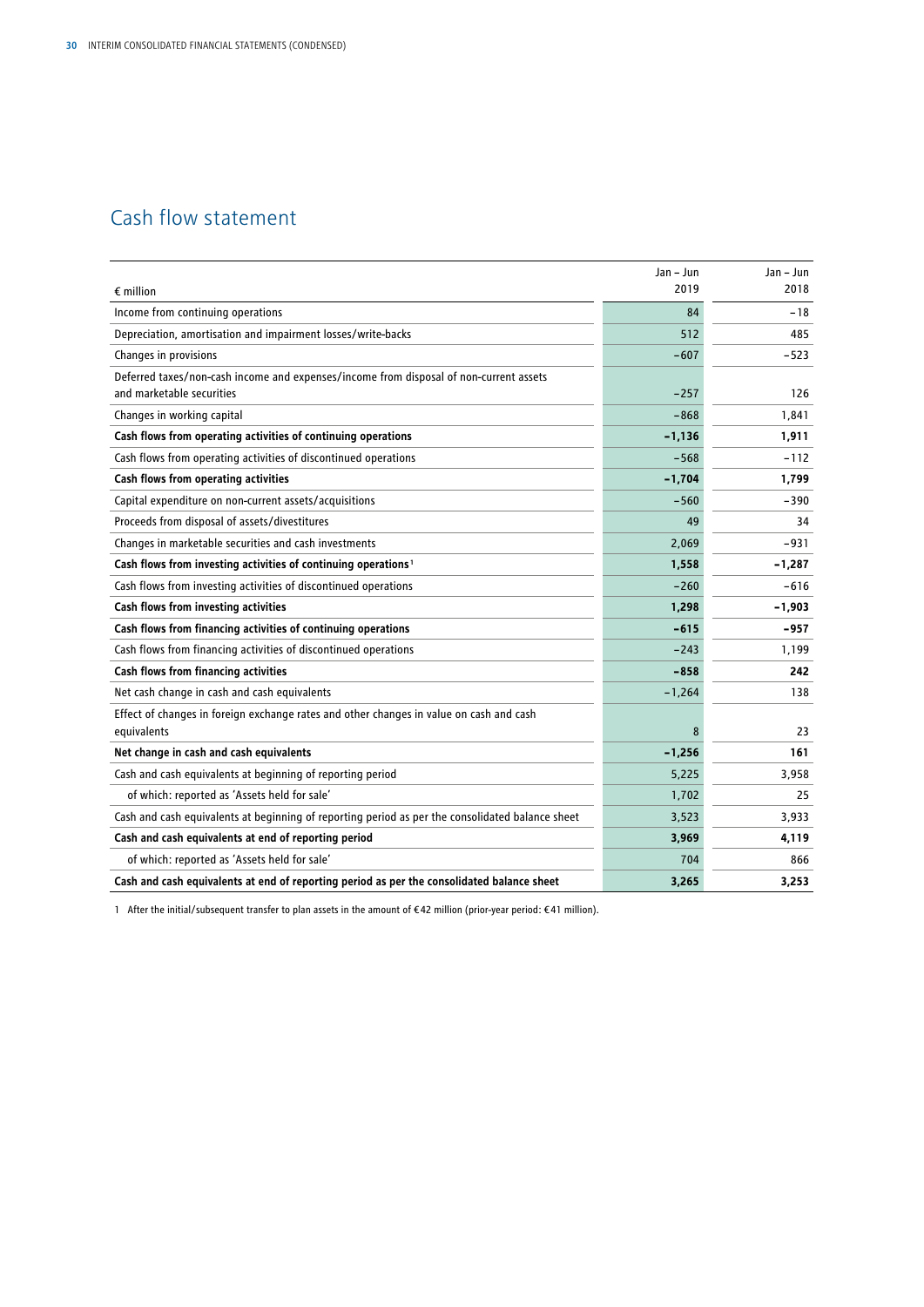# Statement of changes in equity

| $\epsilon$ million            | Subscribed<br>capital and<br>additional<br>paid-in<br>capital of<br><b>RWE AG</b> | Retained<br>earnings and<br>distributable<br>profit | Accumulated<br>other<br>comprehen-<br>sive income | <b>RWE AG</b><br>shareholders'<br>interest | <b>RWE AG</b><br>hybrid<br>capital<br>investors'<br>interest | Non-<br>controlling<br>interests | <b>Total</b> |
|-------------------------------|-----------------------------------------------------------------------------------|-----------------------------------------------------|---------------------------------------------------|--------------------------------------------|--------------------------------------------------------------|----------------------------------|--------------|
| Balance at 1 Jan 2018         | 3,959                                                                             | 2,393                                               | 371                                               | 6,723                                      | 940                                                          | 4,283                            | 11,946       |
| Repayment of capital          |                                                                                   |                                                     |                                                   |                                            |                                                              | $-19$                            | $-19$        |
| Dividends paid                |                                                                                   | $-922$                                              |                                                   | $-922$                                     | $-60$                                                        | $-494$                           | $-1,476$     |
| Income                        |                                                                                   | 162                                                 |                                                   | 162                                        | 30                                                           | 329                              | 521          |
| Other comprehensive<br>income |                                                                                   | $-390$                                              | 1,675                                             | 1,285                                      |                                                              | $-43$                            | 1,242        |
| Total comprehensive<br>income |                                                                                   | $-228$                                              | 1,675                                             | 1,447                                      | 30                                                           | 286                              | 1,763        |
| Other changes                 |                                                                                   | 6                                                   | 130 <sup>1</sup>                                  | 136                                        |                                                              | 120                              | 256          |
| Balance at 30 Jun 2018        | 3,959                                                                             | 1,249                                               | 2,176                                             | 7,384                                      | 910                                                          | 4,176                            | 12,470       |
| Balance at 1 Jan 2019         | 3,959                                                                             | 1,139                                               | 3,638                                             | 8,736                                      | 940                                                          | 4,581                            | 14,257       |
| Repayment of capital          |                                                                                   |                                                     |                                                   |                                            | $-869$                                                       | $-1$                             | $-870$       |
| Dividends paid                |                                                                                   | $-430$                                              |                                                   | $-430$                                     | $-61$                                                        | $-445$                           | $-936$       |
| Income                        |                                                                                   | 830                                                 |                                                   | 830                                        | 15                                                           | 550                              | 1,395        |
| Other comprehensive<br>income |                                                                                   | $-351$                                              | $-273$                                            | $-624$                                     |                                                              | $-168$                           | $-792$       |
| Total comprehensive<br>income |                                                                                   | 479                                                 | $-273$                                            | 206                                        | 15                                                           | 382                              | 603          |
| Other changes                 |                                                                                   | $-44$                                               | $-874$                                            | $-918$                                     | $-25$                                                        | 34                               | $-909$       |
| Balance at 30 Jun 2019        | 3,959                                                                             | 1,144                                               | 2,491                                             | 7,594                                      |                                                              | 4,551                            | 12,145       |

1 Pursuant to IFRS 9, separate presentation of fair value changes that are recognised as a basis adjustment and were previously presented in total comprehensive income.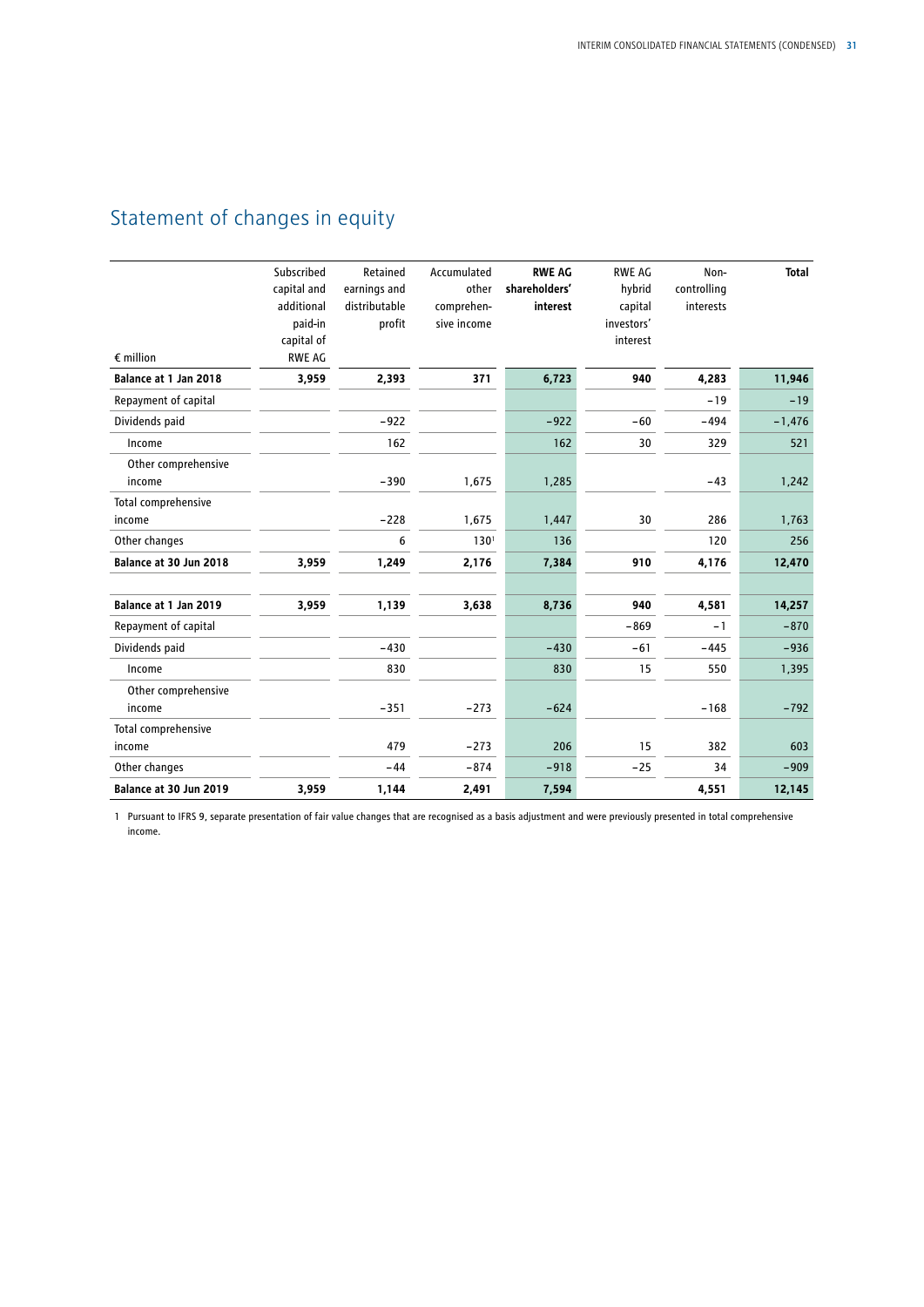# **NOTES**

### Accounting policies

RWE AG, headquartered in Essen, Germany, is the parent company of the RWE Group ('RWE' or 'Group').

The interim consolidated financial statements as of 30 June 2019, including the additional information in the interim Group review of operations, have been prepared in accordance with the International Financial Reporting Standards (IFRSs) applicable in the European Union (EU). The statements were authorised for issue on 9 August 2019.

In line with IAS 34, the scope of reporting for the presentation of the interim consolidated financial statements for the period ended 30 June 2019 was condensed compared with the scope applied to the consolidated financial statements as of 31 December 2018.

### Changes in accounting regulations

The International Accounting Standards Board (IASB) and the IFRS Interpretations Committee (IFRS IC) have approved new IFRSs, several amendments to existing IFRSs and a new interpretation, which are effective for the RWE Group as of fiscal 2019:

**IFRS 16 Leases (2016)** replaces IAS 17 Leases and the related interpretations IFRIC 4, SIC-15 and SIC-27. RWE is applying the modified retrospective method in the initial adoption of the new regulations concerning lease accounting. The comparable information for fiscal 2018 has not been adjusted. RWE is adhering to its existing assessment as to whether existing contracts contain a lease in accordance with IAS 17 and IFRIC 4. Furthermore, RWE is making use of exemptions allowing for leases relating to shortterm or low-value assets not to be recognised on the balance sheet as a right-of-use asset. The transition to IFRS 16 did not have any effects on equity.

The initial application of IFRS 16 had the following effects on the continuing operations of the RWE Group: Right-of-use assets in the amount of €353 million and net debt-increasing lease liabilities in the same amount were recognised as of 1 January 2019. Taking the discontinued operations into consideration, the initial

With the exception of the changes and new rules described below, these interim consolidated financial statements were prepared using the accounting policies applied in the consolidated financial statements for the period ended 31 December 2018. For further information, please see the Group's 2018 Annual Report, which provides the basis for this half-year financial report.

The discount rate applied to provisions for nuclear waste management is 0.0% (31 December 2018: 0.4%), and 4.1% (31 December 2018: 4.1 %) for mining-related provisions. Provisions for pensions and similar obligations are discounted at an interest rate of 1.2 % in Germany and 2.2 % abroad (31 December 2018: 1.70% and 2.70%, respectively).

application of IFRS 16 led to an increase in the balance-sheet total of €2,251 million. RWE did not apply the new regulations to leases, the terms of which end within the first twelve months from the date of initial application, at the transition date. These contracts are accounted for as short-term leases and the lease instalments are recognised in the period's current expenses. Likewise, initial direct costs were not taken into consideration in the initial valuation of the right-of-use assets at the transition date. Right-of-use assets pursuant to IFRS 16 are recognised in property, plant and equipment and amortised linearly over the shorter of the term of the lease or the period of use. Obligations entered into as part of a lease are measured at the present value of the future lease instalments and recognised in financial liabilities. The lease instalments are broken down into principal and interest components applying the effective interest method. In the period under review, depreciation and amortisation rose by €21 million and interest expenses rose by €6 million as a result of the introduction of IFRS 16. The abolishment of the recognition of the nominal lease instalments with an effect on expenses provided roughly the same amount of relief to adjusted EBITDA during the period under review, as a result of which there was no material effect on net income.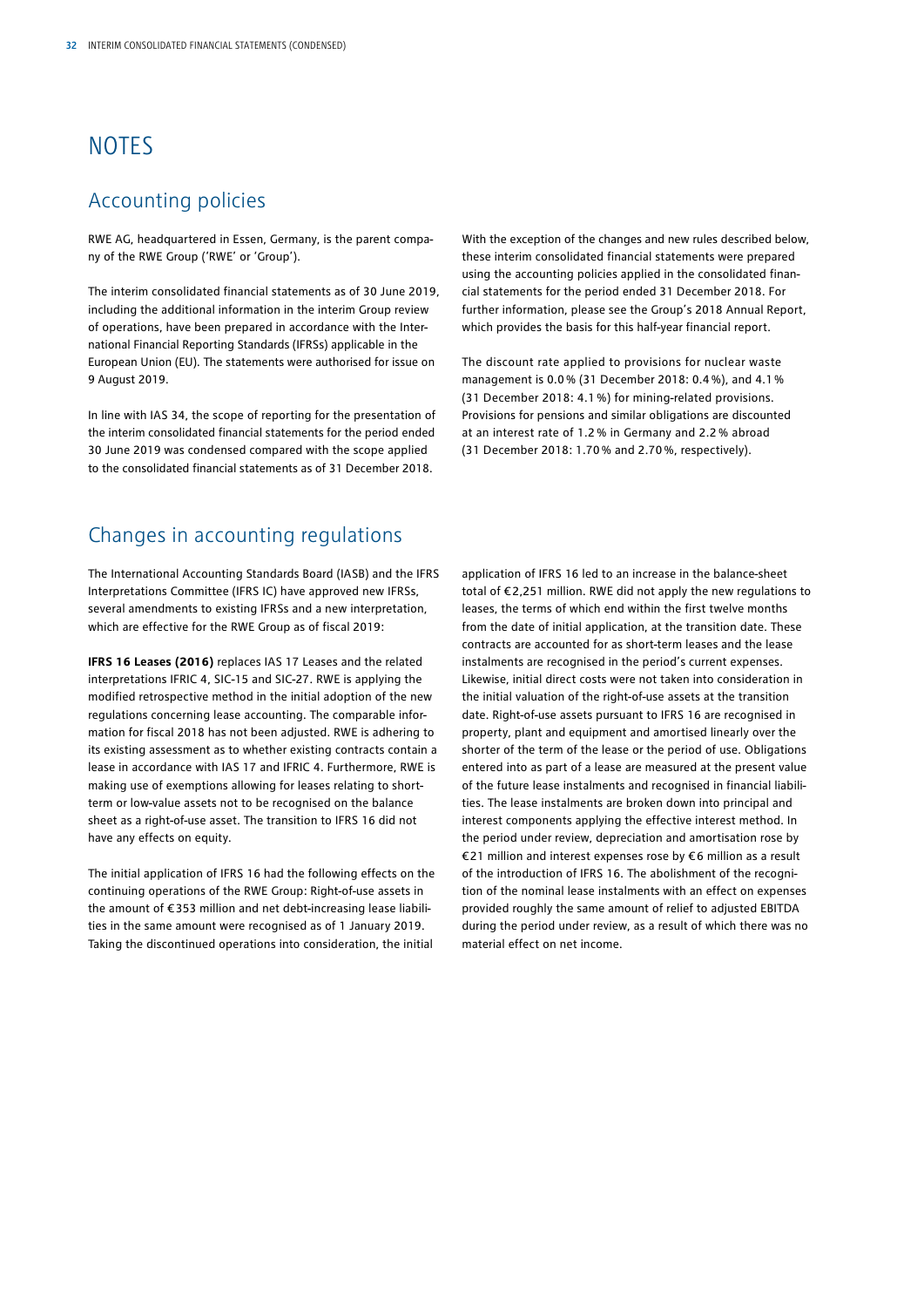The following reconciliation to the opening balance of lease liabilities as of 1 January 2019 results from the obligations from operating leases as of 31 December 2018:

| Initial application of IFRS 16: reconciliation<br>$\epsilon$ million                       |      |
|--------------------------------------------------------------------------------------------|------|
| Obligations from operating leases as of<br>31 Dec 2018                                     | 572  |
| Simplified application for short-term leases                                               | -10  |
| Lease instalments related to contractually agreed<br>leases that have not yet commenced    | -67  |
| Other differences                                                                          | $-3$ |
| Nominal value of lease liabilities as of<br>1 Jan 2019                                     | 492  |
| Effect of discounting lease liabilities                                                    | -139 |
| Lease liabilities recognised as of 1 Jan 2019<br>due to the initial application of IFRS 16 | 353  |
| Finance lease liabilities as of 31 Dec 2018                                                | 241  |
| Total lease liabilities as of 1 Jan 2019                                                   | 594  |

The 'other differences' item essentially contains non-lease components that were not considered when recognising lease liabilities and differences due to changed estimates of terms in accordance with IFRS 16. Lease liabilities are discounted applying term and currency-specific incremental borrowing rates. The weighted average incremental borrowing rate at the initial application date of IFRS 16 was 3.7%.

The following amendments to standards and new interpretations mandatory for the RWE Group starting in fiscal 2019 do not have any material effects on the consolidated financial statements of RWE:

- Annual Improvements to IFRS Standards, 2015-2017 Cycle (2017),
- Amendments to IFRS 9 Prepayment Features with Negative Compensation (2017),
- Amendments to IAS 28 Long-term Interests in Associates and Joint Ventures (2017)
- Amendments to IAS 19 Plan Amendment, Curtailment or Settlement (2018),
- IFRIC 23 Uncertainty over Income Tax Treatments (2017).

#### **IFRS 9 Financial Instruments – Physical Settlement of Contracts to Buy or Sell a Non-financial Item**

At its meeting in March 2019, the IFRS IC found within the scope of an agenda decision that contracts for forward purchases or sales of non-financial items must be realised at the market price applicable at physical settlement, as long as such contracts do not qualify for an own use scope exception according to IFRS 9 (referred to as 'failed own-use contracts'). The practice customary in the sector thus far has been to state the contracts at their settlement amount.

The effects of the IFRS IC agenda decision on the consolidated financial statements of RWE are currently being determined. It is envisaged to implement the IFRS IC agenda decision at the end of fiscal 2019.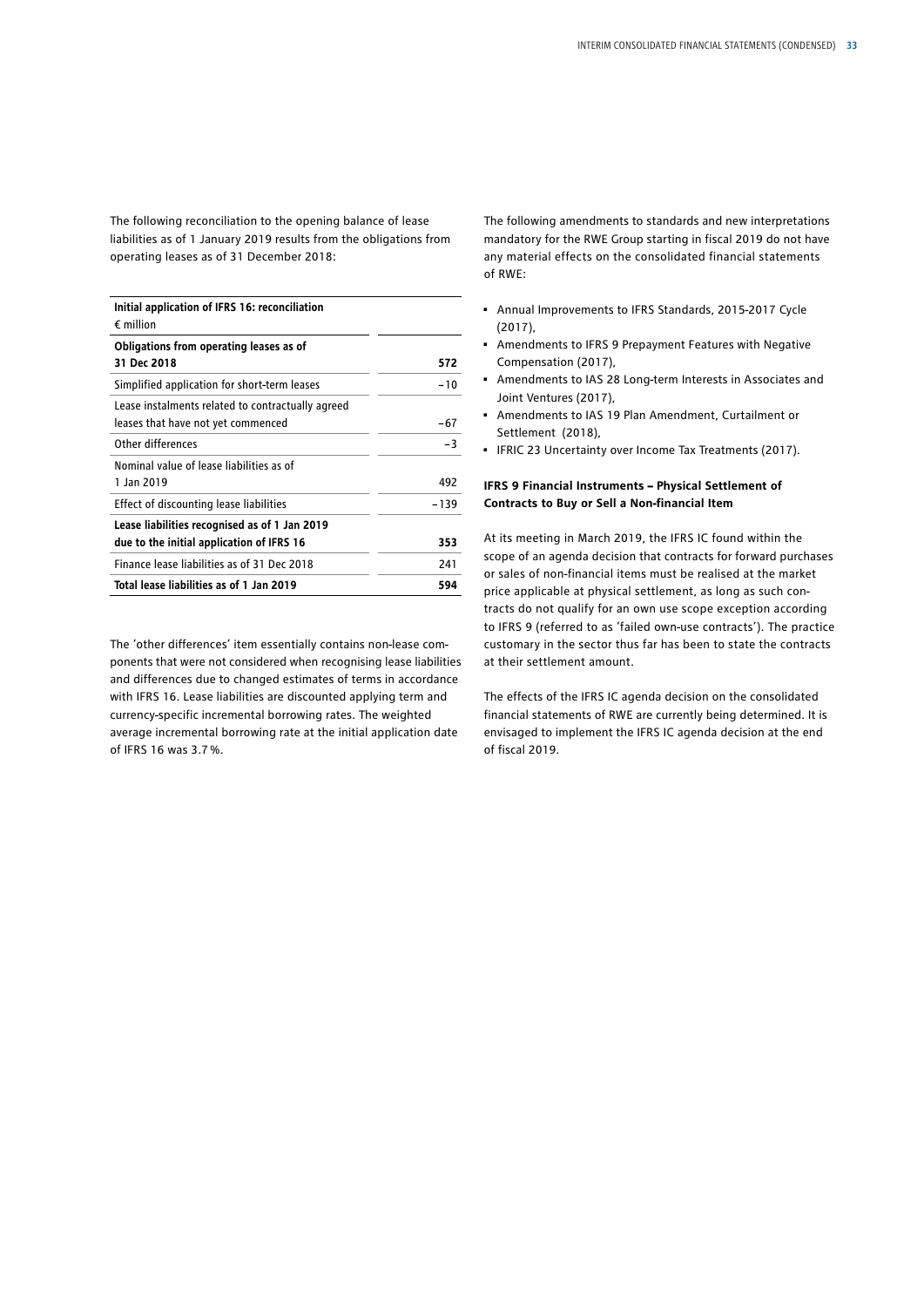## New accounting policies

The IASB issued further standards and amendments to standards, which are not yet mandatory in the EU in fiscal 2019. These standards and amendments to standards are listed on the right and are not expected to have any material effects on RWE's consolidated financial statements:

- IFRS 17 Insurance Contracts (2017),
- Amendments to References to the Conceptual Framework in IFRS Standards (2018),
- Amendment to IFRS 3 Business Combinations (2018),
- Amendments to IAS 1 and IAS 8; Definition of Material (2018).

## Scope of consolidation

In addition to RWE AG, the consolidated financial statements contain all material German and foreign companies which RWE AG controls directly or indirectly. Principal associates are accounted for using the equity method, and principal joint arrangements are accounted for using the equity method or as joint operations.

The following summary shows the changes in the number of fully consolidated companies:

| <b>Number of fully</b><br>consolidated companies | Germany | Abroad | Total |
|--------------------------------------------------|---------|--------|-------|
| Balance at 1 Jan 2019                            | 141     | 215    | 356   |
| First-time consolidation                         | 2       | 19     | 21    |
| Deconsolidation                                  | $-1$    | $-7$   | $-8$  |
| <b>Mergers</b>                                   |         | $-3$   | $-3$  |
| Balance at 30 Jun 2019                           | 142     | 224    | 366   |

As at 31 December 2018, there were 21 investments and joint ventures accounted for using the equity method, of which nine were in Germany and 12 were abroad. Furthermore, six companies are presented as joint operations (31 December 2018: six companies).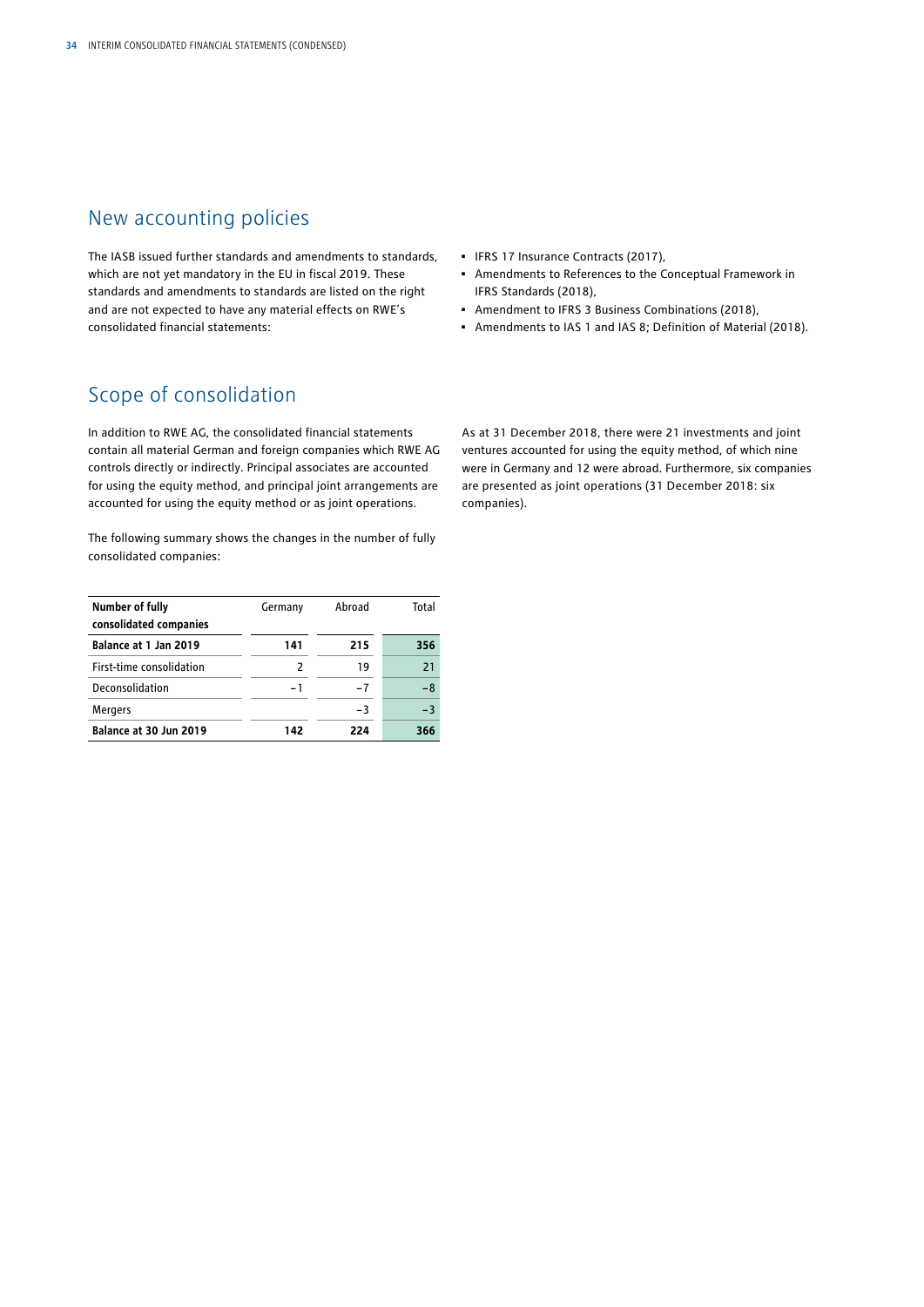### Discontinued operations

#### **E.ON-innogy asset swap**

On 12 March 2018, RWE AG and E.ON SE reached a contractual agreement to transfer the 76.8% majority stake in innogy held by RWE to E.ON as part of an extensive exchange of operations and shareholdings. The innogy assets that are to be transferred to E.ON over the long term will be stated as 'discontinued operations' until they have been sold. This mainly relates to the grid and retail business. By contrast, due to contractual arrangements, RWE will retain control over the relevant activities of the innogy operations that will remain with RWE over the long term (the renewables business, the gas storage business and the stake in the Austrian energy utility Kelag). Furthermore, RWE will be entitled to the value created by these business activities. Therefore, they will all be fully consolidated by RWE and presented under 'innogy – continuing operations' in segment reporting. The transaction values the 76.8 % stake in innogy held by RWE including the assumed dividends of innogy SE for fiscal 2017 and 2018 totalling €3.24 per share, to which RWE remains entitled, at €40.00 per share. The transaction volume thus amounts to about € 17.1 billion. The Supervisory Board of RWE AG has approved the sale. The transaction is subject to authority approvals. It is envisaged to close during 2019.

Since 30 June 2018, the innogy assets that are to be transferred have been recognised as discontinued operations. The elimination bookings effected to consolidate expenses and income for the intragroup deliveries and services existing so far, which will be continuing either with innogy or with third parties after the deconsolidation of the innogy assets that are to be transferred, were fully assigned to the discontinued operations.

In the middle of February 2019, RWE acquired the majority stake in the Czech distribution system operator innogy Grid Holding a.s. (IGH) held by innogy SE. The transaction concluded with E.ON envisages that E.ON acquire the stake in IGH as part of its planned acquisition of innogy SE from RWE. The execution of the deal with E.ON triggered a right of first refusal for the co-shareholder of IGH 'Macquarie Infrastructure and Real Assets (MIRA) managed consortium of investors'. MIRA exercised this right of first refusal on 29 April 2019. As a result, MIRA will purchase the 50.04% stake at the same terms and conditions at which it would have been sold by RWE to a third party – E.ON in this case. This will make MIRA the sole shareholder of IGH. Pursuant to antitrust law, the execution of the acquisition is subject to the suspensory condition that E.ON may acquire the shares in innogy held by RWE. The sale price is approximately  $\epsilon$ 1.8 billion. As the overall plan to sell the grid and retail business remains unchanged, IGH will continue to be stated under 'innogy – discontinued operations'.

Major key figures of the activities of the innogy assets that are to be transferred are presented below:

| Key figures of discontinued<br>operations<br>$\epsilon$ million | 30 Jun 2019 | 31 Dec 2018 |
|-----------------------------------------------------------------|-------------|-------------|
| <b>Non-current assets</b>                                       |             |             |
| Intangible assets                                               | 10,817      | 10,716      |
| Property, plant and equipment                                   | 14,656      | 14,000      |
| Other non-current assets                                        | 5,136       | 5,363       |
|                                                                 | 30,609      | 30,079      |
|                                                                 |             |             |
| <b>Current assets</b>                                           | 12,240      | 10,417      |
|                                                                 |             |             |
| <b>Non-current liabilities</b>                                  |             |             |
| Provisions                                                      | 5,101       | 4,557       |
| <b>Financial liabilities</b>                                    | 14,180      | 14,147      |
| Other non-current liabilities                                   | 2,606       | 3,065       |
|                                                                 | 21,887      | 21,769      |
|                                                                 |             |             |
| <b>Current liabilities</b>                                      | 12,636      | 11,027      |

| Key figures of discontinued<br>operations<br>$\epsilon$ million | Jan - Jun<br>2019 | Jan - Jun<br>2018 <sup>1</sup> |
|-----------------------------------------------------------------|-------------------|--------------------------------|
| Revenue <sup>2</sup>                                            | 17,658            | 17,807                         |
| Other income <sup>3</sup>                                       | 1,339             | 717                            |
| Expenses <sup>4</sup>                                           | $-17,143$         | $-17,870$                      |
| Income from discontinued<br>operations before tax               | 1,854             | 654                            |
| Taxes on income                                                 | $-543$            | $-115$                         |
| Income from discontinued<br>operations                          | 1.311             | 539                            |

1 Figures restated.

2 Including income from continuing operations in the amount of € 1,247 million (prior-year period: € 1,425 million).

3 Including income from continuing operations in the amount of € 93 million (prior-year period: € 124 million).

4 Including expenses from continuing operations in the amount of €7,663 million (prior-year period: € 9,096 million).

Accumulated other comprehensive income from discontinued operations amounted to –€705 million (31 December 2018: –€773 million).

Of the share of total comprehensive income attributable to RWE AG shareholders, –€495 million (prior-year period: €1,448 million) were allocable to continuing operations and €701 million (prior-year period: –€1 million) were allocable to discontinued operations.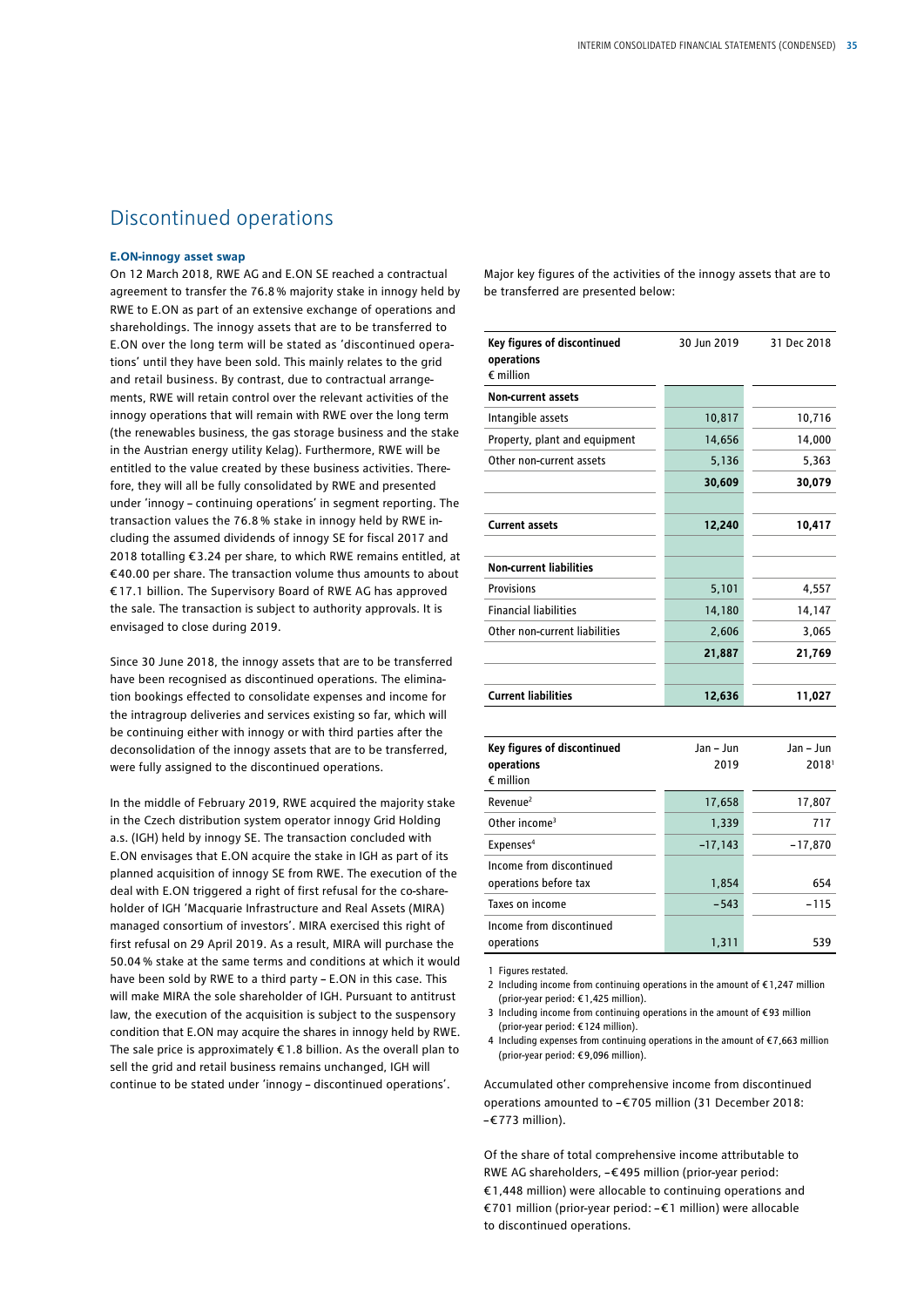### Share-based payment

The consolidated financial statements for the period ended 31 December 2018 presented the share-based payment systems for executives of RWE AG and subordinate affiliates. As part of the Long-Term Incentive Plan for executives entitled 'Strategic Performance Plan' (SPP), RWE AG issued another tranche for fiscal 2019.

The SPP Long-Term Incentive Plan for executives of innogy SE and subordinate affiliates was discontinued in the first quarter of

2019 and replaced by the new Long-Term Incentive Plan 2019. The new plan pays a retention bonus to the executives for fiscal 2019 and 2020 in order to retain them longer at innogy SE. The one-time tranche has a term of two years before payments are made in January 2021. The payments are fixed and are not linked to the performance of the executives or the company.

### Impairments

An impairment of €514 million (previous year: €5 million) was recognised for coal and gas inventories in the period under review due to a decline in market prices.

### Dividend distribution

RWE AG's Annual General Meeting, held on 3 May 2019, decided to pay a dividend of €0.70 per individual, dividend-bearing common and preferred share for fiscal 2018. The dividend payment for fiscal 2018 totalled €430 million (previous year: €922 million).

### Financing measures

On 6 February 2019, RWE cancelled a £750 million hybrid bond and redeemed it as of 20 March 2019 without replacing it with fresh hybrid capital. The hybrid bond was classified as equity in accordance with IAS 32. It had a coupon of 7% and a theoretically perpetual tenor.

In mid-April 2019, RWE replaced its €3 billion syndicated credit line before the end of its term with a new agreement for €5 billion.

The increased line of credit, which was agreed with a consortium of 27 international banks, consists of two tranches: one with a volume of €3 billion and a term of five years, which can be extended twice by one year each time with the banks' agreement, and one with a volume of €2 billion and a two-year term. The second tranche has a one-year extension option which does not require the banks' approval.

### Earnings per share

|                                                       |                    | Jan - Jun 2019 | Jan - Jun 2018 |
|-------------------------------------------------------|--------------------|----------------|----------------|
| Net income/income attributable to RWE AG shareholders | $\epsilon$ million | 830            | 162            |
| of which: from continuing operations                  |                    | 18             | $-94$          |
| of which: from discontinued operations                |                    | 812            | 256            |
| Number of shares outstanding                          | thousands          | 614,745        | 614,745        |
| Basic and diluted earnings per share                  |                    | 1.35           | 0.26           |
| of which: from continuing operations                  | €                  | 0.03           | $-0.15$        |
| of which: from discontinued operations                | €                  | 1.32           | 0.41           |

RWE AG's 39,000,000 non-voting preferred shares were converted to voting common shares as a result of a resolution passed by the Annual General Meeting and the Preferred Shareholders Meeting on 3 May 2019 and the entry of the corresponding amendment

to the Articles of Incorporation in the Commercial Register on 28 June 2019. The conversion was performed at a ratio of 1:1 without an additional payment. This increased the number of common shares from 575,745,499 to 614,745,499.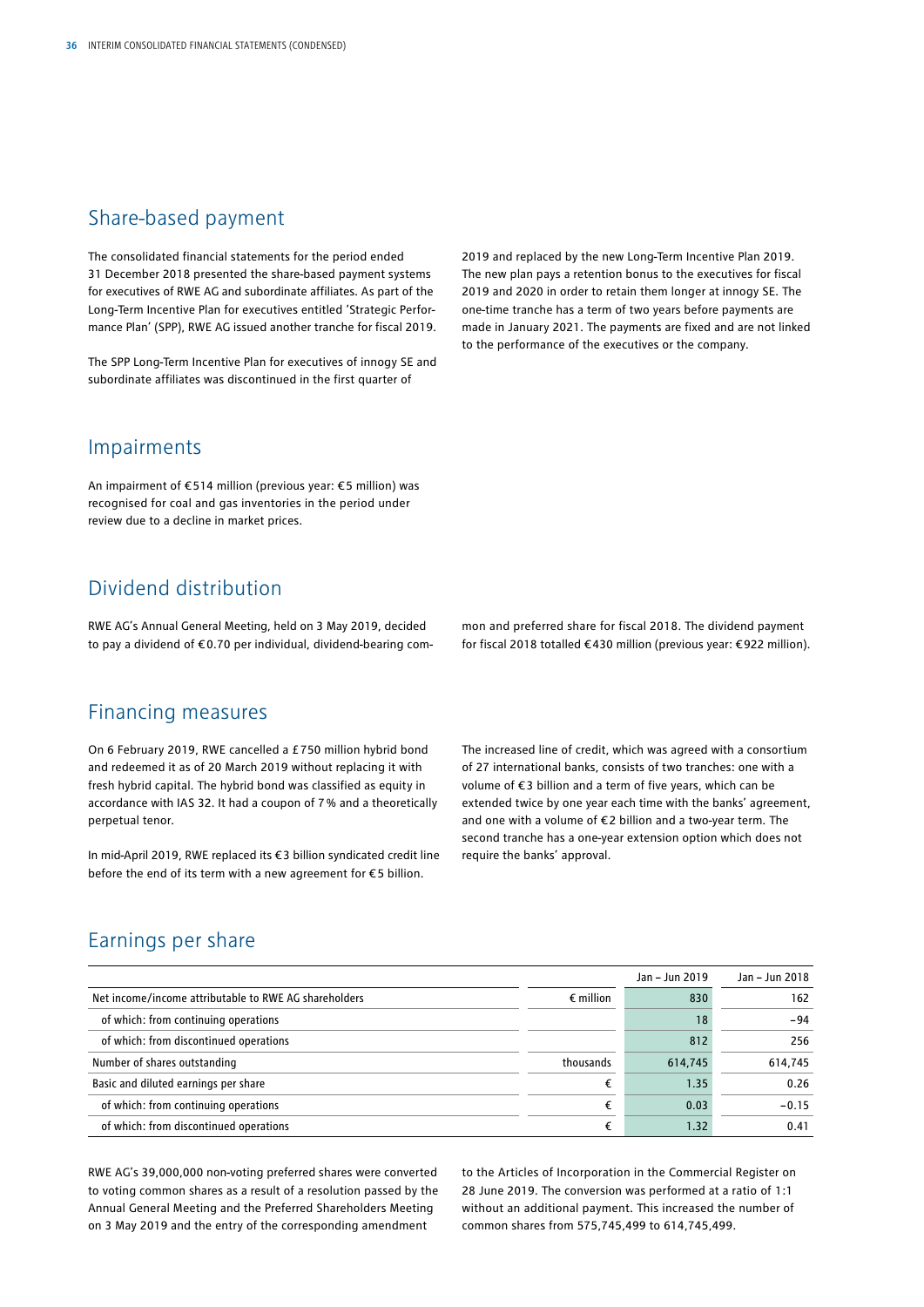### Related party disclosures

The RWE Group classifies associated companies and joint ventures as related parties. In the first half of 2019, transactions concluded with material related parties generated €288 million in income (first half of 2018: €456 million). Last year's figure was restated due to a change in the recognition of feed-in payments under the German Renewable Energy Act that were passed through. These were previously stated in gross amounts in revenue and the cost of materials. Furthermore, transactions conducted with related parties led to €1,574 million in expenses (first half of 2018: €1,769 million). As of 30 June 2019, accounts receivable

amounted to € 459 million (31 December 2018: €204 million) and accounts payable totalled €248 million (31 December 2018: €199 million). All business transactions were concluded at arm's length conditions and on principle do not differ from transactions involving the supply of goods and services concluded with other companies. Other obligations from executory contracts amounted to € 510 million (31 December 2018: €578 million).

Above and beyond this, the RWE Group did not execute any material transactions with related companies or persons.

### Reporting on financial instruments

Financial instruments are divided into non-derivative and derivative. Non-derivative financial assets essentially include other financial assets, accounts receivable, marketable securities and cash and cash equivalents. Financial instruments are recognised at amortised cost or fair value, depending on their classification. Financial instruments are assigned to the following categories for accounting purposes:

- Debt instruments measured at amortised cost: The contractual cash flows solely consist of interest and principal on the outstanding capital and the financial instrument is intended to be held to final maturity.
- Debt instruments measured at fair value through other comprehensive income: The contractual cash flows solely consist of interest and principal on the outstanding capital and the financial instrument is intended to be held and sold.
- Equity instruments measured at fair value through other comprehensive income: The option to recognise changes in fair value in other comprehensive income is exercised.
- Financial assets measured at fair value through profit or loss: The contractual cash flows of debt instruments do not solely consist of interest and principal on the outstanding capital or the option to recognise changes in the fair value of equity instruments in other comprehensive income is not exercised.

On the liabilities side, non-derivative financial instruments principally include liabilities recorded at amortised cost.

The fair value of financial instruments is established based on the published exchange price, insofar as the financial instruments are traded on an active market. On principle, the fair value of non-quoted debt and equity instruments is determined on the basis of discounted expected cash flows, taking into consideration macroeconomic developments and corporate planning data. Current market interest rates corresponding to the remaining maturity are used for discounting.

Derivative financial instruments are recognised at fair value as of the balance-sheet date, insofar as they fall under the scope of IFRS 9. Exchange-traded products are measured using the published closing prices of the relevant exchange. Non-exchange traded products are measured on the basis of publicly available broker quotations or, if such quotations are not available, on generally accepted valuation methods. In doing so, we draw on prices on active markets as much as possible. If such are not available either, company-specific planning estimates are used in the measurement process. These estimates encompass all of the market factors which other market participants would take into account in the course of price determination. Assumptions pertaining to the energy sector and the economy are the result of a comprehensive process involving both in-house and external experts.

The measurement of the fair value of a group of financial assets and financial liabilities is conducted on the basis of the net risk exposure per business partner.

As a rule, the carrying amounts of financial assets and liabilities subject to IFRS 7 are identical with their fair values. There are deviations only in relation to financial liabilities. Their carrying amounts totalled € 4,053 million (31 December 2018: € 2,764 million) and their fair values totalled €4,327 million (31 December 2018: €2,842 million). Due to the initial application of IFRS 16, the figures stated for financial liabilities in the current reporting period no longer include lease liabilities, whereas these were considered in the figures of last year's corresponding period.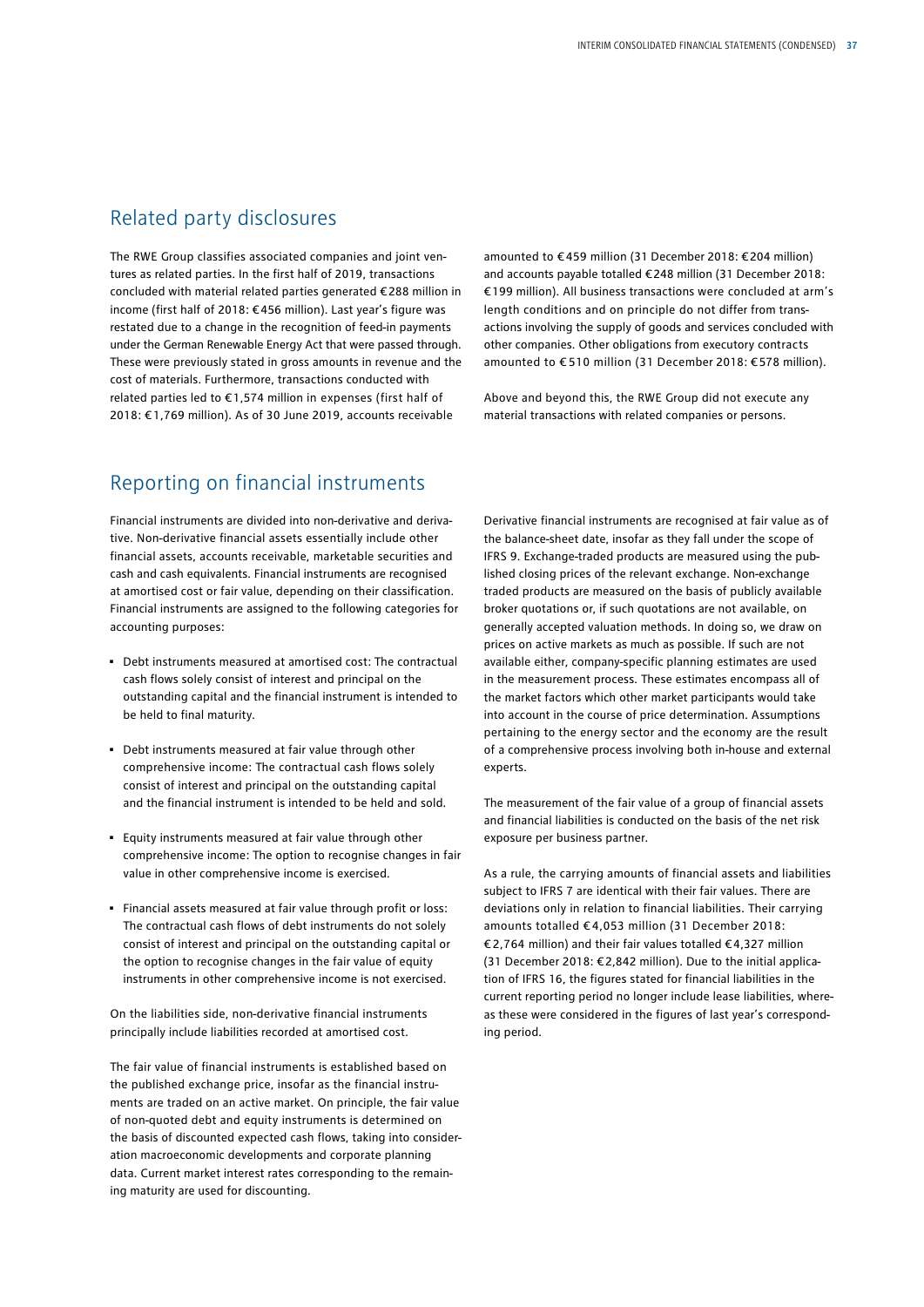The following overview presents the classifications of all financial instruments measured at fair value in the fair value hierarchy prescribed by IFRS 13. In accordance with IFRS 13, the individual levels of the fair value hierarchy are defined as follows:

- Level 1: Measurement using (unadjusted) prices of identical financial instruments formed on active markets,
- Level 2: Measurement on the basis of input parameters which are not the prices from Level 1, but which can be observed for the financial instrument either directly (i.e. as price) or indirectly (i.e. derived from prices),
- Level 3: Measurement using factors which cannot be observed on the basis of market data.

| Fair value hierarchy      | <b>Total</b> | Level 1 | Level 2 | Level 3 | Total       | Level 1 | Level 2 | Level 3 |
|---------------------------|--------------|---------|---------|---------|-------------|---------|---------|---------|
| $\epsilon$ million        | 30 Jun 2019  |         |         |         | 31 Dec 2018 |         |         |         |
| Other financial assets    | 404          | 91      | 166     | 147     | 400         | 93      | 159     | 148     |
| Derivatives (assets)      | 8,968        |         | 8,809   | 159     | 7,271       |         | 7,115   | 156     |
| of which: used for        |              |         |         |         |             |         |         |         |
| hedging purposes          | 1,603        |         | 1,603   |         | 1,644       |         | 1,644   |         |
| <b>Securities</b>         | 2,391        | 1,827   | 564     |         | 3,606       | 1,618   | 1,988   |         |
| Assets held for sale      | 3,333        | 1,925   | 595     | 813     | 4,031       | 1,755   | 1,472   | 804     |
| Derivatives (liabilities) | 8,849        |         | 8,818   | 31      | 7,060       |         | 7,025   | 35      |
| of which: used for        |              |         |         |         |             |         |         |         |
| hedging purposes          | 1,559        |         | 1,559   |         | 1,134       |         | 1,134   |         |
| Liabilities held for sale | 675          |         | 675     |         | 1,343       |         | 1,343   |         |

Due to the increased number of price quotations on active markets, securities with a fair value of €46 million (31 December 2018: € 14 million) were reclassified from Level 2 to Level 1. Conversely, due to a reduction in the number of price quotations, financial assets with a fair value of €5 million (31 December 2018: €12 million) were reclassified from Level 1 to Level 2.

The development of the fair values of Level 3 financial instruments is presented in the following table:

| Level 3 financial instruments:<br>Development in 2019 | Balance at<br>1 Jan 2019 | Changes in the<br>scope of                    |                                 | Changes                         |                       | Balance at<br>30 Jun 2019 |
|-------------------------------------------------------|--------------------------|-----------------------------------------------|---------------------------------|---------------------------------|-----------------------|---------------------------|
|                                                       |                          | consolidation,<br>currency<br>adjustments and | Recognised in<br>profit or loss | Recognised in<br><sub>0Cl</sub> | With a cash<br>effect |                           |
| $\epsilon$ million                                    |                          | other                                         |                                 |                                 |                       |                           |
| Other financial assets                                | 148                      |                                               | $-3$                            | $-2$                            |                       | 147                       |
| Derivatives (assets)                                  | 156                      | $-1$                                          | 27                              |                                 | $-23$                 | 159                       |
| Assets held for sale                                  | 804                      | $-14$                                         | $-15$                           |                                 | 38                    | 813                       |
| Derivatives (liabilities)                             | 35                       | $-1$                                          | 8                               |                                 | $-11$                 | 31                        |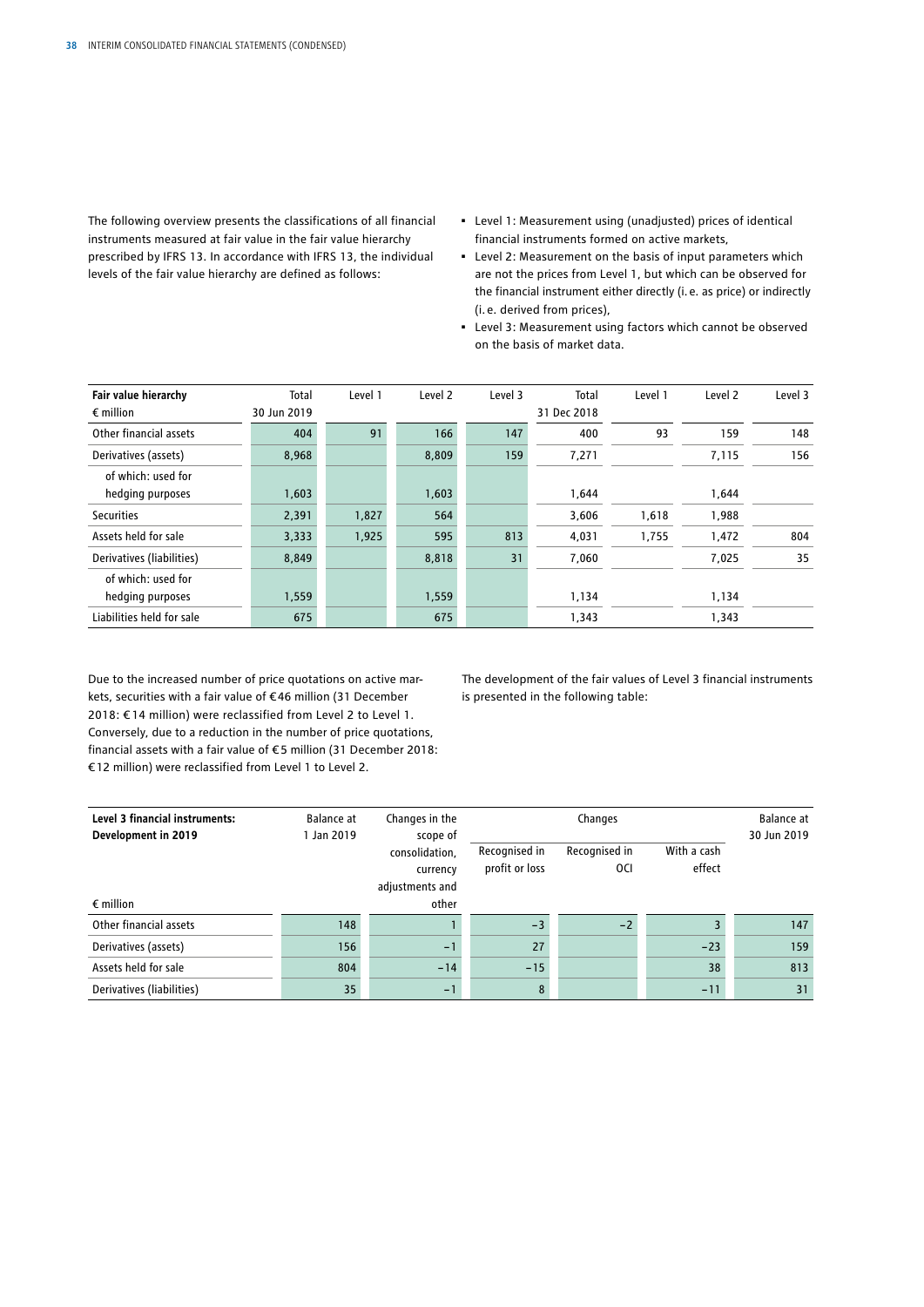| Level 3 financial instruments: | Balance at | Changes in the                                            |                                 | Changes                         |                       | Balance at  |
|--------------------------------|------------|-----------------------------------------------------------|---------------------------------|---------------------------------|-----------------------|-------------|
| Development in 2018            | Jan 2018   | scope of<br>consolidation,<br>currency<br>adjustments and | Recognised in<br>profit or loss | Recognised in<br><sub>0Cl</sub> | With a cash<br>effect | 30 Jun 2018 |
| $\epsilon$ million             |            | other                                                     |                                 |                                 |                       |             |
| Other financial assets         | 821        | $-739$                                                    | 9                               |                                 | 66                    | 164         |
| <b>Financial receivables</b>   | 35         | $-35$                                                     |                                 |                                 |                       |             |
| Derivatives (assets)           | 33         | $-1$                                                      | 12                              |                                 | $-10$                 | 34          |
| Assets held for sale           |            | 792                                                       |                                 |                                 |                       | 792         |
| Derivatives (liabilities)      | 4          | $-1$                                                      | 2                               |                                 | $-3$                  | 2           |

Amounts recognised in profit or loss generated through Level 3 financial instruments relate to the following line items in the income statement:

| Level 3 financial instruments:       | Total          | Of which:             | Total          | Of which:             |
|--------------------------------------|----------------|-----------------------|----------------|-----------------------|
| Amounts recognised in profit or loss | Jan - Jun 2019 | attributable to       | Jan - Jun 2018 | attributable to       |
|                                      |                | financial instruments |                | financial instruments |
|                                      |                | held at the           |                | held at the           |
| $\epsilon$ million                   |                | balance-sheet date    |                | balance-sheet date    |
| Revenue                              |                |                       | 10             | 10                    |
| Cost of materials                    | $-13$          | $-13$                 |                |                       |
| Other operating income/expenses      | 29             | 29                    |                |                       |
| Income from investments              | $-3$           | $-3$                  | $-$            | $-1$                  |
| Income from discontinued operations  | $-15$          | 14                    | 10             | 10                    |
|                                      |                | 30                    | 19             | 19                    |

Level 3 derivative financial instruments essentially consist of energy purchase and commodity agreements, which relate to trading periods for which there are no active markets yet. The valuation of such depends on the development of electricity and gas prices in particular. All other things being equal, rising market prices

cause the fair values to increase, whereas declining market prices cause them to drop. A change in pricing by + /− 10% would cause the market value to rise by €47 million or decline by €47 million.

# Events after the balance-sheet date

Commentary on events after the balance-sheet date can be found in the interim Group review of operations.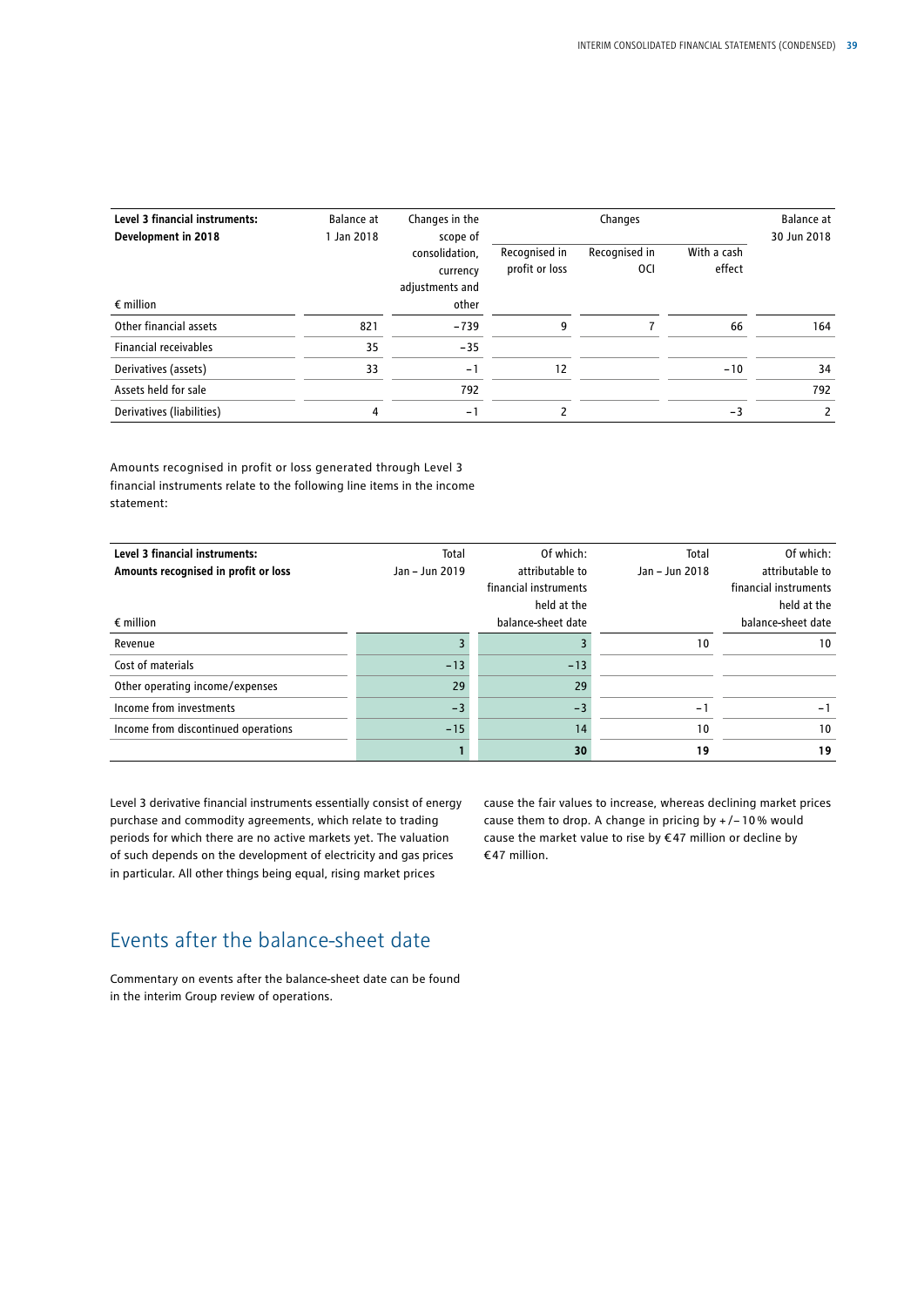# REVIEW REPORT

### To RWE Aktiengesellschaft, Essen

We have reviewed the condensed consolidated interim financial statements – comprising the condensed income statement, condensed statement of comprehensive income, condensed statement of financial position, condensed statement of cash flows, condensed statement of changes in equity and selected explanatory notes – and the interim group management report of RWE Aktiengesellschaft, Essen, for the period from January 1, 2019 to June 30, 2019 which are part of the half-year financial report pursuant to § (Article) 115 WpHG ("Wertpapierhandelsgesetz": German Securities Trading Act). The preparation of the condensed consolidated interim financial statements in accordance with the IFRS applicable to interim financial reporting as adopted by the EU and of the interim group management report in accordance with the provisions of the German Securities Trading Act applicable to interim group management reports is the responsibility of the parent Company's Board of Managing Directors. Our responsibility is to issue a review report on the condensed consolidated interim financial statements and on the interim group management report based on our review.

We conducted our review of the condensed consolidated interim financial statements and the interim group management report in accordance with German generally accepted standards for the review of financial statements promulgated by the Institut der Wirtschaftsprüfer (Institute of Public Auditors in Germany) (IDW) and additionally observed the International Standard on Review Engagements "Review of Interim Financial Information Performed by the Independent Auditor of the Entity" (ISRE 2410). Those standards require that we plan and perform the review so that we can preclude through critical evaluation, with moderate assurance, that the condensed consolidated interim financial

statements have not been prepared, in all material respects, in accordance with the IFRS applicable to interim financial reporting as adopted by the EU and that the interim group management report has not been prepared, in all material respects, in accordance with the provisions of the German Securities Trading Act applicable to interim group management reports. A review is limited primarily to inquiries of company personnel and analytical procedures and therefore does not provide the assurance attainable in a financial statement audit. Since, in accordance with our engagement, we have not performed a financial statement audit, we cannot express an audit opinion.

Based on our review, no matters have come to our attention that cause us to presume that the condensed consolidated interim financial statements have not been prepared, in all material respects, in accordance with the IFRS applicable to interim financial reporting as adopted by the EU nor that the interim group management report has not been prepared, in all material respects, in accordance with the provisions of the German Securities Trading Act applicable to interim group management reports.

Essen, 9 August 2019

PricewaterhouseCoopers GmbH Wirtschaftsprüfungsgesellschaft

Michael Reuther **Ralph Welter** Wirtschaftsprüfer Wirtschaftsprüfer

(German Public Auditor) (German Public Auditor)